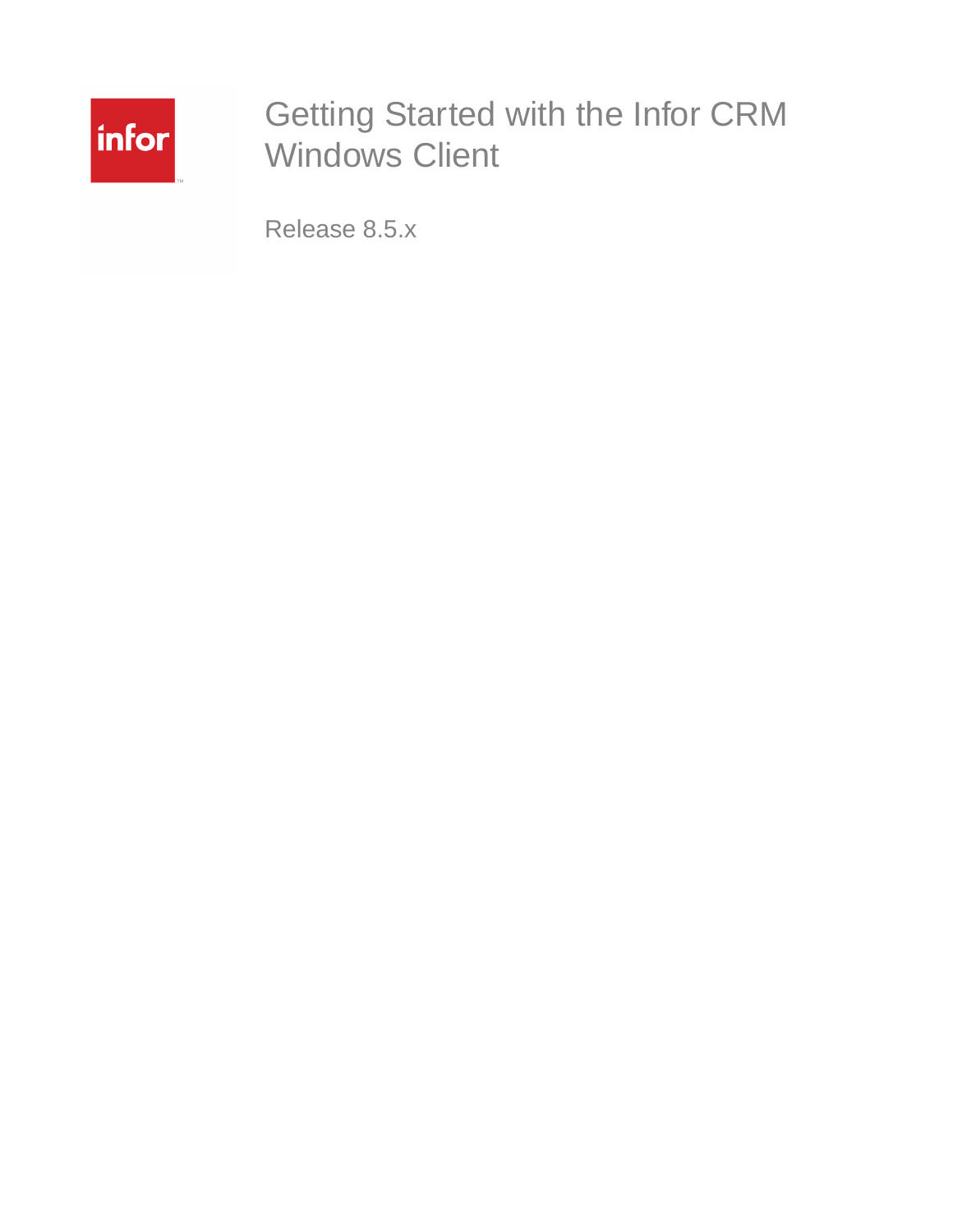#### **Copyright © 2020 Infor**

#### **Important Notices**

The material contained in this publication (including any supplementary information) constitutes and contains confidential and proprietary information of Infor.

By gaining access to the attached, you acknowledge and agree that the material (including any modification, translation or adaptation of the material) and all copyright, trade secrets and all other right, title and interest therein, are the sole property of Infor and that you shall not gain right, title or interest in the material (including any modification, translation or adaptation of the material) by virtue of your review thereof other than the non-exclusive right to use the material solely in connection with and the furtherance of your license and use of software made available to your company from Infor pursuant to a separate agreement, the terms of which separate agreement shall govern your use of this material and all supplemental related materials ("Purpose").

In addition, by accessing the enclosed material, you acknowledge and agree that you are required to maintain such material in strict confidence and that your use of such material is limited to the Purpose described above. Although Infor has taken due care to ensure that the material included in this publication is accurate and complete, Infor cannot warrant that the information contained in this publication is complete, does not contain typographical or other errors, or will meet your specific requirements. As such, Infor does not assume and hereby disclaims all liability, consequential or otherwise, for any loss or damage to any person or entity which is caused by or relates to errors or omissions in this publication (including any supplementary information), whether such errors or omissions result from negligence, accident or any other cause.

Without limitation, U.S. export control laws and other applicable export and import laws govern your use of this material and you will neither export or re-export, directly or indirectly, this material nor any related materials or supplemental information in violation of such laws, or use such materials for any purpose prohibited by such laws.

#### **Trademark Acknowledgements**

The word and design marks set forth herein are trademarks and/or registered trademarks of Infor and/or related affiliates and subsidiaries. All rights reserved. All other company, product, trade or service names referenced may be registered trademarks or trademarks of their respective owners.

#### Publication Information

Release: Infor CRM 8.5.x Publication Date: December 11, 2020 Document code: crm\_8.5.x\_crmwindowsclientgsug\_\_en-us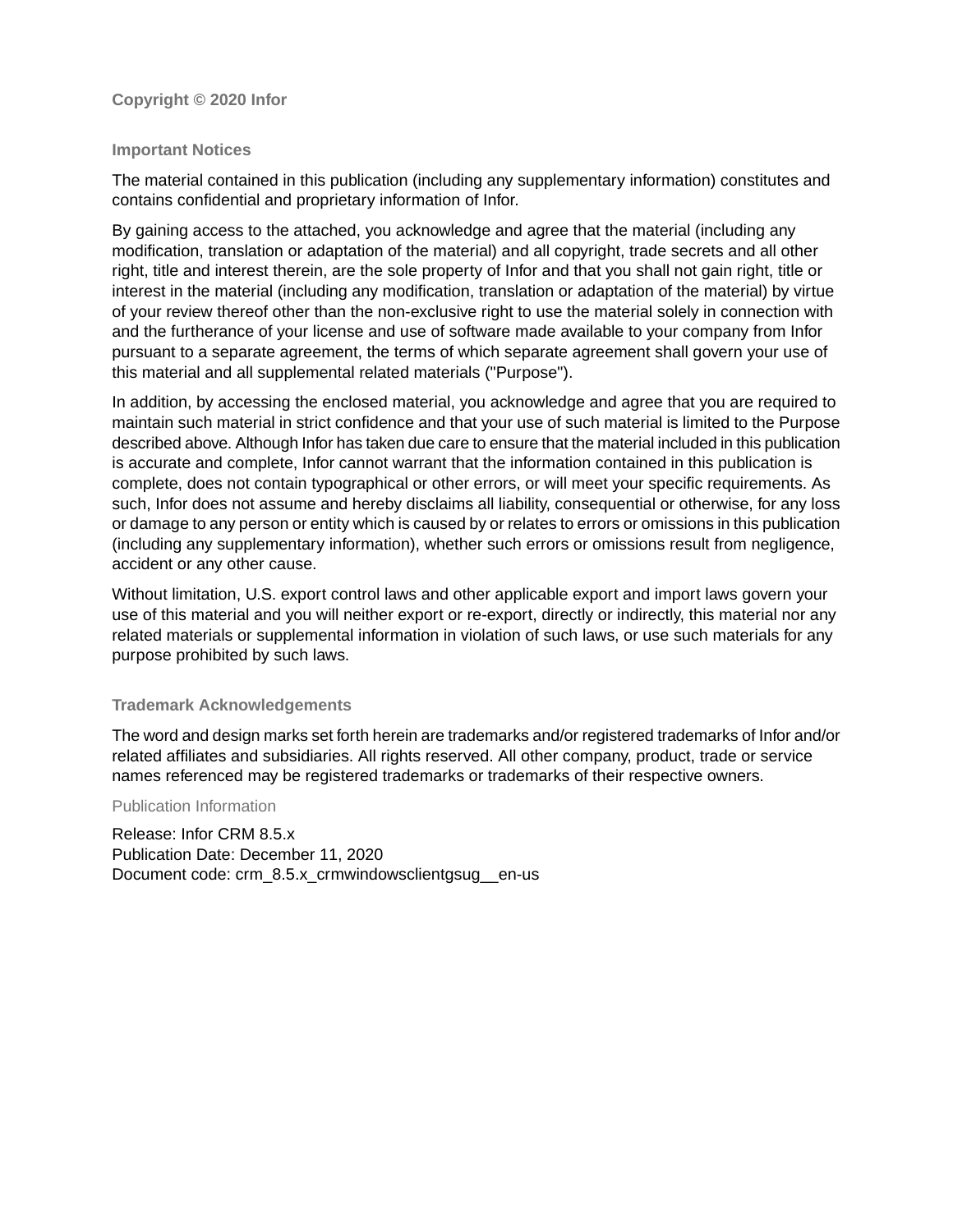## **Contents**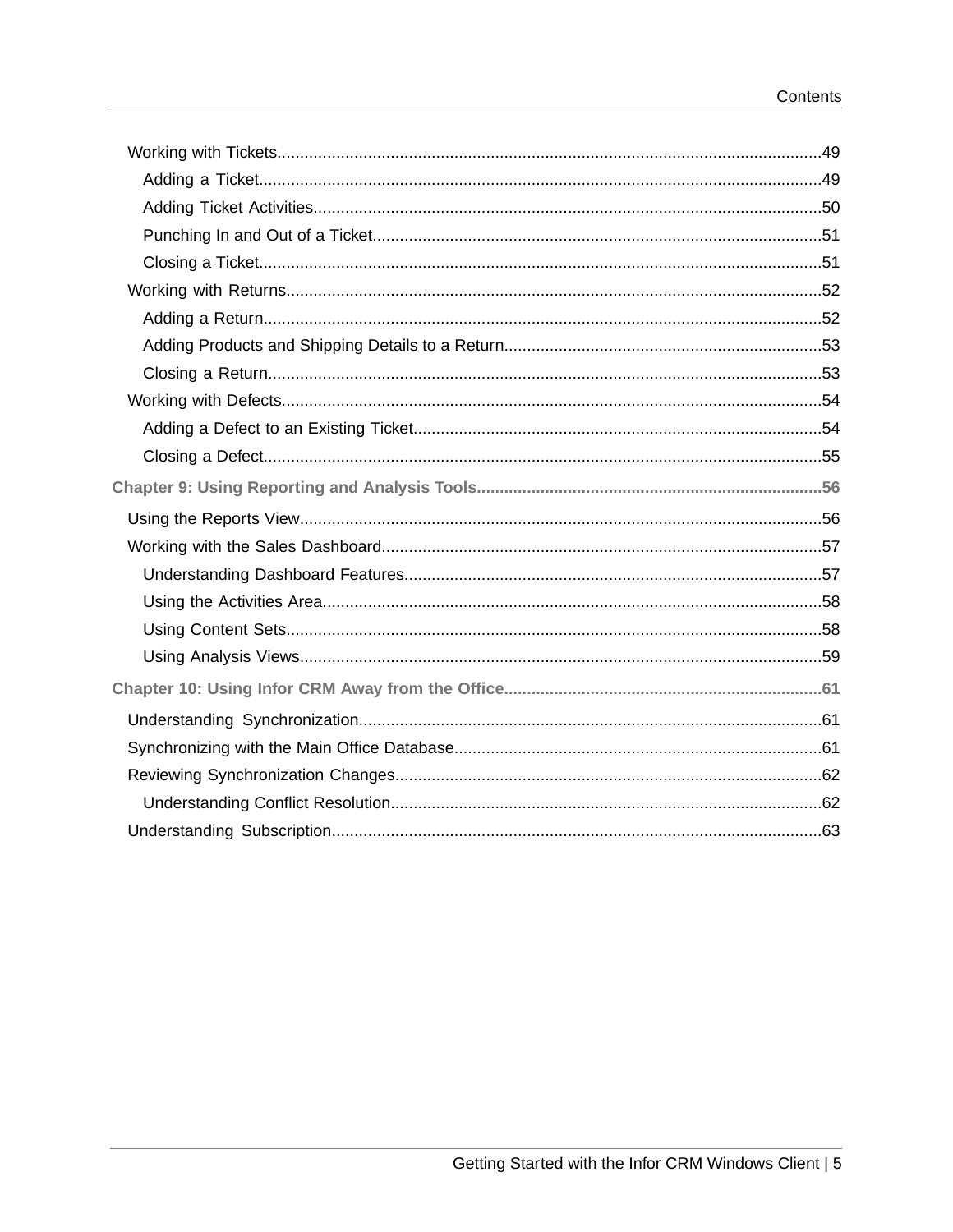# <span id="page-5-0"></span>Contacting Infor

If you have questions about Infor products, go to Infor Concierge at <https://concierge.infor.com/> and create a support incident.

The latest documentation is available from **[docs.infor.com](https://docs.infor.com/)** or from the Infor Support Portal. To access documentation on the Infor Support Portal, select **Search > Browse Documentation**. We recommend that you check this portal periodically for updated documentation.

If you have comments about Infor documentation, contact [documentation@infor.com](mailto:documentation@infor.com).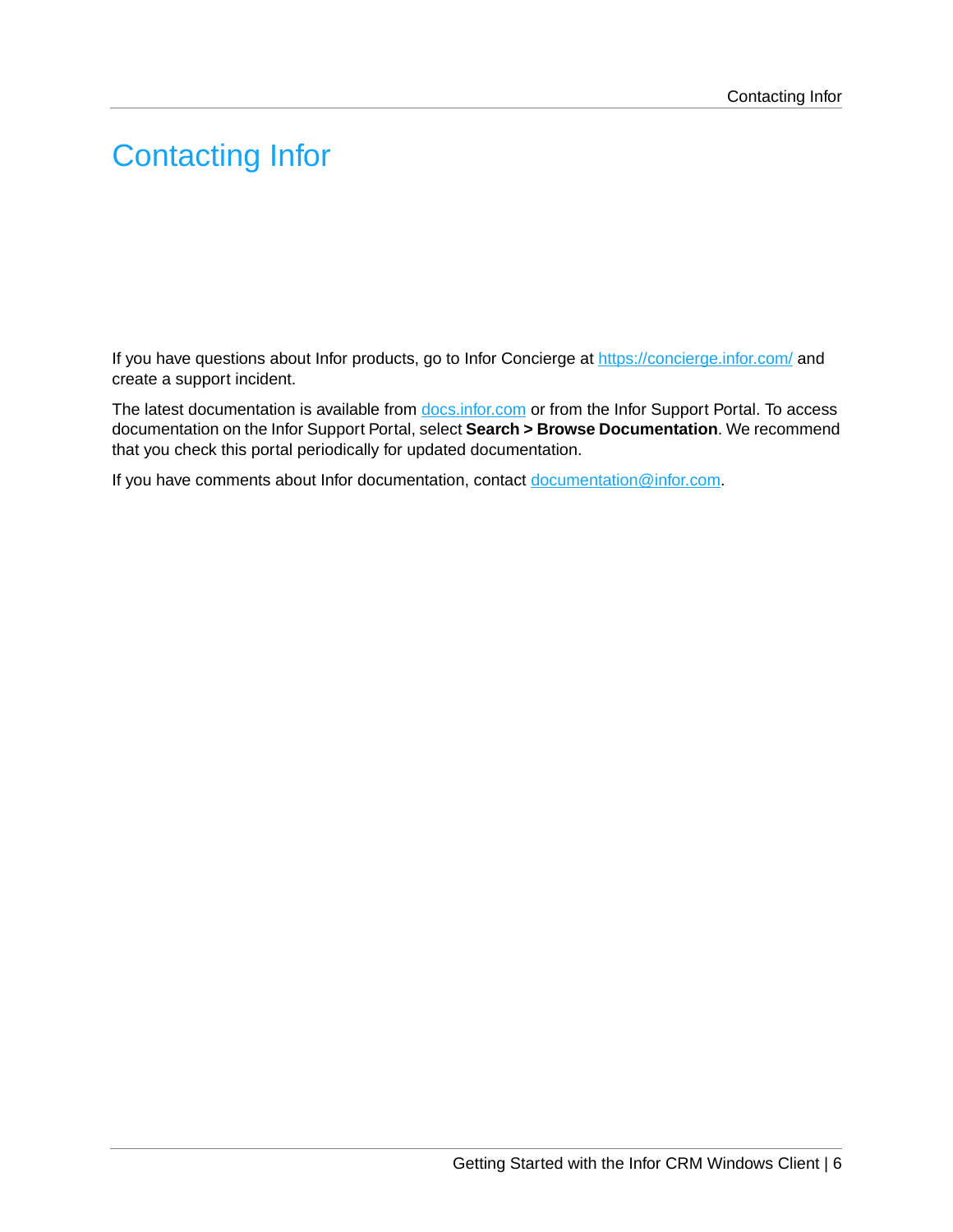#### <span id="page-6-0"></span>Chapter 1: Introduction

Infor CRM is a leading customer relationship management solution that enables small to medium-sized businesses to acquire, retain, and develop profitable customer relationships through integrated Sales, Marketing, Customer Service, and Support automation solutions.

Saleslogix is now Infor CRM. Look for the new branding in this release and future releases.

All references to the CRM Core product, CRM Clients, Web Client, Windows Client, Administrator, and database refer to Saleslogix versions between 8.0 and 8.1 update 03 unless otherwise specified.

#### <span id="page-6-1"></span>Why Use Infor CRM?

The Infor CRM Windows Client helps you manage all aspects of the sales cycle and the customer relationship. In addition to tracking contacts, accounts, opportunities, tickets, and activities, users have access to tools for reporting, automating processes, and creating e-mails, faxes, and letters using mail merge.

#### <span id="page-6-2"></span>Key Features

The following key features describe how you can use the Infor CRM Windows Client:

**Contact, Account, and Opportunity Views** - Use the Contact, Account, and Opportunity views to manage detailed information about your contacts, accounts, and opportunities.

**Calendar and Activities** - Use the Calendar to view open and completed activities and events. Use the Activities view to manage such daily activities as scheduling phone calls, meetings, and events.

**Lookups** - Use lookups to search for records or build groups. Lookups enable you to filter your record list, and then save the results as a new group. Lookup options vary by record type.

**Groups** - Use groups to organize your contacts, accounts, opportunities, tickets, and other data based on common characteristics. Groups can be used for reporting, mail merges, and more.

**Campaigns and Leads** - Use Leads to develop and qualify new Contacts and Accounts. Use the Campaign functions to combine advertising, public relations, sales promotion, and selling activities to achieve sales or marketing goals.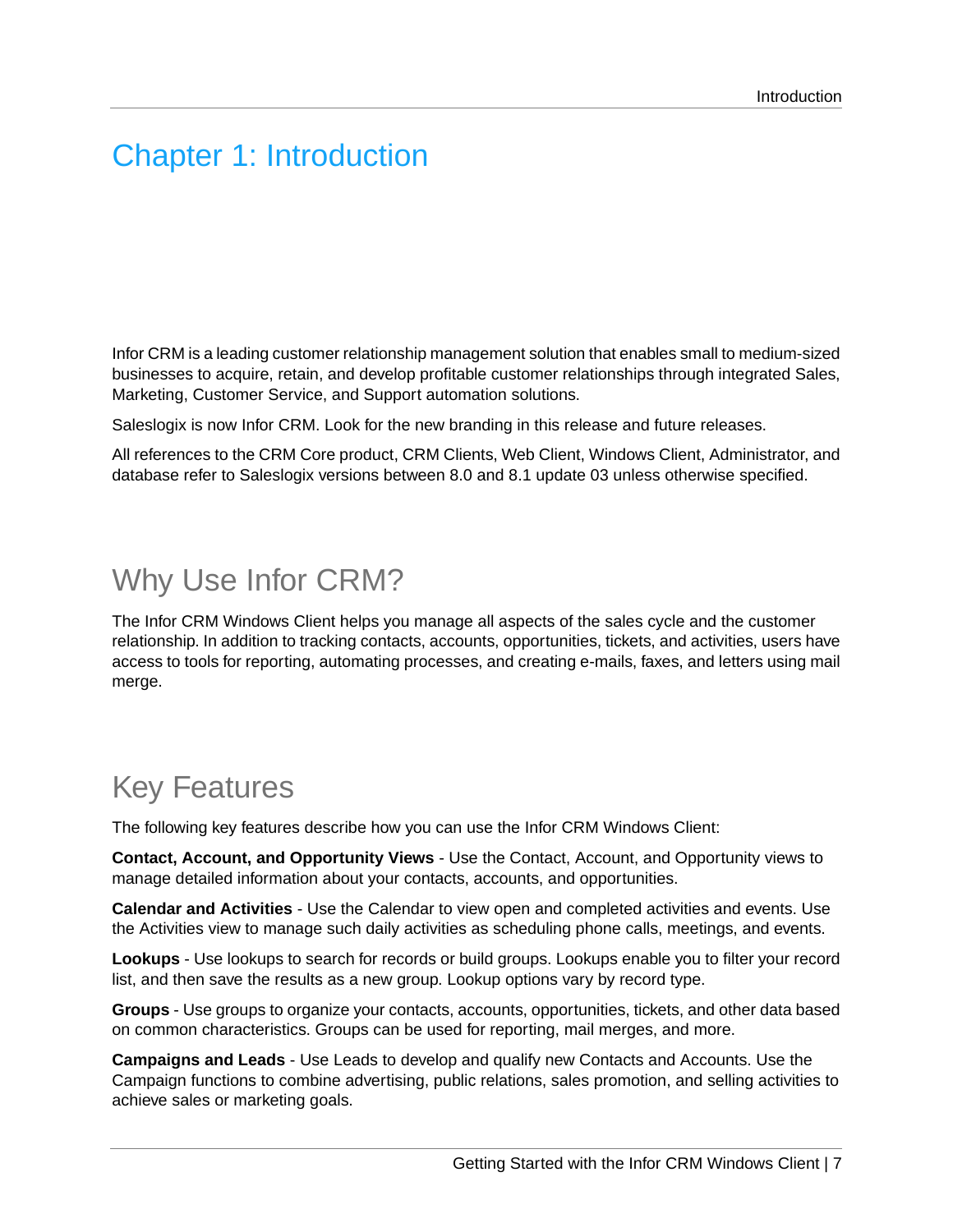**Reports and Analysis** - Use Reports and filters to summarize information about your contacts, accounts, opportunities, contracts, and tickets. The Infor CRM Dashboard view allows you to display performance and analysis information in a dashboard format.

**Customer Service and Support** - Use tickets to track, qualify, and resolve customer questions and issues. You can track time spent working on a ticket through Punch in/Punch out, create ticket activities that are charged against the customer's service contract, and schedule calendar activities. The Service and Support features also provide a means of tracking defects in products or services, and include a return process.

**Literature Requests**- Use literature requests to schedule sending marketing material or other documents to contacts. Literature requests are generally paper materials that must be mailed.

**Library** - Use the Library as a central repository for your company information. The Library often contains items such as product information, sales literature, and presentations.

**Processes** - Use processes to execute a series of tasks in a specific sequence over a set time period. The Infor CRM Windows Client offers Sales Processes and Contact Processes.

**Advanced Outlook Integration** - Use Advanced Outlook Integration to access Microsoft Outlook when sending e-mail, scheduling activities, and managing contacts. This feature must be enabled by your system administrator.

<span id="page-7-0"></span>**Onsite and Remote Access** - Use Infor CRM in your office or from a remote location.

## About This Guide

The purpose of this guide is to help you begin using the Infor CRM Windows Client. This guide uses scenarios to demonstrate how to use the Infor CRM Windows Client for many of your daily tasks.

<span id="page-7-1"></span>If your company has customized the Infor CRM Windows Client, the number, order, and appearance of dialog boxes and screens may be different than described. See your system administrator for more information.

## Related Documentation

- Infor CRM Quick Reference cards provide commonly used shortcut keys, e-mail configuration options, and tips for working with groups and Outlook Integration. The Infor CRM Quick Reference cards are accessible from the Start menu. Click Start, point to Programs, point to Saleslogix, point to Documentation, and then click Customer Service and Support User Quick Reference or Sales and Marketing User Quick Reference.
- The Infor CRM Client Help provides detailed information about all of the features available in the Infor CRM Client, including additional information about Send to CRM and Mail Merge.
- The Infor CRM Mail Merge Help provides detailed information on the following: writing an e-mail message to a contact, writing an e-mail message, letter, or fax using a template, and using the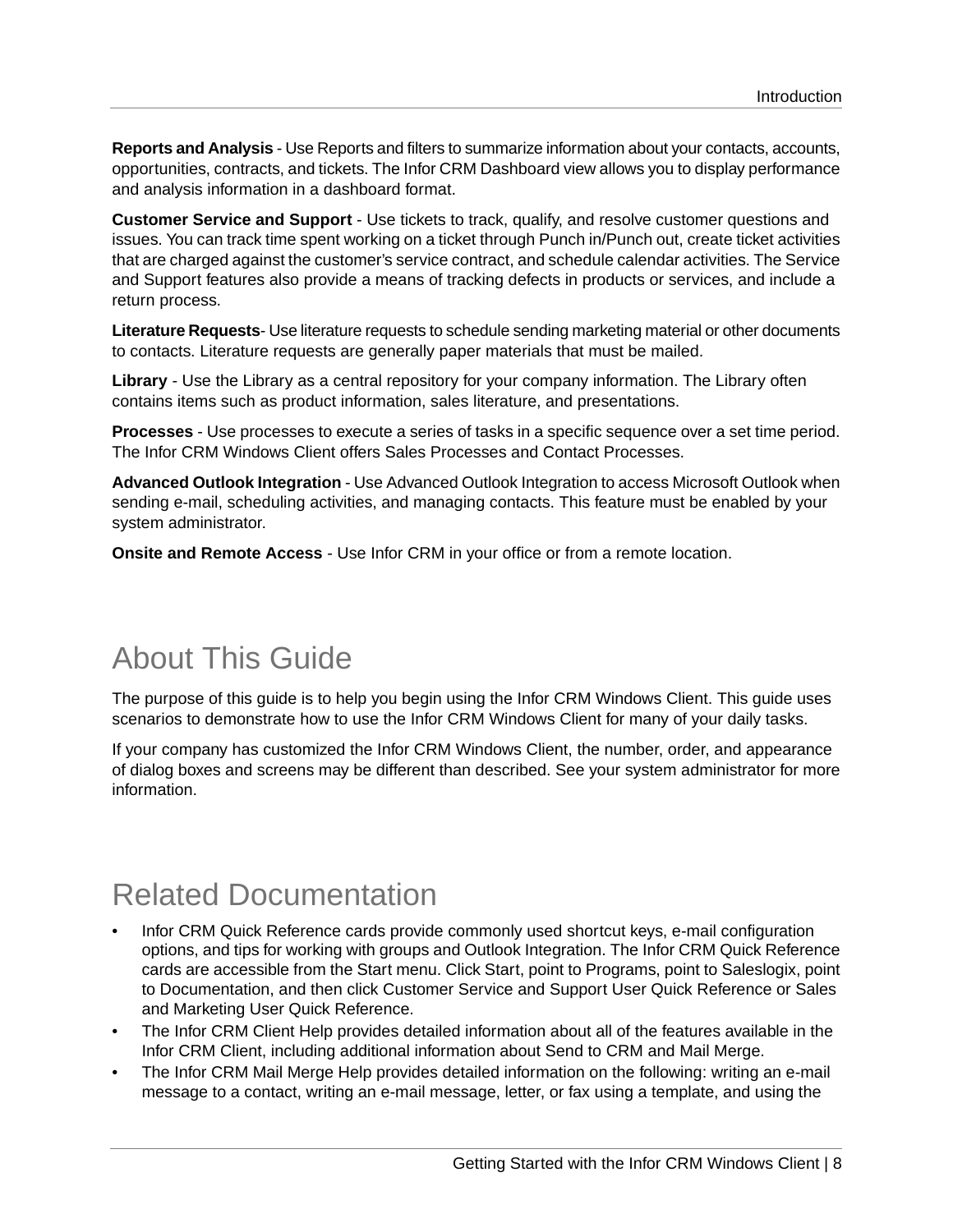Mail Merge engine to send correspondence to a group of contacts, accounts, etc. This help system also explains how to create and print address labels or envelopes, as well as, how to create, edit, and delete templates.

- Compatibility information for Infor CRM v8.5 is available in the Infor Online Compatibility Matrix (OCM).
	- a. Log on to the Infor Concierge web site: https://concierge.infor.com/.
	- b. On the **App Menu** click **Infor Support Portal**.
	- c. Expand the **Environment** menu, and then click **Online Compatibility Matrix**. Click the Introductory Video link for a video explaining the features of the Online Compatibility Matrix.

### <span id="page-8-0"></span>Contacting Infor

IIf you have questions about Infor products, go to Infor Concierge at https://concierge.infor.com/ and create a support incident.

If we update this document after the product release, we will post the new version on this website. We recommend that you check this website periodically for updated documentation.

If you have comments about Infor documentation, contact documentation@infor.com.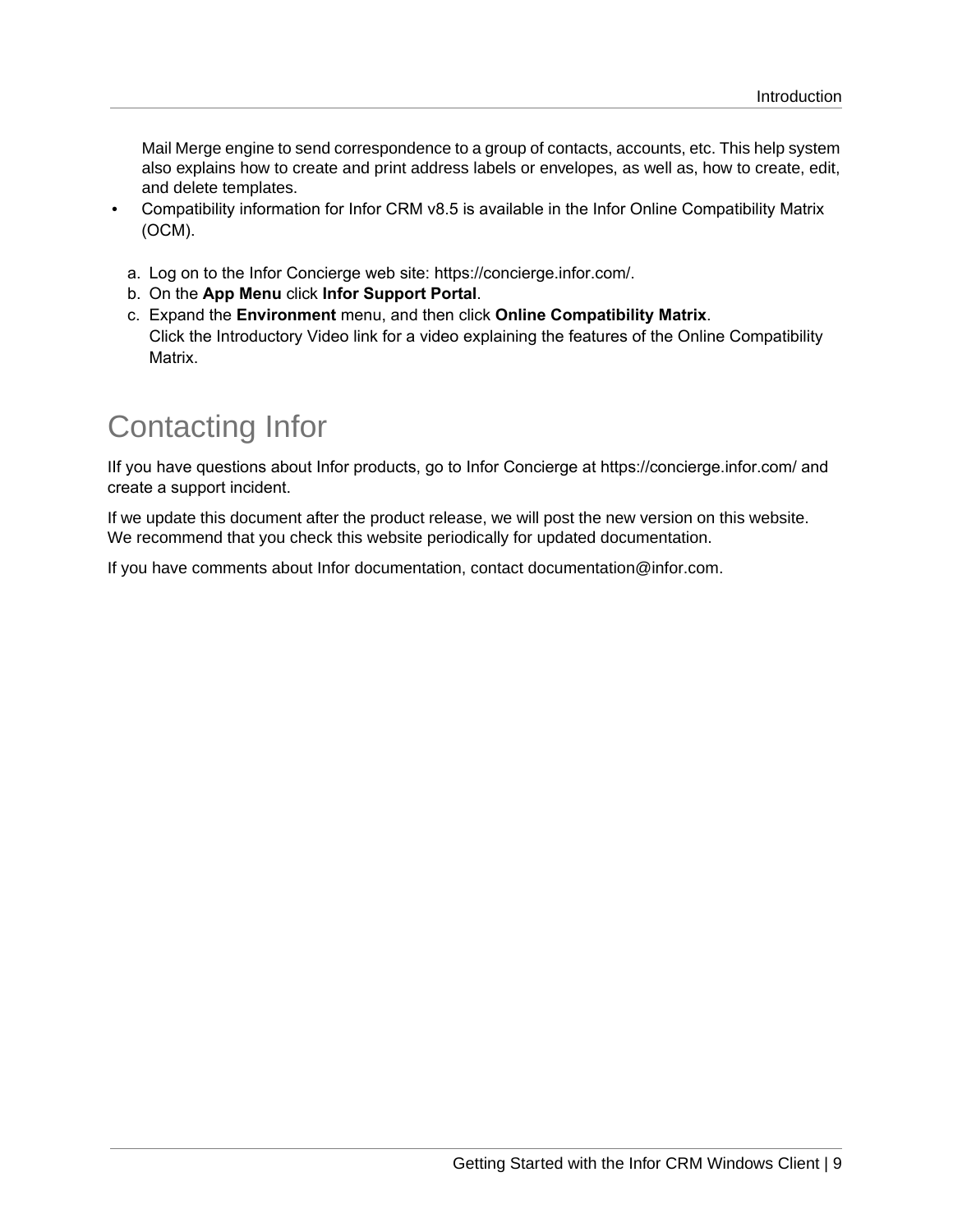## <span id="page-9-0"></span>Chapter 2: Understanding the Infor CRM Windows Client Workspace

Take a few minutes to learn some of the Infor CRM Windows Client basics. It will help you become familiar with the workspace and navigation features.

In this chapter, you will learn to:

- Log on to the Infor CRM Windows Client.
- Understand the Infor CRM Windows Client workspace.
- Install and use Xbar.
- <span id="page-9-1"></span>Get more help.

# Signing in to the Infor CRM Windows Client

Before you begin, locate your User ID and password. If you do not have this information, contact your system administrator.

**Note:** If a database connection was not configured during your installation, you must create a new connection. See the "Logging on to the Infor CRM Client" Help topic for detailed instructions.

To log on:

- **1** Go to **Start > Programs > Saleslogix > Saleslogix Client**.
- **2** Specify the **Username** and **Password**.

Passwords are case-sensitive. In addition, your system administrator may set restrictions on using blank passwords, your user name as a password, and other options. If necessary, see your system administrator to discuss your password options

**3** In the **Log on to** field, select the database you want to use from the list.

The company may have more than one database. Be sure to select the correct database for the work you intend to do.

**4** Click **OK**.

The Activity Reminder appears when you have overdue activities, or if you need to confirm any activities. You can act on the listed activities, snooze them individually or as a group, or just close the reminder.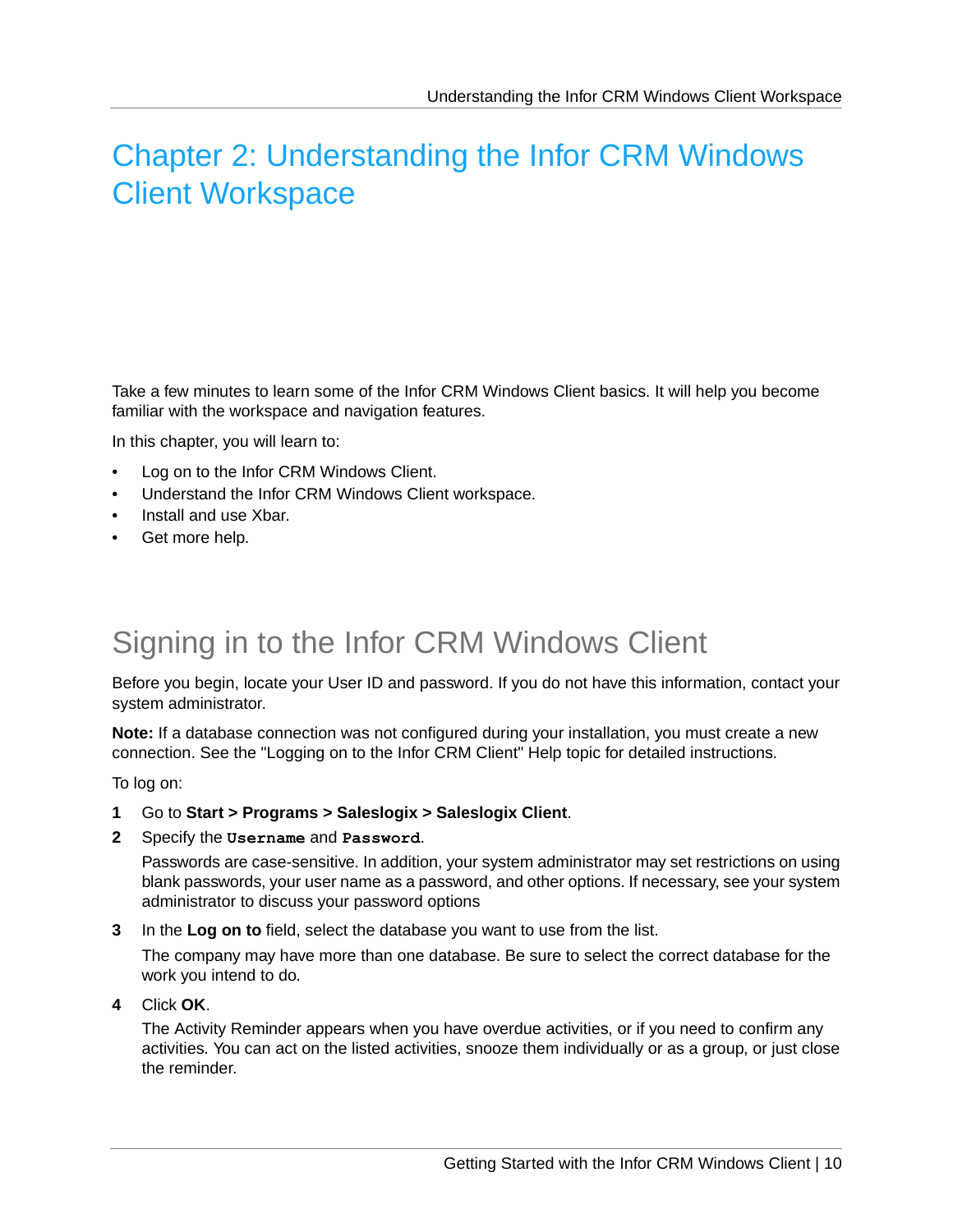## <span id="page-10-0"></span>Working in the Infor CRM Windows Client

The workspace is the area where various views appear in the main Infor CRM Windows Client.



#### <span id="page-10-1"></span>Understanding the Workspace Features

Each view in your Infor CRM Windows Client contains many of the following elements.

**Note:** The workspace may be different depending on the access rights or if the installation has been customized.

| <b>Element</b> | <b>Description</b>                                                                                                             |
|----------------|--------------------------------------------------------------------------------------------------------------------------------|
| Title Bar      | The title identifies the active view. When you are in a detail view, the title bar displays<br>the name of the current record. |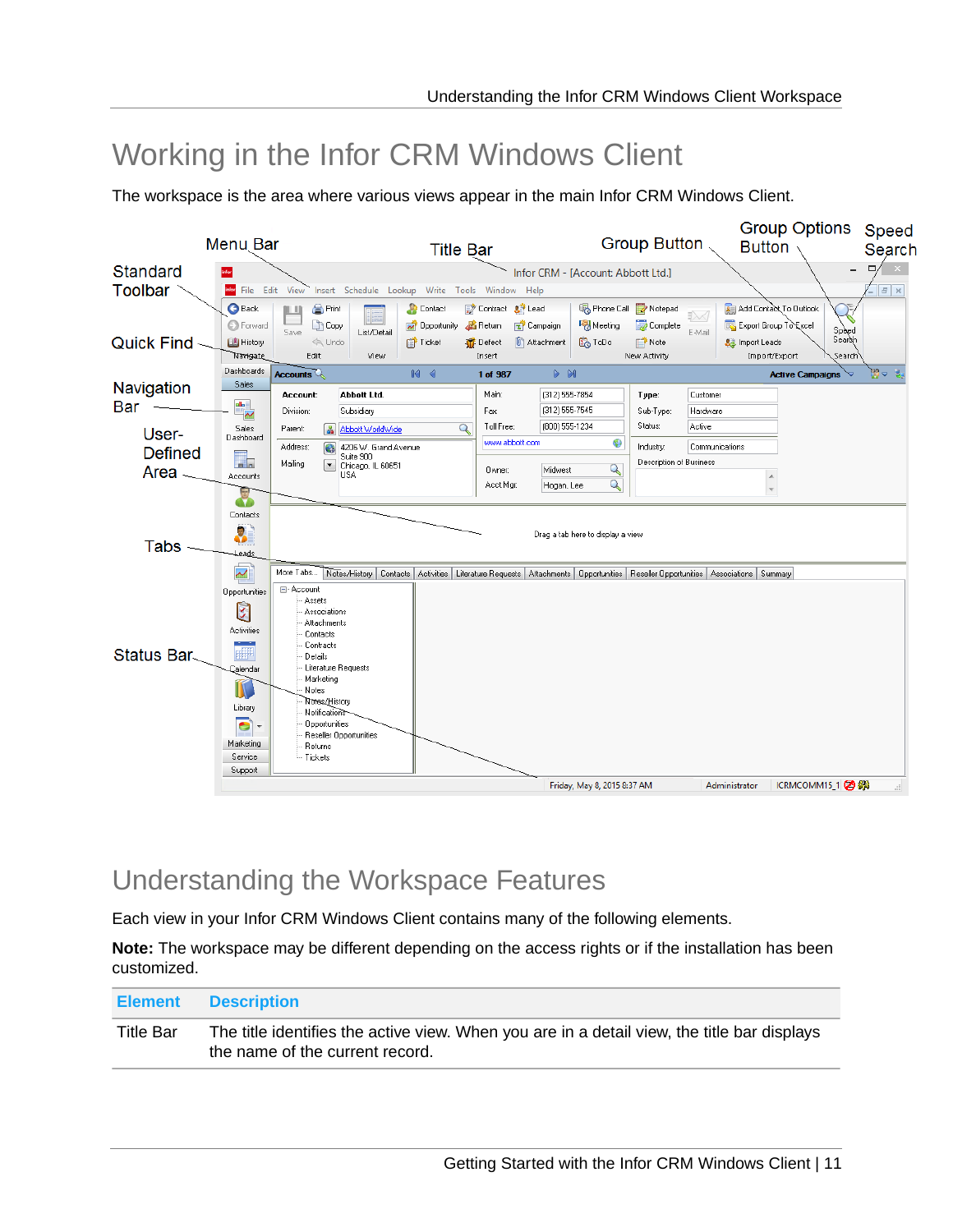| <b>Element</b>              | <b>Description</b>                                                                                                                                                                                                                                                                                                                                                                                                                                        |
|-----------------------------|-----------------------------------------------------------------------------------------------------------------------------------------------------------------------------------------------------------------------------------------------------------------------------------------------------------------------------------------------------------------------------------------------------------------------------------------------------------|
| Standard<br>Toolbar         | Also called the toolbar, the Standard toolbar contains buttons that you click to open the<br>most frequently used Infor CRM commands. To move the toolbar, drag it to another<br>part of the window. From the View menu, you can show or hide toolbars.                                                                                                                                                                                                   |
| Navigation<br>Bar           | Located on the left side of the Infor CRM Windows Client workspace, the Navigation<br>Bar contains buttons that open the main Infor CRM Windows Client views.                                                                                                                                                                                                                                                                                             |
|                             | Your administrator can group the buttons into Navigation Group subsets that focus on<br>specific elements of your business, such as Sales or Support. For exam-ple, the Support<br>group contains Contacts, Tickets, Defects, Activities, Calendar, and Reports.                                                                                                                                                                                          |
| Menu Bar                    | The menu bar contains the Infor CRM Windows Client commands. Click a menu to<br>expand it.                                                                                                                                                                                                                                                                                                                                                                |
|                             | Each menu item has an access key, which is the underlined letter in the item name.<br>For example, to insert a new contact or account, you can open the Insert menu, then<br>press C. Shortcut keys also appear to the right of some menu items; you can press<br>these keys to activate the feature. For example, to schedule a phone call, press SHIFT<br>+ F3. For Windows 7 users, you must press the Alt key to see the underlined access<br>letter. |
| Speed                       | SpeedSearch helps you find information stored in the Infor CRM database.                                                                                                                                                                                                                                                                                                                                                                                  |
| Search                      | For example, you can search through existing tickets or procedures to help solve a<br>customer's problem, or search for a specific document, like a sales presentation.                                                                                                                                                                                                                                                                                   |
| Quick<br>Find               | The Quick Find button, located in the upper left corner of the view can be used to search<br>for a particular contact, account, opportunity, ticket, lead, campaign, defect, contract,<br>or return.                                                                                                                                                                                                                                                      |
| Previ-<br>ous/Next          | Buttons located on the toolbar that allow you to view a previous or next contact, account,<br>or opportunity. These buttons become active when you have viewed more than one<br>contact, account, or opportunity during a single Infor CRM Client session.                                                                                                                                                                                                |
| Group<br><b>Button</b>      | Located opposite the Quick Find, third from the right on list and detail views, displays<br>a tree view of all groups. You can double-click a group in the tree view to open that<br>group.                                                                                                                                                                                                                                                               |
| Group Op-<br>tions          | Located second from right on the on the list and detail views, click the Group Options<br>button to display a menu of options of all groups.                                                                                                                                                                                                                                                                                                              |
| <b>Tabs</b>                 | Tabs organize information on many of the list views, detail views and dialog boxes.                                                                                                                                                                                                                                                                                                                                                                       |
| <b>Tree</b><br><b>Views</b> | Tree views are lists of items organized into categories. Click to expand or collapse the<br>tree view.                                                                                                                                                                                                                                                                                                                                                    |
| <b>Pick Lists</b>           | A pick list is a set of values you can select from when entering data. Pick lists are useful<br>because they encourage consistent data entry. Your access rights determine if you can<br>add, edit, or delete pick list items. To open a pick list, click the ellipsis button in the field.<br>You may need to click once in the field before the ellipsis button appears.                                                                                |
| Lookup<br>Labels            | Detail views contain pre-defined label lookups. When you rest your mouse pointer on<br>a label, it becomes a button that you can click to perform a lookup.                                                                                                                                                                                                                                                                                               |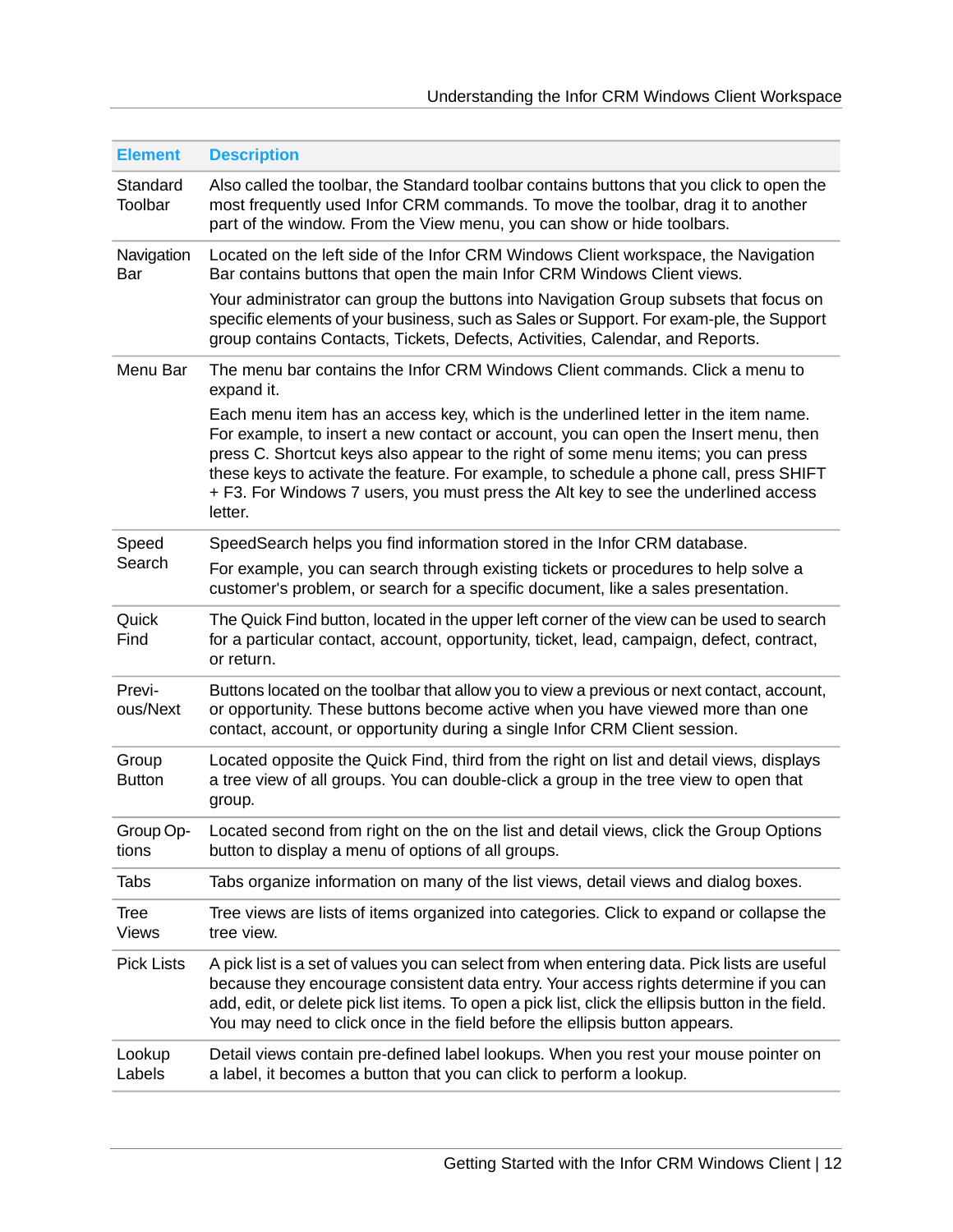| <b>Element</b>           | <b>Description</b>                                                                                                                                                                                                                                                          |
|--------------------------|-----------------------------------------------------------------------------------------------------------------------------------------------------------------------------------------------------------------------------------------------------------------------------|
| Shortcut<br><b>Menus</b> | Right-click in many Infor CRM views to get a menu of features available for that area.                                                                                                                                                                                      |
| F8                       | Use F8 to switch between the Split view open or closed.                                                                                                                                                                                                                     |
| Shift F9                 | Use Shift + F9 in some memo fields to insert a Name/Date/Time stamp in a text box.                                                                                                                                                                                          |
| Status Bar               | The status bar displays the current date, user, database, and status icons, such as<br>whether or not you are logged in to e-mail. Right-click an icon to open a shortcut menu.<br>You can show or hide the status bar by opening the View menu and clicking Status<br>Bar. |

#### Using List Views

List views display information in a list with columns and rows of information. Press F8 from any detail view to display the corresponding list view. Each tab in the list view contains a group of contacts, accounts, opportunities, or tickets and so on.

• You can customize the List view by sorting information in the columns, rearranging the order of columns, and adjusting column widths.

**Note:** For more information, see the "Columns" topic in the Sales Client help.

• You can right-click in a List view to open the shortcut menu for options such as adding and deleting group members

| Accounts <sup>Q</sup>    |              | $\mathbb{N}$    | ◀ | 1 of 987                  | $\triangleright$ $\triangleright$ 1 |                 |             |                       |                               |                |          | Active Campaigns $\heartsuit$ |  |
|--------------------------|--------------|-----------------|---|---------------------------|-------------------------------------|-----------------|-------------|-----------------------|-------------------------------|----------------|----------|-------------------------------|--|
| <b>Active Campaigns</b>  | All Accounts | Customers       |   | <b>Duplicate Suspects</b> | <b>Imported Accounts</b>            | Latest Accounts | My Accounts | My History   My Leads | My Prospects                  | Open Responses | Partners | <b>Promoted Accounts</b>      |  |
| Account                  |              | / City          |   | State                     | Main Phone                          | Type            | Sub-Type    | Campaign Code         | Campaign Name                 | Campaign Owner |          |                               |  |
| Abbott Ltd.              |              | Chicago         |   | IL.                       | (312) 555-7854                      | Customer        | Hardware    | DELLOP345             | Dell Optiplex Specia Everyone |                |          |                               |  |
| Abbott Ltd.              |              | Chicago         |   | IL                        | (312) 555-7854                      | Customer        | Hardware    | LEN0V3542             | Lenovo X Series Intr Everyone |                |          |                               |  |
| Abbott Ltd.              |              | Chicago         |   | IL                        | (312) 555-7854                      | Customer        | Hardware    | OFFICE 2007           | Windows Vista Cony Everyone   |                |          |                               |  |
| Abbott WorldWide         |              | Chicago         |   | IL                        | (312) 555-2791x114                  | Prospect        | Hardware    | DELLOP345             | Dell Optiplex Specia Everyone |                |          |                               |  |
| Abbott WorldWide         |              | Chicago         |   | IL                        | (312) 555-2791x114                  | Prospect        | Hardware    | LEN0V3542             | Lenovo X Series Intr Everyone |                |          |                               |  |
| Abbott WorldWide         |              | Chicago         |   | IL.                       | (312) 555-2791x114                  | Prospect        | Hardware    | OFFICE 2007           | Windows Vista Conv Everyone   |                |          |                               |  |
| Abi Specialty Group      |              | London          |   |                           | +442073384570                       | Prospect        | Software    | OFFICE 2007           | Windows Vista Conv Everyone   |                |          |                               |  |
| Above Marine             |              | Hayward         |   | CA                        | (510) 555-1300                      | Lead            | Hardware    | OFFICE 2007           | Windows Vista Conv Everyone   |                |          |                               |  |
| Access Gmbh              |              | Munich          |   |                           | +498971046155                       | Customer        | Hardware    | OFFICE 2007           | Windows Vista Conv Everyone   |                |          |                               |  |
| Access Industries Co.    |              | Gaithersburg    |   | MD.                       | (301) 555-8880                      | Prospect        | Hardware    | OFFICE 2007           | Windows Vista Cony Everyone   |                |          |                               |  |
| Account Graphics         |              | Linden          |   | NJ.                       | (908) 555-2087                      | Prospect        | Service     | OFFICE 2007           | Windows Vista Cony Everyone   |                |          |                               |  |
| AD Foods                 |              | Portland        |   | 0R                        | (503) 555-1358                      | Customer        | Service     | OFFICE 2007           | Windows Vista Conv Everyone   |                |          |                               |  |
| Adams Waste Systems      |              | Fort Lauderdale |   | FL.                       | (954) 555-8609                      | Prospect        | Hardware    | OFFICE 2007           | Windows Vista Conv Everyone   |                |          |                               |  |
| <b>ADCS</b> Industries   |              | Singapore       |   |                           | +653370321                          | Lead            | Software    | OFFICE 2007           | Windows Vista Conv Everyone   |                |          |                               |  |
| Adicom Communications    |              | Madrid          |   |                           | +34914570955                        | Customer        | Hardware    | OFFICE 2007           | Windows Vista Conv Everyone   |                |          |                               |  |
| Advanced Billing         |              | Markham         |   | <b>ON</b>                 | (905) 555-8992                      | Customer        | Service     | OFFICE 2007           | Windows Vista Conv Everyone   |                |          |                               |  |
| Advising Group           |              | Chicago         |   | IL.                       | (312) 555-8500x630                  | Partner         | Reseller    | OFFICE 2007           | Windows Vista Conv Everyone   |                |          |                               |  |
| Advisors Company         |              | New York City   |   | NY                        | (212) 555-0001x304                  | Partner         | Reseller    | OFFICE 2007           | Windows Vista Conv Everyone   |                |          |                               |  |
| Affiliated               |              | Sydney          |   | <b>NSW</b>                | +610293777044                       | Customer        | Hardware    | OFFICE 2007           | Windows Vista Conv Everyone   |                |          |                               |  |
| Akorn Lines              |              | Scottsdale      |   | ΑZ                        | (602) 555-3260                      | Customer        | Service     | OFFICE 2007           | Windows Vista Cony Everyone   |                |          |                               |  |
| Alcopter Investments     |              | Rock Island     |   | IL.                       | (309) 555-5500                      | Lead            | Hardware    | OFFICE 2007           | Windows Vista Conv Everyone   |                |          |                               |  |
| Alex D. Electric Company |              | Clackamas       |   | 0R                        | (503) 555-4990                      | Lead            | Service     | OFFICE 2007           | Windows Vista Conv Everyone   |                |          |                               |  |
| Alexander Kan Ltd.       |              | Munich          |   |                           | +498945808913                       | Customer        | Service     | DELLOP345             | Dell Optiplex Specia Everyone |                |          |                               |  |
| Alexander Kan Ltd.       |              | Munich          |   |                           | +498945808913                       | Customer        | Service     | OFFICE 2007           | Windows Vista Conv Everyone   |                |          |                               |  |
| Alexander Leathers       |              | Washington      |   | DC                        |                                     | Lead            | Hardware    | OFFICE 2007           | Windows Vista Cony Everyone   |                |          |                               |  |
| Alfa Quality             |              | Barcelona       |   |                           | +34932271003                        | Customer        | Service     | OFFICE 2007           | Windows Vista Conv Everyone   |                |          |                               |  |
| Algonquins               |              | Singapore       |   |                           | +658637279                          | Partner         | Reseller    | OFFICE 2007           | Windows Vista Conv Everyone   |                |          |                               |  |
| Alia Asset Systems       |              | Hudson          |   | <b>NH</b>                 | (603) 555-9970                      | Partner         | Reseller    | OFFICE 2007           | Windows Vista Conv Everyone   |                |          |                               |  |
| All in One               |              | Seattle         |   | WA.                       | (206) 555-6021                      | Customer        | Service     | OFFICE 2007           | Windows Vista Conv Everyone   |                |          |                               |  |
| All Management Products  |              | Munich          |   |                           | +4917173619801                      | Partner         | Reseller    | OFFICE 2007           | Windows Vista Com Everyone    |                |          |                               |  |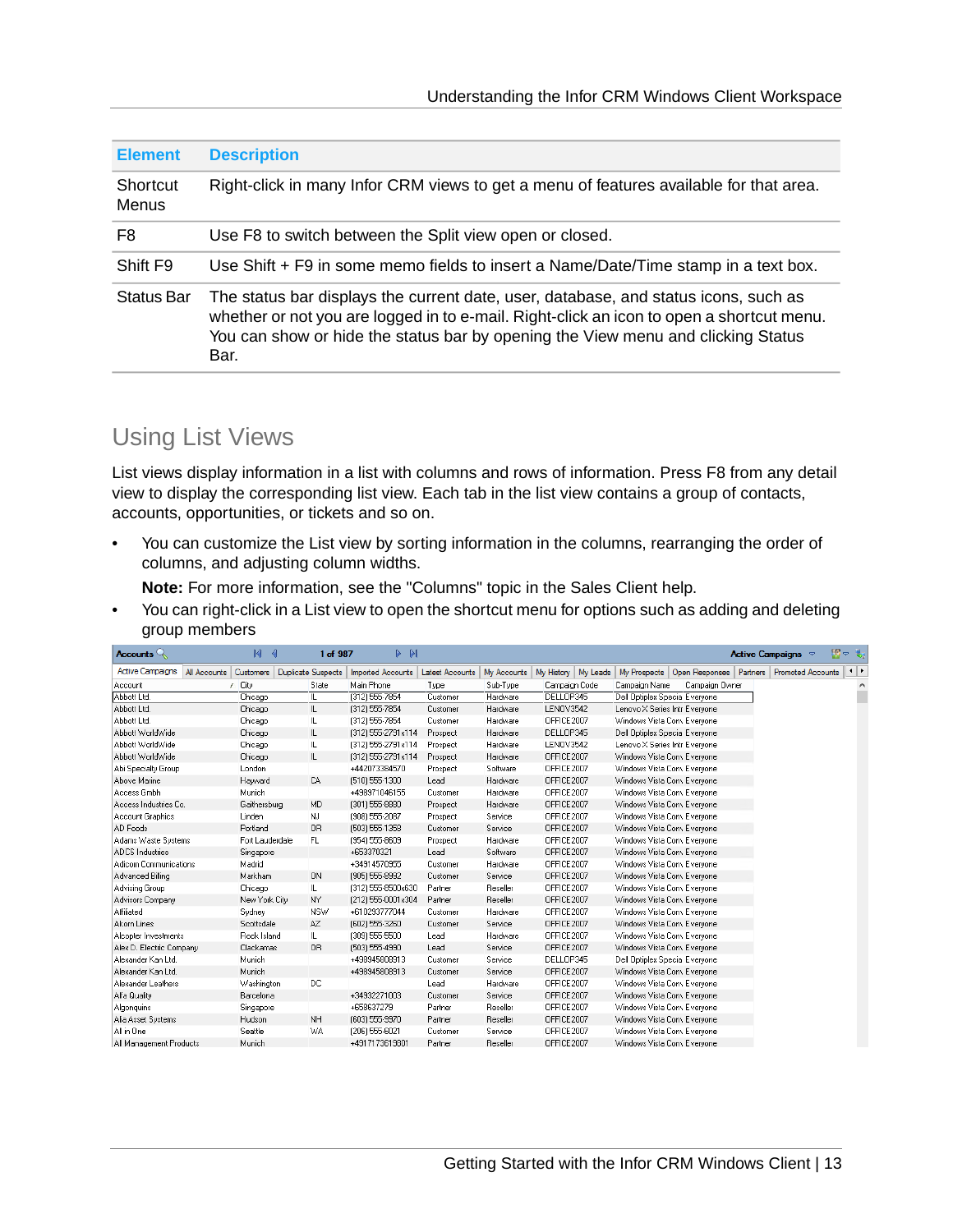#### Using Detail Views

Most records in Infor CRM display information in both a List view and a Detail view. The Detail view consists of information fields, tabs, and a user-defined middle section.

- The upper section shows basic information about the selected record. When you add a new record, dialog boxes guide you through entering the information that appears in the Detail view. To edit information, click the box you want to change.
- The middle section is called the user-defined area. You can use this area to keep the tab you use most often visible. To move a tab to the middle section, click one of the tabs in the bottom section, hold the mouse button, and drag the tab to this area. The tab will remain open in the user-defined area each time you use the Infor CRM Windows Client. If you want to change the tab in the middle section, select another tab and drag it to replace the current tab.
- The lower section contains a group of tabs. Each tab shows specific information you need for the related record. The system administrator can create custom tabs for your company. Click the  $\pm$ and select the check box of the columns you want to appear in the grid and clear the check boxes of the columns you want to hide in the grid. When finished, move your mouse cursor off of the menu and click to close the menu.

| Accounts <sup>Q</sup>                                                                                                                                                                              |                      |                                               |                        | $M$ 4 |   | 1 of 987            | $P$ $N$               |                    |                                   |                                                                                                      |                    | Active Campaigns $\heartsuit$ |  | 留っ 動 |  |
|----------------------------------------------------------------------------------------------------------------------------------------------------------------------------------------------------|----------------------|-----------------------------------------------|------------------------|-------|---|---------------------|-----------------------|--------------------|-----------------------------------|------------------------------------------------------------------------------------------------------|--------------------|-------------------------------|--|------|--|
| Account:                                                                                                                                                                                           |                      | <b>Abbott Ltd.</b>                            |                        |       |   | Main:               | (312) 555-7854        |                    | Type:                             | Customer                                                                                             |                    |                               |  |      |  |
| Division:                                                                                                                                                                                          |                      | Subsidiary                                    |                        |       |   | Fax:                | (312) 555-7545        |                    | Sub-Type:                         | Hardware                                                                                             |                    |                               |  |      |  |
| Parent:                                                                                                                                                                                            |                      | 品 Abbott WorldWide                            |                        |       | Q | Toll Free:          | (800) 555-1234        |                    | Status:                           | Active                                                                                               |                    |                               |  |      |  |
| Address:                                                                                                                                                                                           |                      |                                               | 4206 W. Grand Avenue   |       |   | www.abbott.com      |                       | ۱                  | Industry:                         | Communications                                                                                       |                    |                               |  |      |  |
| Mailing                                                                                                                                                                                            | $\blacktriangledown$ | Suite 900<br>Chicago, IL 60651<br><b>USA</b>  |                        |       |   | Owner:<br>Acct.Mgr: | Midwest<br>Hogan, Lee | $\mathcal{L}$<br>Q | <b>Description of Business</b>    |                                                                                                      | $\wedge$<br>$\vee$ |                               |  |      |  |
|                                                                                                                                                                                                    |                      |                                               |                        |       |   |                     |                       |                    | Drag a tab here to display a view |                                                                                                      |                    |                               |  |      |  |
| More Tabs                                                                                                                                                                                          |                      |                                               | Notes/History Contacts |       |   |                     |                       |                    |                                   | Activities Literature Requests Attachments Opportunities Reseller Opportunities Associations Summary |                    |                               |  |      |  |
| <b>⊟</b> Account<br>Assets<br>Associations<br>Attachments<br>Contacts<br>Contracts<br>Details<br>Marketing<br>Notes<br>Notes/History<br>Notifications<br>Opportunities<br>Retums<br><b>Tickets</b> |                      | Literature Requests<br>Reseller Opportunities |                        |       |   |                     |                       |                    |                                   |                                                                                                      |                    |                               |  |      |  |

#### Using Split Views

Split views display information from both the Detail view and the List view. Using the Split view, you can click the account in the List view section of the screen and display its detail information in the other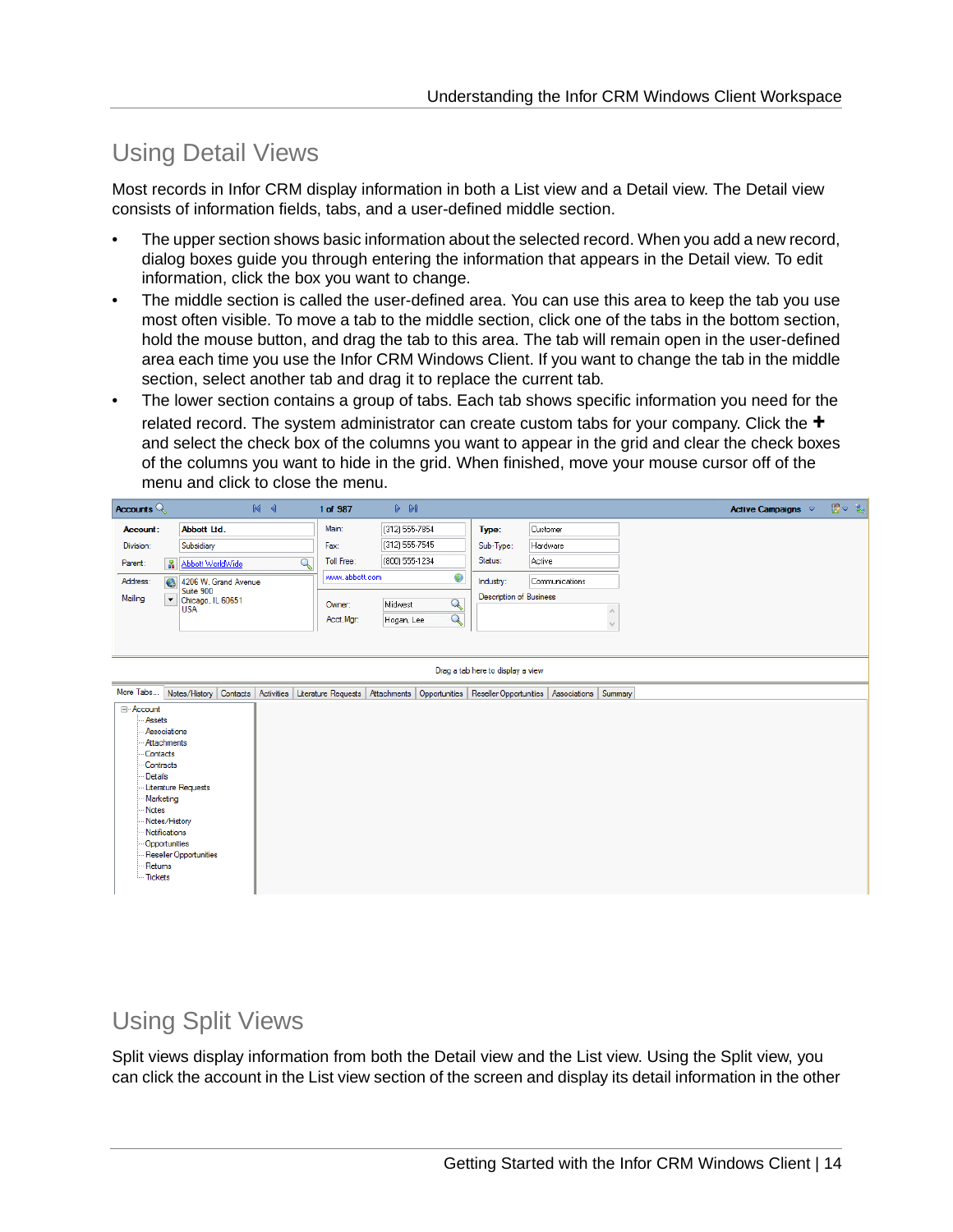section of the screen. If you often switch between accounts, use the Split view to manage your information.

• Use Ctr + F8 to switch between the Split view open or closed.

| Accounts <sup>Q</sup> |                                                                           | $\mathbb{N}$ | $\blacktriangleleft$ |   | 1 of 987       | $\triangleright$ $\triangleright$ 1 |               |                                        |                |         | Active Campaigns ▽       | 留っ 動    |                |
|-----------------------|---------------------------------------------------------------------------|--------------|----------------------|---|----------------|-------------------------------------|---------------|----------------------------------------|----------------|---------|--------------------------|---------|----------------|
| Account:              | Abbott Ltd.                                                               |              |                      |   | Main:          | (312) 555-7854                      |               | Type:                                  | Customer       |         |                          |         | ×              |
| Division:             | Subsidiary                                                                |              |                      |   | Fax:           | (312) 555-7545                      |               | Sub-Type:                              | Hardware       |         | Account                  | / City  | $\overline{a}$ |
|                       |                                                                           |              |                      |   |                |                                     |               |                                        |                |         | Abbott Ltd.              | Chicag  |                |
| Parent:               | Abbott WorldWide<br>$\mathbf{g}$                                          |              |                      | Q | Toll Free:     | (800) 555-1234                      |               | Status:                                | Active         |         | Abbott WorldWide         | Chicag  |                |
| Address:              | $\bullet$<br>4206 W. Grand Avenue                                         |              |                      |   | www.abbott.com |                                     | ۵             | Industry:                              | Communications |         | Abi Specialty Group      | Londor  |                |
|                       | Suite 900                                                                 |              |                      |   |                |                                     |               |                                        |                |         | Above Marine             | Haywa   |                |
| Mailing               | E<br>Chicago, IL 60651                                                    |              |                      |   | Owner:         | Midwest                             | Q             | Description of Business                |                |         | Access Gmbh              | Munich  |                |
|                       | <b>USA</b>                                                                |              |                      |   |                |                                     |               |                                        |                |         | Access Industries Co.    | Gaither |                |
|                       |                                                                           |              |                      |   | Acct.Mgr.      | Hogan, Lee                          | $\mathcal{Q}$ |                                        |                |         | Account Graphics         | Linden  |                |
|                       |                                                                           |              |                      |   |                |                                     |               |                                        |                |         | AccuTech                 | Londor  |                |
|                       |                                                                           |              |                      |   |                |                                     |               |                                        |                |         | AD Foods                 | Portlan |                |
|                       |                                                                           |              |                      |   |                |                                     |               |                                        |                |         | Adams Waste Systems      | Fort La |                |
|                       |                                                                           |              |                      |   |                | Drag a tab here to display a view   |               |                                        |                |         | <b>ADCS Industries</b>   | Singap  |                |
|                       |                                                                           |              |                      |   |                |                                     |               |                                        |                |         | Adicom Communications    | Madrid  |                |
|                       |                                                                           |              |                      |   |                |                                     |               |                                        |                |         | Advanced Billing         | Markha  |                |
| More Tabs             | Notes/History   Contacts   Activities   Literature Requests   Attachments |              |                      |   |                |                                     |               | Opportunities   Reseller Opportunities | Associations   | Summary | Advising Group           | Chicag  |                |
| <b>⊟-Account</b>      |                                                                           |              |                      |   |                |                                     |               |                                        |                |         | Advisors Company         | New Yr  |                |
| Assets                |                                                                           |              |                      |   |                |                                     |               |                                        |                |         | Affiliated               | Sydney  |                |
| Associations          |                                                                           |              |                      |   |                |                                     |               |                                        |                |         | Air Estates              | Londor  |                |
| Attachments           |                                                                           |              |                      |   |                |                                     |               |                                        |                |         | Akorn Lines              | Scottsc |                |
| Contacts              |                                                                           |              |                      |   |                |                                     |               |                                        |                |         | Alcopter Investments     | Rock I: |                |
| Contracts             |                                                                           |              |                      |   |                |                                     |               |                                        |                |         | Alex D. Electric Company | Clacka  |                |
| Details               |                                                                           |              |                      |   |                |                                     |               |                                        |                |         | Alexander Kan Ltd.       | Munich  |                |
|                       | Literature Requests                                                       |              |                      |   |                |                                     |               |                                        |                |         | Alexander Leathers       | Washir  |                |
| Marketing             |                                                                           |              |                      |   |                |                                     |               |                                        |                |         | Alfa Quality             | Barcelo |                |
| Notes                 |                                                                           |              |                      |   |                |                                     |               |                                        |                |         | Algonguins               | Singap  |                |
|                       | Notes/History                                                             |              |                      |   |                |                                     |               |                                        |                |         | Alia Asset Systems       | Hudsor  |                |
| Notifications         |                                                                           |              |                      |   |                |                                     |               |                                        |                |         | All in One               | Seattle |                |
|                       | <b>Opportunities</b>                                                      |              |                      |   |                |                                     |               |                                        |                |         | All Management Products  | Munich  |                |
| Returns               | Reseller Opportunities                                                    |              |                      |   |                |                                     |               |                                        |                |         | All Realtors             | Trentor |                |
| Tickets               |                                                                           |              |                      |   |                |                                     |               |                                        |                |         | Allied Corp.             | Housto  |                |
|                       |                                                                           |              |                      |   |                |                                     |               |                                        |                |         | $\overline{ }$<br>$-10$  |         |                |

## <span id="page-14-0"></span>Getting Help

Information on advanced features and areas not covered in this guide is available in the Infor CRM Windows Client online Help topics.

To access online Help, do one of the following:

- Click the Help button on any screen in the Infor CRM Windows Client or if a Help button is not available, press F1.
- On the Help menu, click Help Topics.

| What do you want to do?                                                                           | <b>Topic Name</b>          |  |  |  |  |  |
|---------------------------------------------------------------------------------------------------|----------------------------|--|--|--|--|--|
| Find out what new features have been added to<br>the Infor CRM Windows Client.                    | What's New in This Release |  |  |  |  |  |
| Customize the Infor CRM Windows Client options Setting User Preferences<br>for my personal needs. |                            |  |  |  |  |  |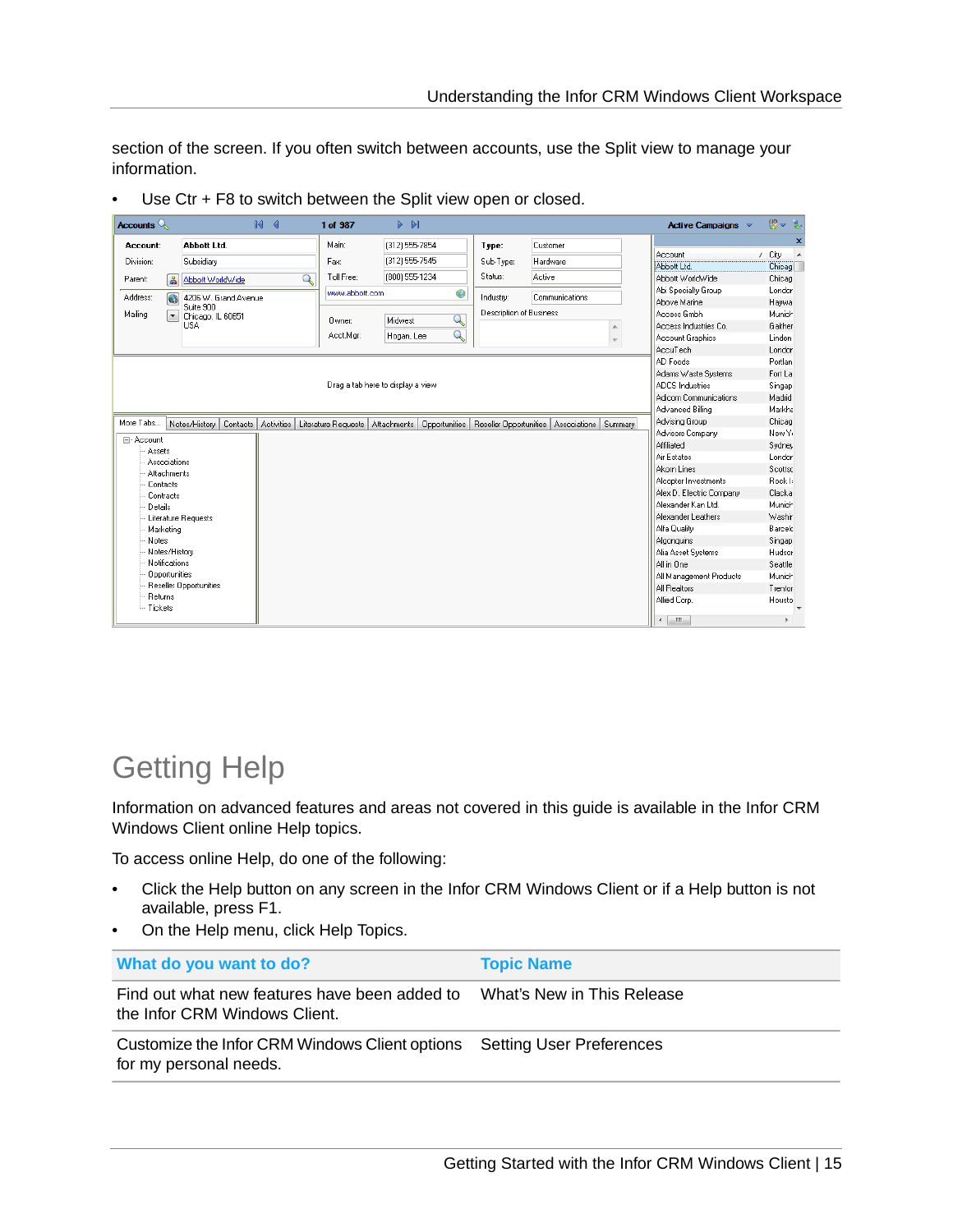| What do you want to do?                                                                       | <b>Topic Name</b>                 |
|-----------------------------------------------------------------------------------------------|-----------------------------------|
| Access a graphic display of business process<br>performance to perform in-depth data analysis | Displaying the Sales Dashboard    |
| Schedule a meeting and invite others.                                                         | Scheduling or Editing an Activity |
| Schedule an Event (such as a trade show).                                                     | Scheduling or Editing an Event    |
| Use the Activity Reminder                                                                     | <b>Activity Reminder</b>          |

In addition to the Help, you can find more information from the following sources:

System Administrator: See the system administrator for answers specific to your Infor CRM installation.

## <span id="page-15-0"></span>Understanding Infor CRM Integration with Microsoft **Outlook**

With this integration you can view Microsoft Outlook mails in Infor CRM.

**Note:** Outlook Integration features are now installed with Infor CRM Xbar for Microsoft Outlook.

The Infor CRM Xbar for Microsoft Outlook installation provides support for:

- Xbar
	- Access key contact information, activities and opportunities in Infor CRM from Outlook e-mail correspondence or calendar activities
	- Create new contacts, accounts and opportunities by dragging and dropping existing information from e-mail into the Xbar interface
	- Make changes to contact, calendar, and interaction history in Xbar that automatically updates within Infor CRM

For more information about Xbar for Outlook features, please refer to the Xbar help. Click the icon to open the Global menu and access the help file.

- Outlook Integration
	- Record email messages to history
	- Integrate with the Microsoft Outlook Address Book
	- Drag and Drop E-mail from Microsoft Outlook
	- Send an Infor CRM contact's information in a vCard file format via e-mail
	- Attach documents from Infor CRM Library to a message in Outlook
- Infor CRM Activity Task Pane
- Using Outlook Synchronization allows you to synchronize:
	- Contacts
	- Calendar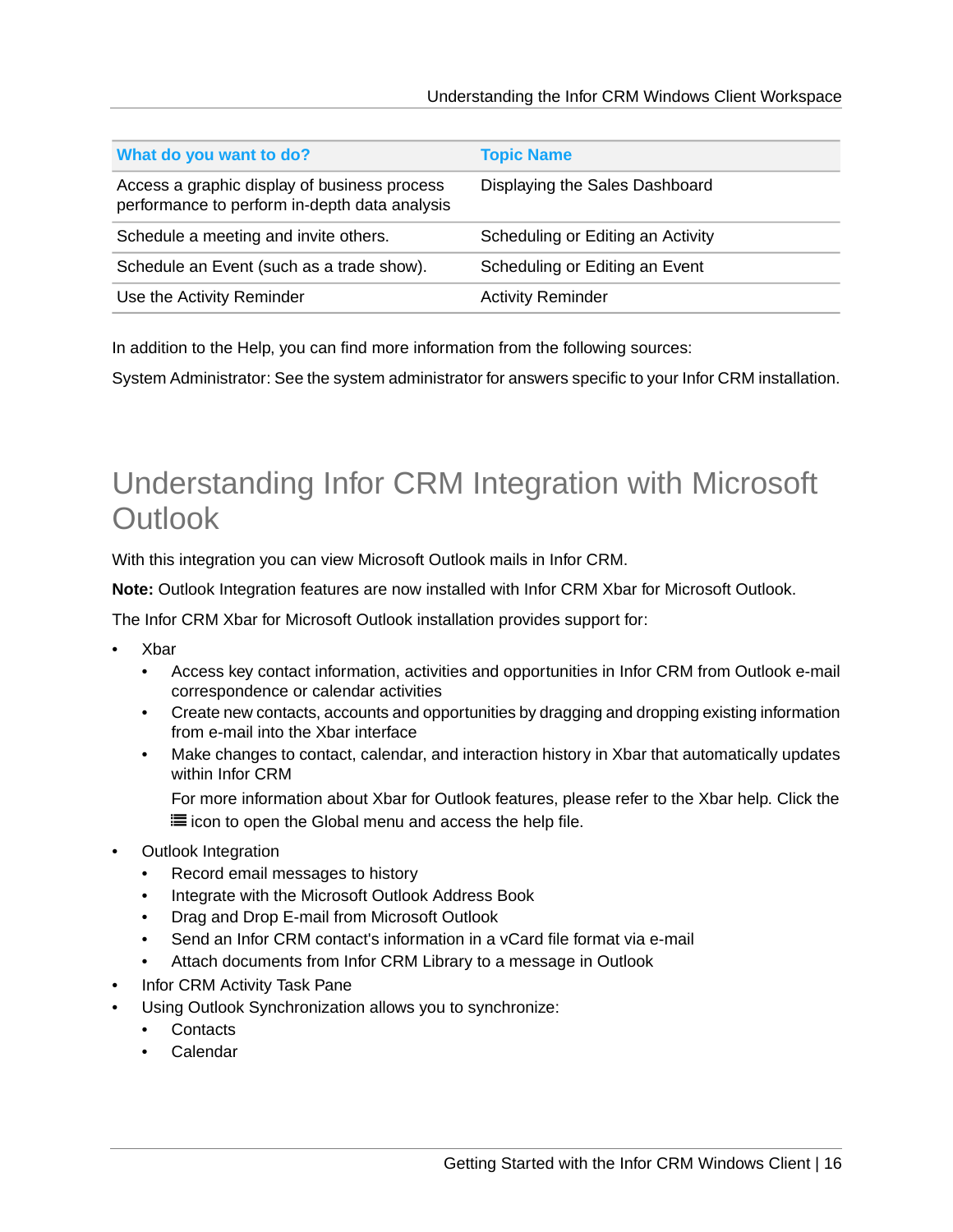### <span id="page-16-0"></span>Installing Infor CRM Xbar for Microsoft Outlook

Before you can use any of these features you must install Infor CRM Xbar for Microsoft Outlook. For more information about installing Infor CRM Xbar for Microsoft Outlook, please contact the administrator.

#### <span id="page-16-1"></span>Configuring Outlook Integration

Outlook integration preferences should be configured in Microsoft Outlook.

Before you can configure Outlook:

- Microsoft Outlook must be installed and running on the local machine.
	- Web Infor CRM Xbar for Microsoft Outlook will not install unless Microsoft Office, including Outlook, is already installed.
	- Windows If Microsoft Outlook was not installed before installing the Infor CRM Client, you must perform additional configuration steps. For more information, see the topic "Configuring Outlook if not Installed Priorto Installing Infor CRM" in the Infor CRM Client Help.
- You must know the connection server and port number and your user name and password. Contact the system administrator for more information.

To configure:

- **1** Open Microsoft Outlook.
- **2** If you are not prompted, click **Options**

If the Options button does not appear, then Outlook sync has not been installed properly.

- **3** Use the tabs to set the following options:
	- Connection connection to the Infor CRM server. Required for contact and calendar synchronization and email integration.
	- Send to CRM/Record to History options for prompts, displaying information, and attachment behavior when using Send to CRM or Record to History. Used for e-mail integration.
	- All Options ability to view options as value pairs. Recommended for advanced users only. For more information see the Outlook Sync help topic "Configuring Outlook Sync".
- **4** Click **OK**.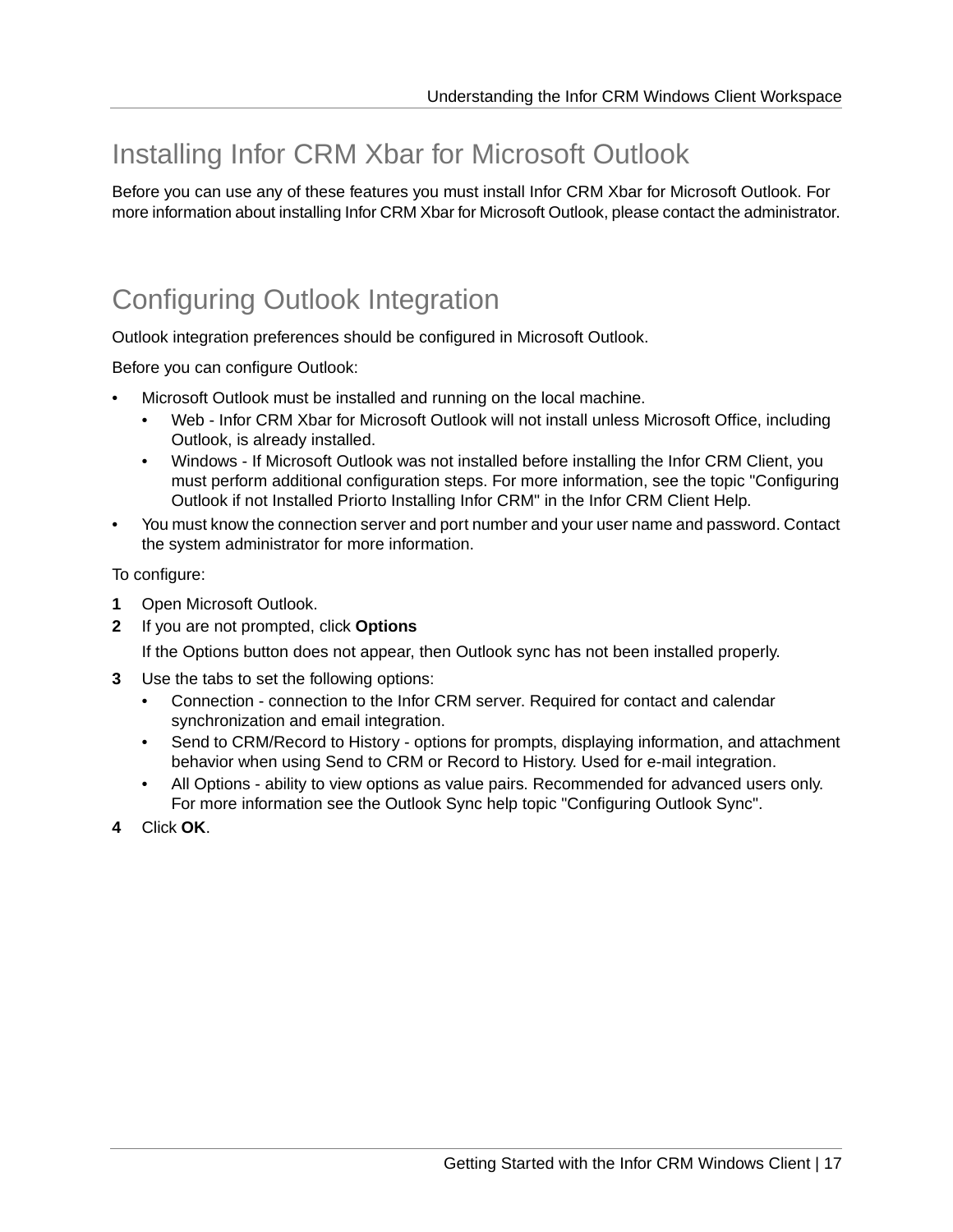## <span id="page-17-0"></span>Chapter 3: Managing Contacts and Accounts

This chapter introduces you to the core of Customer Relationship Management (CRM) - working with contacts and accounts.

- Contacts are the key people associated with an account.
- Accounts are your prospects and customers. Accounts can contain one or many contacts.

You can use Infor CRM to manage contact and account information. This includes daily interactions, such as phone calls, meetings, action items, or other correspondence.

In this chapter, you will learn to:

- Add a contact and an account
- Create an account association
- Use the Library
- Schedule a literature request
- <span id="page-17-1"></span>• Add a note and schedule a follow-up activity

# Adding a Contact and an Account

Infor CRM focuses on account relationships. Therefore, all contacts must be attached to an account. Account and contact information is accessible by any Infor CRM user who has the appropriate security. For example, you can create an account for Beeker Motors. Your Sales Assistant may not have the required security to access the account, but your Sales Manager can.

<span id="page-17-2"></span>You cannot create personal accounts or contacts in Infor CRM unless your system administrator enables this option for you. Personal contacts would include people such as your spouse or dentist.

#### Understanding Account Ownership

Before creating an account in Infor, it is important to understand account ownership.

• The Account Owner has access to an account and can use any account-related activities such as scheduling activities and running reports. An account owner can be an individual user, a team, or all Infor CRM users. Access to account data can be different for each user. For example, if a team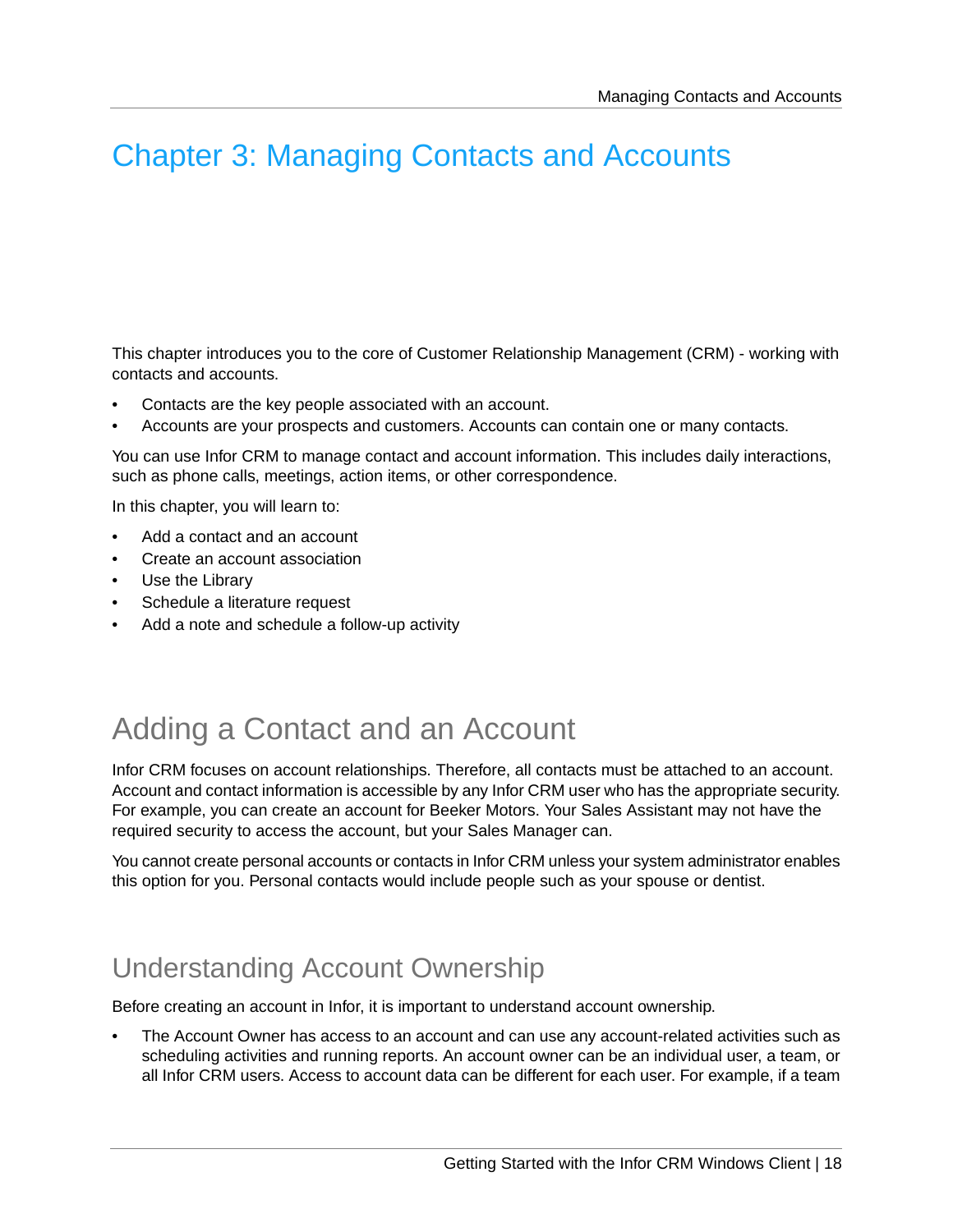owns an account, some team members may have read-only access to the account, while others have read/write access. Security is controlled by your system administrator.

• The Account Manager is responsible for managing the relationship with the account. This can include follow-up phone calls, meetings, preparing proposals, and working with the account's contacts. The account manager is a single individual.

The individual user designated as the account owner is often also set as the account manager. If a team is the account owner, a team member will usually be set as the account manager. Account owners and account manager should be assigned according to your company's guidelines.

There are several ways to add contacts and accounts to Infor CRM. This guide will explain the most common methods.

Our scenario: You met Tom Dale and Joan Smith at a trade show. Tom and Joan (contacts) work for Beeker Motors (account). First you will add contact Tom Dale to a new account (Beeker Motors); then you will add Joan Smith to an existing account (Beeker Motors).

To add contacts and an account:

- **1** From the **Insert** menu, select **Contact/Account**.
- **2** In the **Add Contact/AccountInformation** dialog box, select **New Contact and New Account**, and then click **Next**.
- **3** In the **Contact** field, specify **Tom Dale**.

To add hyphenated last names or names with a professional designation, click the ellipsis button in the Contact field. Then use the Enter Name dialog box to specify a name prefix (such as Dr.), first name, middle name, last name, or suffix (such as C.P.A).

- **4** In the **Account** field, specify **Beeker Motors**.
- **5** In the **E-mail** and **Web** fields, add e-mail and Web address information.
	- E-mail **tom.dale@beeker.mail**
	- Web: **www.beeker.web**
- **6** In the **Work Phone** field, specify **5551234512**.
- **7** Click **Look for Matching Records**.

This searches the database for records that have the same e-mail address, Web address, phone number, and account. It is important to search for records before adding information. If you do not check for existing information, you might create a duplicate contact or account.

- **8** Click **OK** to close the **No Matches** dialog box, or click **Cancel** to close the **Matching Records** dialog box.
- **9** In the **Contact Information** area, in the **Title** field, click the ellipsis button and select **Vice President**.
- **10** Continue to add Tom's information in the **Contact Information** section.
- **11** Under **Account Information**, double-click the **Address** field to open the Edit Address dialog box and add the Address information for Beeker Motors, as follows:
	- Leave **Description** as **Office**.
	- In the **Address 1** field, specify **1234 Gary Parkway**.
	- In **City**, **State/Prov**, **Zip/Postal** specify **Oak Park**, **IL** and **60305**
- **12** Click **OK**.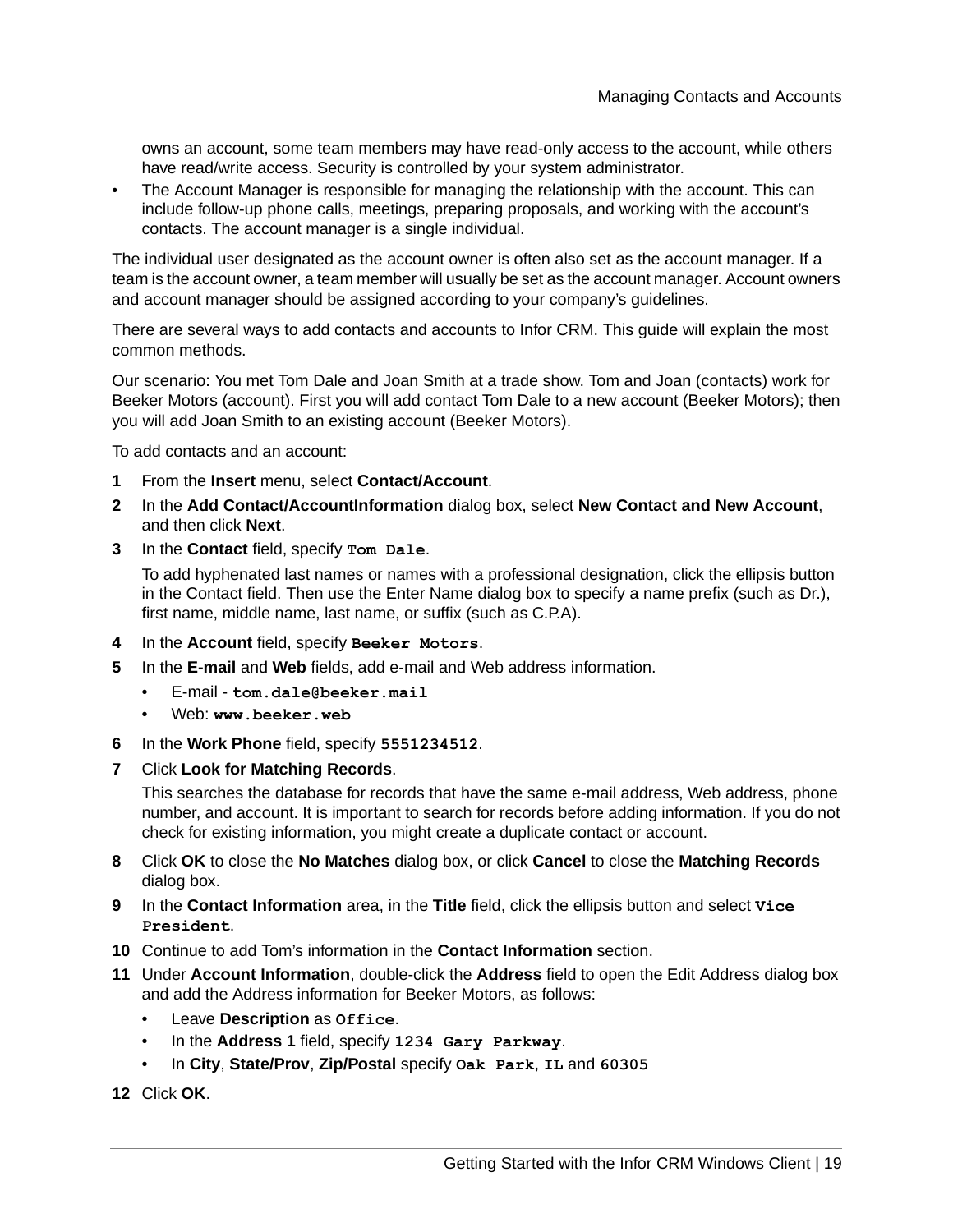- **13** In the **Main** field specify **5551234500**.
- **14** Click the **Type ellipsis** button and select **Customer**.
- **15** Click the **Status ellipsis** button and select **Active**.
- **16** Click the **Industry ellipsis** button and select **Automotive/Aerospace**.
- **17** In the **Acct. Mgr.** field, click **Find**, and then select the account manager.
- **18** In the **Owner** field, click **Find**, and then select an owner.
- **19** In the **Lead Source** field, click **Find**, select **Trade Show** and then click **OK**.
- **20** Click **Save & New**.

This option allows you to add another contact to the existing account.

- **21** In the **Contact** field, specify **Joan Smith**.
- **22** In the **E-mail** and **Work Phone** fields, add e-mail and Work Phone information.
	- E-mail **joan.smith@beeker.mail**
	- Work Phone **5551234519**
- **23** In the **Contact Information** area, in the **Title** field, click the **ellipsis** button and select **Managing Director**.
- **24** Click **OK**.

For more information see the "Adding a New Contact and Account" topic in the Infor CRM Windows Client Help.

If you need to edit a contact or account's information, you can do so by clicking the boxes on the Detail view and typing in the changes.

<span id="page-19-0"></span>**Note:** You must click the Save button after making any changes.

#### Adding an Account Association

Accounts may have a common connection, for example, one company may be a parent of another. You can create a relationship between accounts by adding an association. This association can be helpful for tasks like running reports. You can create one report for both accounts rather than two separate reports. Associations can also create opportunities for you to sell to parent companies rather than subsidiaries.

Our scenario: Tom Dale told you that Beeker Motors was owned by International Machines. You want to create a parent/subsidiary relationship between the two accounts.

To associate accounts:

- **1** Open the Beeker Motors Account Detail view.
	- a On the Navigation Bar, click **Accounts**.
	- b Click the **Accounts** Quick Find button (magnifying glass).
	- c In the **Find** field, specify **be**, and then click **Find**.
	- d In the list, click Beeker Motors.
- **2** On the Beeker Motors Account Detail view, click the **Associations** tab. If the tab is not visible, click **More Tabs**.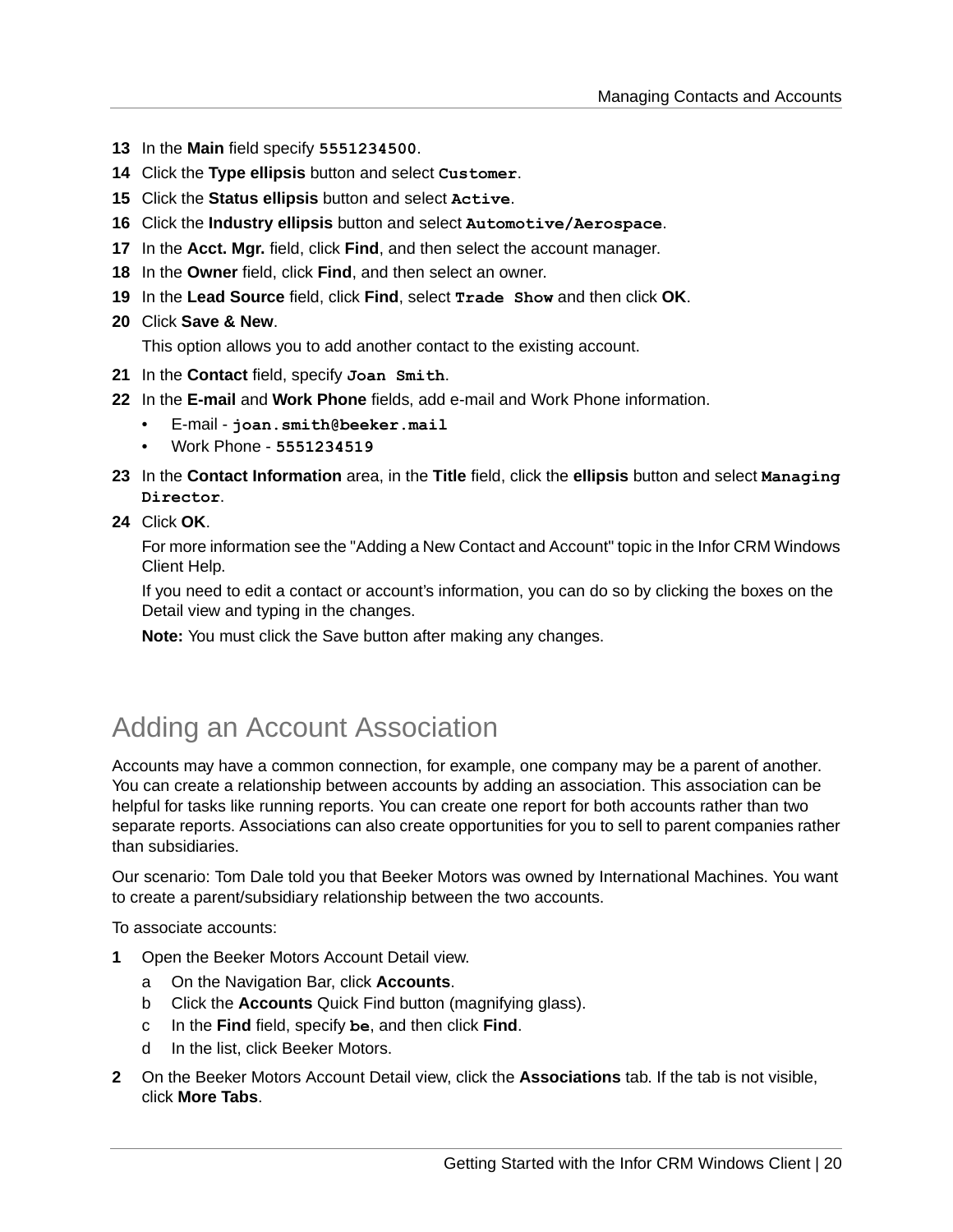- **3** Right-click in the tab view, and then select **Associate Account**.
- **4** In the **Account** field, specify **Int**, and then click **Find**.
- **5** Click **International Machines** in the account list, and then click **OK**.
- **6** Click the **ellipsis** button below **Beeker Motors is a** and select **Subsidiary**.
- **7** Click the **ellipsis** button below **International Machines is a** and select **Parent**.
- **8** In the **Description** fields, specify a description for each account.
- **9** Click **OK**.

## <span id="page-20-0"></span>Working with the Library

The Library is a central repository for company information. Files are organized into folders and sorted by name. Click the column headings to sort the library files list.

The company's library may include product information, policies and procedures, presentations, Web addresses, and so forth. Only the administrator and an administrative user can add files to the Library.

- If you are using Infor CRM on a network, you can access a file directly from the Library without storing the file on the computer.
- Infor CRM Remote users must request files from the Library. When Remote users synchronize, the request is sent to the server and the requested file is delivers during the synchronization.

Our scenario: You want to use the Library to find current product information.

To access information from the Library:

- **1** On the Navigation Bar, click **Library**.
- **2** In the tree view, click the "+" signs to expand the folder that contains the file you want to open.
- **3** Double-click the file to open.

<span id="page-20-1"></span>**Note:** For more information see the "Working with the Library" topic in the Infor CRM Windows Client Help.

#### Requesting Literature for a Contact

Literature requests involve sending marketing materials or other company documents to one or more contacts. Infor CRM users or the system administrator manage the available literature. After you schedule a request, the person or group at your company responsible for literature fulfillment can fulfill and complete the request.

If you are making the request for a single contact, select the contact before you begin the following steps.

Our scenario: Joan Smith requested information on a specific product at a trade show, but you had run out of brochures. You want to schedule a literature request to send the information to Joan.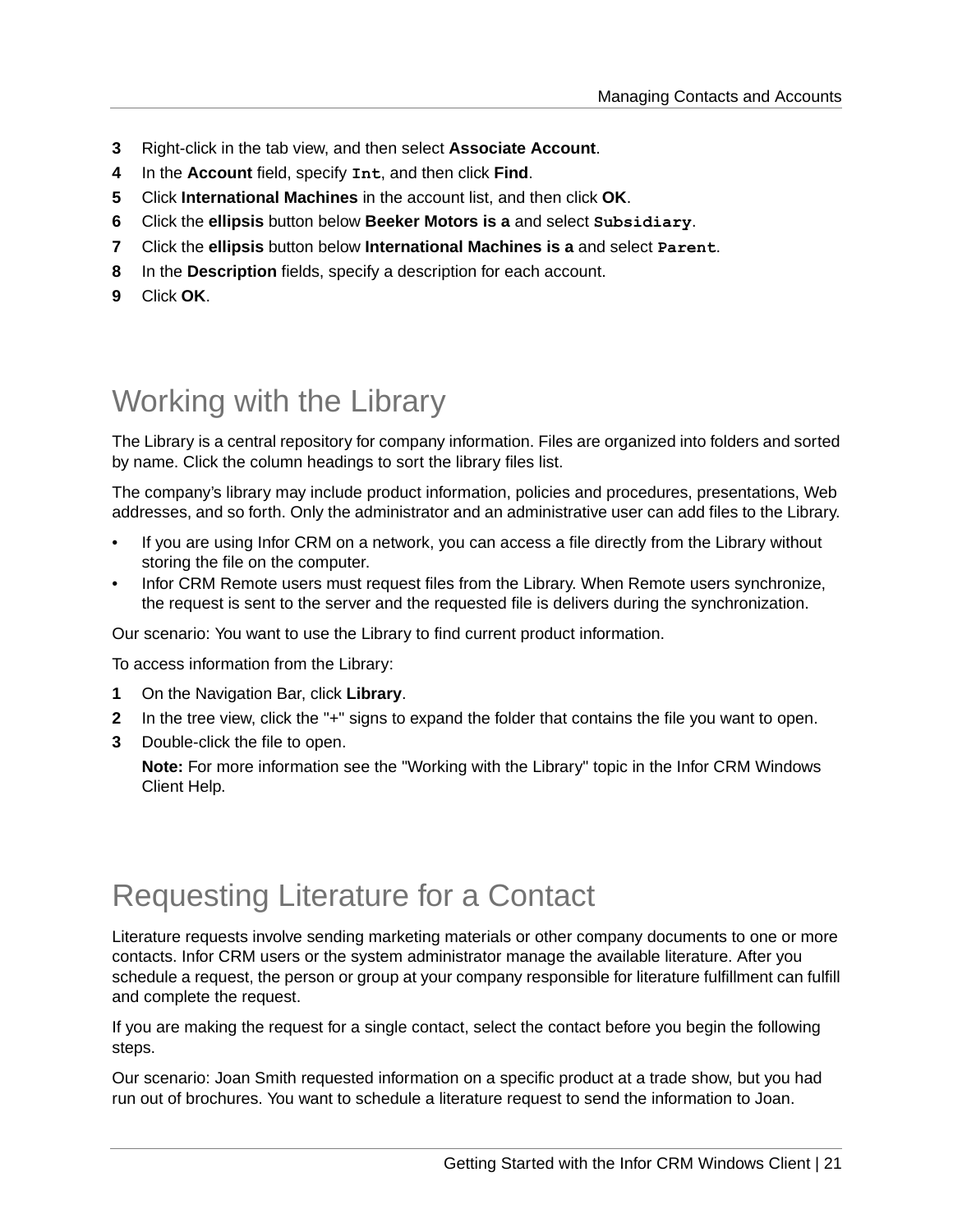To schedule:

- **1** Open Joan Smith's Contact Detail view.
	- a On the Navigation Bar, click **Contacts**.
	- b Click **List/Detail**.
	- c Click the **Latest Contacts** group tab.
	- d In the list, double-click **Smith, Joan**.
- **2** On the **Schedule** menu, click **Literature Request**.
- **3** In the **Description** field, specify a brief description of the literature request. Specify **Lenovo ThinkPad sales brochure**.
- **4** Click **Send by Calendar**, select a date, and then click **OK**.
- **5** In the **Send via**(delivery method), and **Priority** fields, click the **ellipsis** button, select **FedEx** and **Medium**.
- **6** In the **Cover** field, click the folder button, choose the appropriate cover letter or memo from the list, and then click **OK**.
- **7** In the **Request for** area, make sure the option of **Current Contact (Smith, Joan)** is selected.
- **8** Under **Print literature list**, select **with cover letter**.
- **9** In the **Available Literature** area, select the items you want to include in your request.
	- a Expand **Hardware**.
	- b Select **Lenovo ThinkPad Brochure**.
	- c Double-click the document to set the quantity for each. Use the default of 1 or type a number, and then click **OK**.
- **10** Click **OK**.

The literature request is recorded on the Literature in the Activities view and on the Literature Requests tabs in the Contact and Account Detail views.

<span id="page-21-0"></span>The person assigned by the administrator to monitor Literature Requests will receive your request and should fulfill it by the date you specified.

## Scheduling a Follow-up Activity

In Infor CRM, phone calls, meetings, to-dos, and personal appointments are called activities. Scheduling follow-up activities can help you organize and remember important events.

Our scenario: You want to schedule a phone call to follow-up on literature that was sent to Joan Smith.

To schedule a phone call:

- **1** Open Joan Smith's Contact Detail view.
- **2** From the **Schedule** menu, select **Phone Call**.
	- a If prompted, in the **Lookup** field, select **Smith**, **Joan**, and then click **OK**.
	- b If prompted, in the **Regarding** field, select **Confirm Literature Received**, and then click **OK**.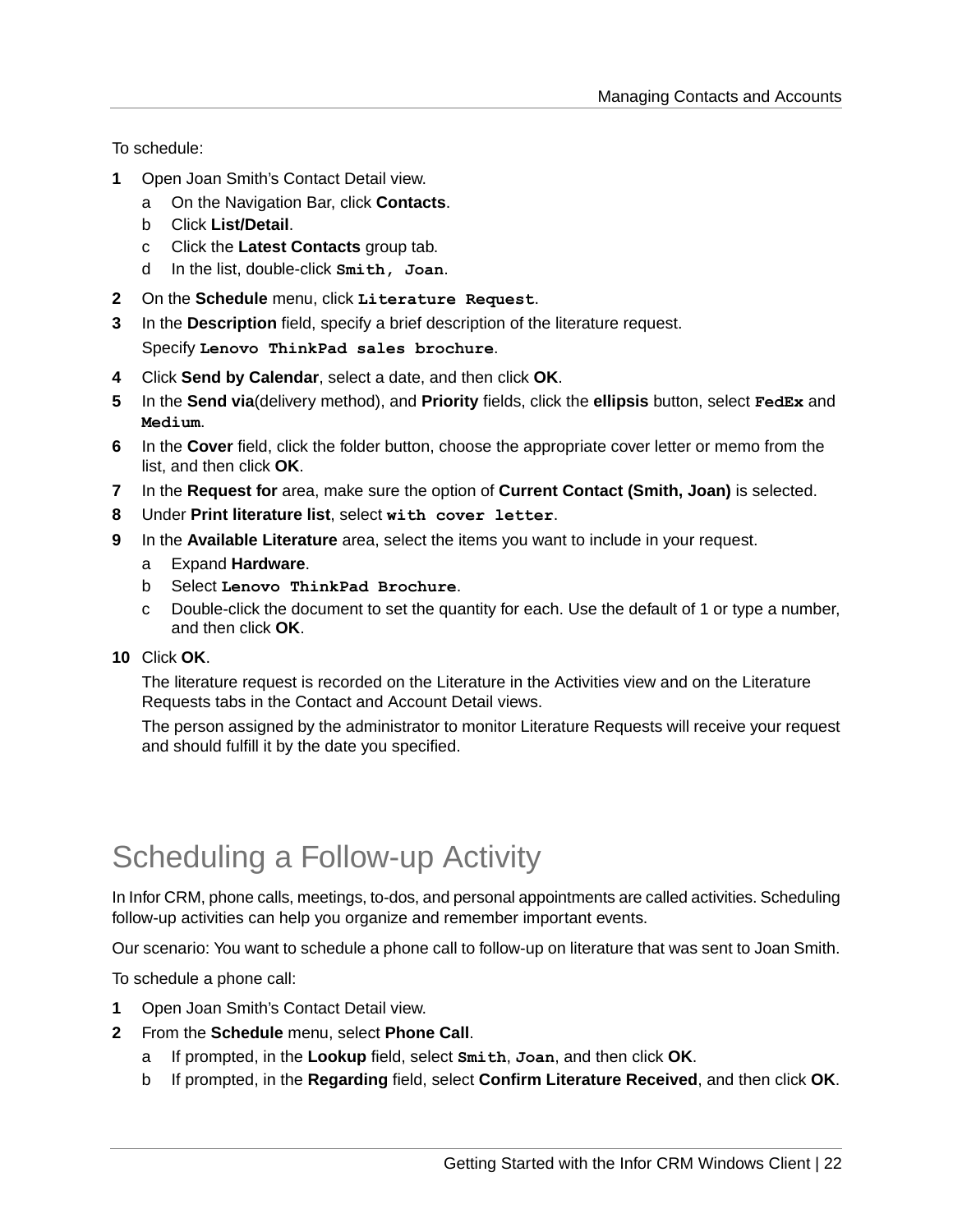- **3** In the **Start Time** field, click the **Calendar** button to select the date and time when the activity will occur, and then click **OK**.
- **4** Do one of the following:
	- Select the **Timeless** check box to create an activity that occurs on a specific date, but at no specific time and without a specific duration.

Timeless activities are displayed on the Calendar day view.

- In the **Duration** fields, set the expected length of time for the activity.
- **5** Select the **Alarm** check box to set an alarm to notify you before the activity begins. Use the drop-down boxes to select the number of minutes, hours, or days. You must enter an increment between 1 and 240.
- **6** Verify the **Name** and **Account** fields contain **Joan Smith** and **Beeker Motors**. If any information is incorrect, click the Find button to change the information.
- **7** If you have not selected an item for the **Regarding** field, click the **ellipsis** button and select **Confirm Literature Received**.
- **8** In the **Notes** field, specify **Follow-up call for Joan Smith's literature request**.
- **9** Click **OK**.

You can view the scheduled phone call in the Contact and Account Detail views (on the Activities tab), in the Activities view (on the All Open and My Activities tabs), and in the Calendar view. If your company uses Advanced Outlook Integration, the activity is scheduled in your Outlook calendar.

<span id="page-22-0"></span>For more information see the "Scheduling or Editing an Activity" topic in the Infor CRM Windows Client Help.

# Adding a Note

You use notes to document the outcome of an activity and to record interactions with an account, contact, lead, or opportunity. The notes you add appear in the Notes/History tab on the Account, Contact, Lead, and Opportunity Detail views.

There are several ways to add a note. One method was chosen for the example below.

Our scenario: You found Tom Dale's business card while cleaning out your briefcase. You had a note on the back indicating Tom was interested in a support contract for any products his company purchased. You want to add this information to Infor CRM.

To add a note:

- **1** Open Tom Dale's Contact Detail view.
- **2** From the **Insert** menu, select **Note**.
- **3** If necessary, modify the **Completed** and **Scheduled** dates. Click the **Calendar** button, select a date, and then click **OK**.
- **4** If you need to specify a duration for the note, clear **Timeless**, and then select or specify a **Duration**.
- **5** Verify the **Name** is **Tom Dale** and the **Account** is **Beeker Motors**.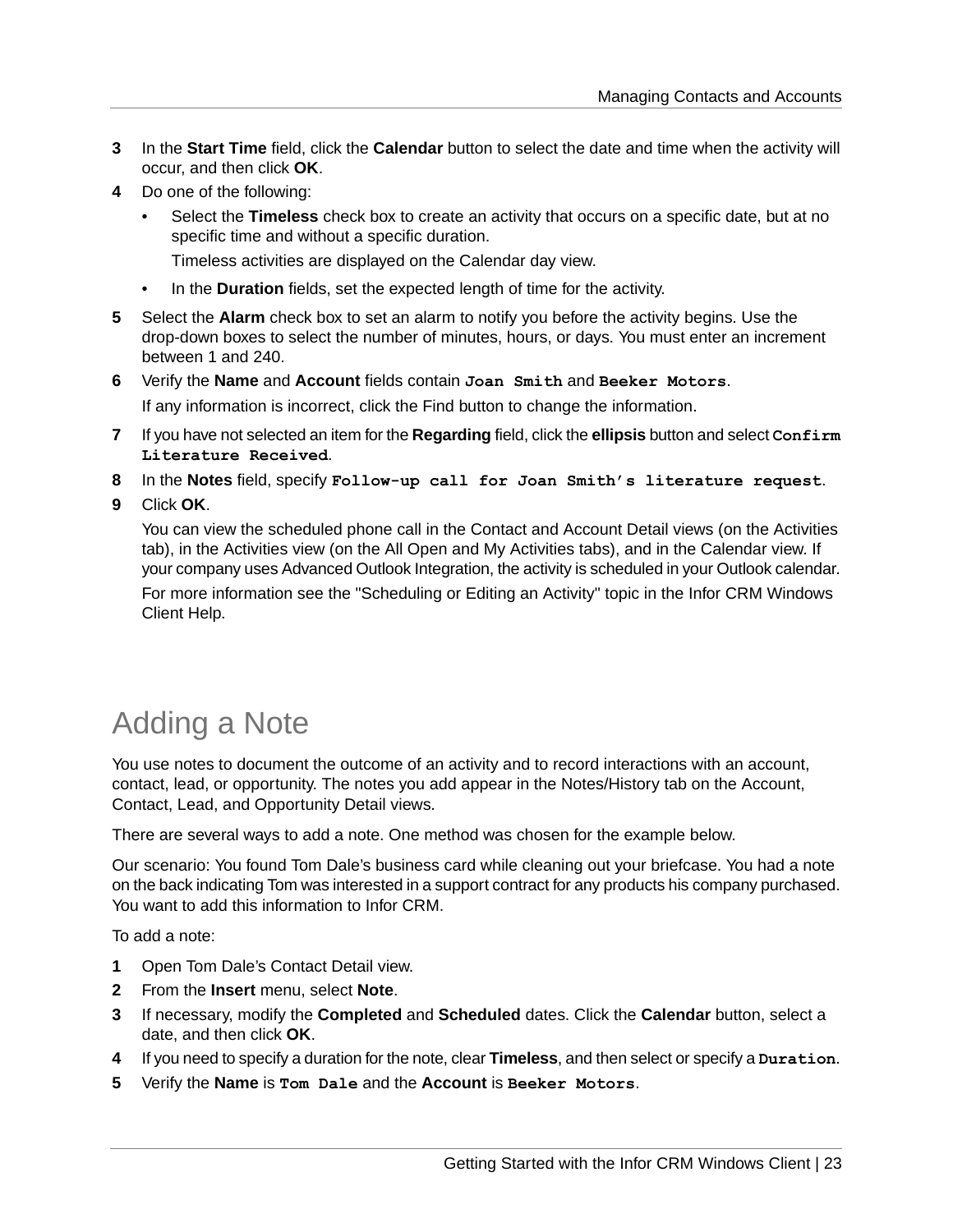- **6** In the **Regarding** field, specify **Business card notes**.
- **7** In the **Location** field, specify **2012 Trade Show**.
- **8** In the **Notes** field, specify the information on the business card.
- **9** In the **Priority** field, click the **ellipsis** button and select an item from the list.
- **10** In the **Category** field, click the **ellipsis** button and select an item from the list.
- **11** Verify that the name is in the Leader field.
- **12** If necessary, click the **Attachments** tab to add a document or URL.
- **13** Use the **Carry Over Notes** or **Carry Over Attachments** check boxes to copy notes or attachments from this note to the follow-up activity.
- **14** Click **To-Do**.
- **15** In the **Schedule To-Do** dialog box, schedule an activity for today.
	- a For the **Regarding** specify **Research**.
	- b In the **Notes** specify, **Research a support contract for Beeker Motors**.
	- c Click **OK** to schedule the activity.
- **16** After scheduling the to-do, click **OK** to save the note.

You can view notes on the Notes/History tab of the Contact, Account, Lead, and Opportunity Detail views. In addition, the Notes/History tab allows you to view and filter notes and other history items. For more information see the "Adding a Note" topic in the Infor CRM Windows Client Help.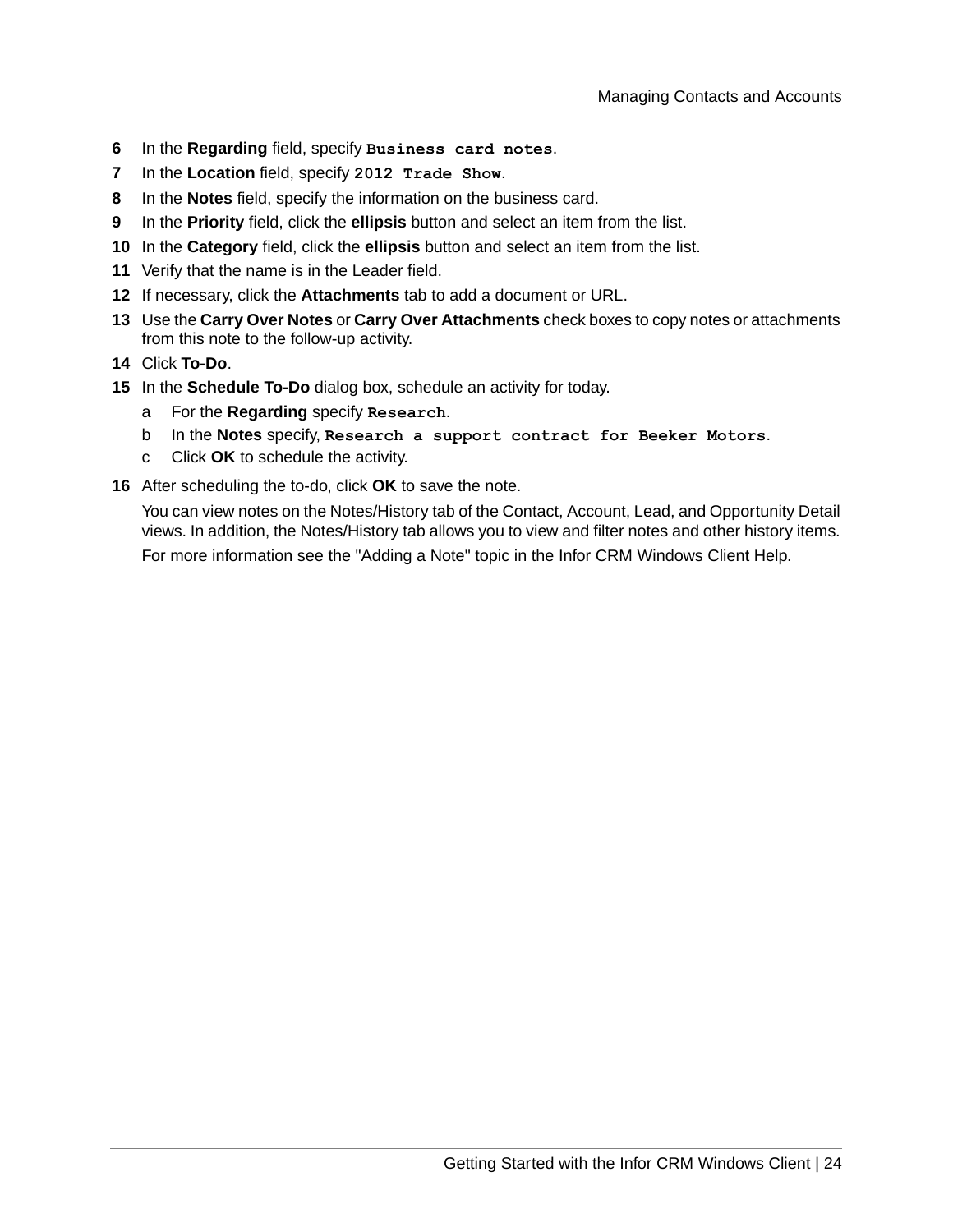## <span id="page-24-0"></span>Chapter 4: Managing Your Sales Activities

Infor CRM can help you manage your daily activities, whether they are scheduled or unscheduled. Scheduled activities include phone calls, meetings, to-dos, and appointments. Unscheduled activities, such as returning a phone call or answering e-mail, may occur several times a day.

In this chapter, you will learn to:

- Use Activity Reminder
- Complete an unscheduled activity and schedule a meeting
- Use the Calendar and Activities views
- <span id="page-24-1"></span>• View the history of an account

# Using Activities and Events

Activities and Events provide a way to stay on top of your work responsibilities.

- Events usually span several days and might include trade shows, business trips and conferences.
- Activities include placing phone calls, attending meetings, and to do's, such as sending correspondence or preparing presentations.
- Activities can be associated with contacts, accounts, leads, opportunities, or tickets. Activities are generally scheduled for a specific time, but can also be scheduled as "timeless" activities. Completed activities become history items.
- You can schedule activities during an event, such as setting up various appointments and meetings for a business trip.

When you schedule an activity, it displays on the Calendar, Activities view, and in the Activities tabs on the Account, Contact, Opportunity, Lead, and Ticket views. Events display on the Activities view, Events tab and Calendar as well. The Infor CRM Windows Client includes an Activity Reminder feature that alerts you to overdue activities and new activities that you have yet to confirm.

Several activity types are available to accommodate your work requirements. For instance, you can create general activities, recurring activities and more. In general, you can edit, delete, or complete activities and events that you create.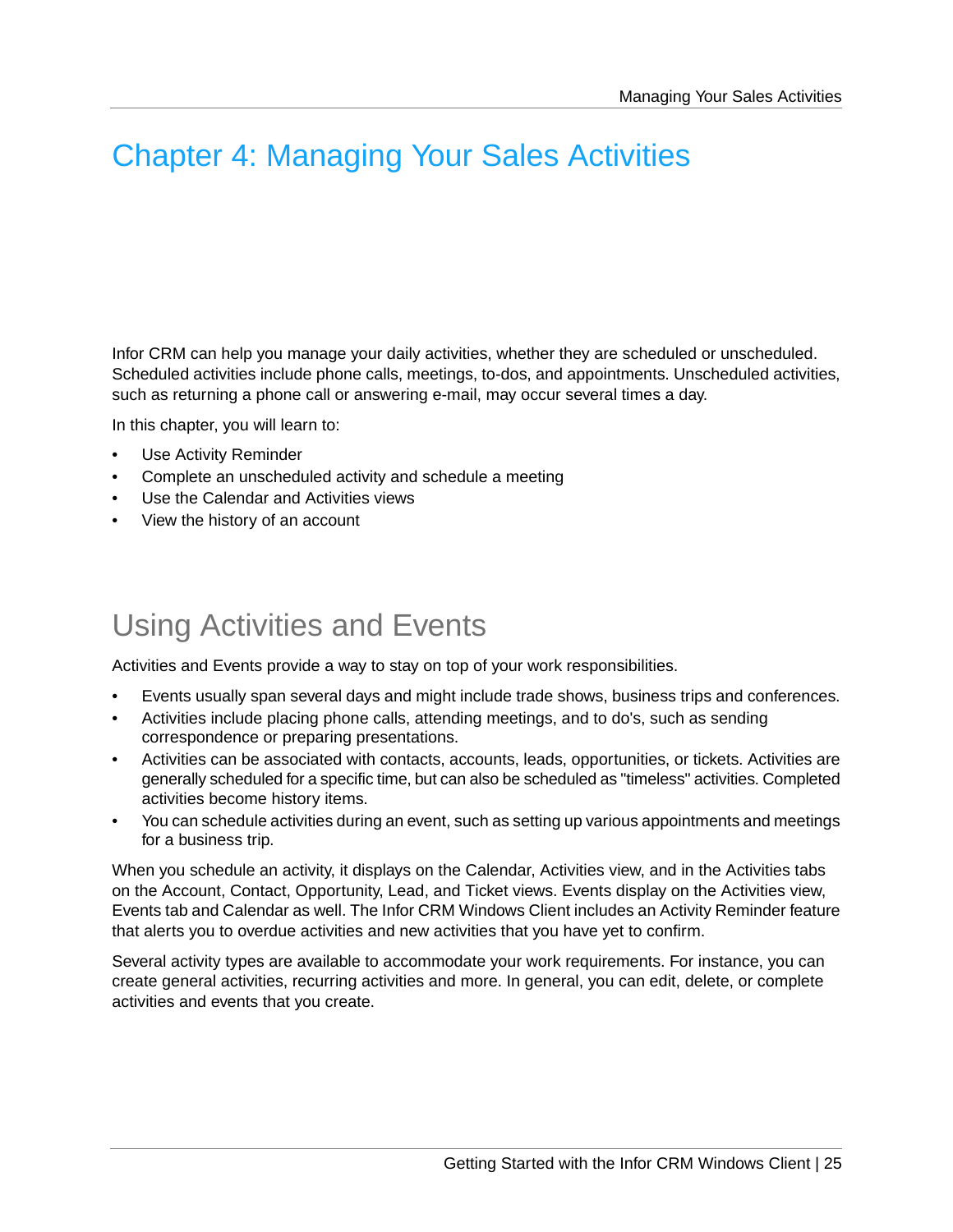## <span id="page-25-0"></span>Activity Reminder

The Activity Reminder helps you keep track of any activities (scheduled, timeless, unconfirmed, or recurring) that have a reminder setting. When any of your activities are overdue or if you need to confirm any activities, the Activity Reminder will display. When the Activity Reminder displays, you can choose to act on the listed activities, or be reminded of the activities at a later time.

**Note:** Closing the Activity Reminder snoozes all of the alarms and activity reminders in the Activity Reminder window.

Current activities are listed first, followed by past due activities in red text, and finally unconfirmed activities in bold. To display past due activities that do not have alarms set, select the Display Past Due check box. Notes for the activity selected in the grid appear in the Notes box below the activities list.

#### Using the Activity Reminder buttons

#### Select an activity, and then use these buttons:

| <b>Button</b>  | <b>Description</b>                                                                                                                                                                                                    |
|----------------|-----------------------------------------------------------------------------------------------------------------------------------------------------------------------------------------------------------------------|
| Open           | Opens the Schedule activity window. If the selected activity is unconfirmed, the<br>Confirmation dialog will open.                                                                                                    |
| Complete       | Opens the Complete Activity dialog.                                                                                                                                                                                   |
| Go To          | Presents a list of associated detail views for the selected activity, and opens the<br>selected view. Depending on the activity type, the list may include Account, Contact,<br>Lead, Opportunity, or Ticket views.   |
| Reschedule     | Opens a Reschedule Activity dialog, allowing the activity leader (creator) to<br>reschedule an activity or a group of activities.                                                                                     |
| <b>Dismiss</b> | Turns off the alarm for the selected activity or activities. The activity remains on the<br>Activities list view, but the alarm is reset to 'off'. (Not the same as Snooze, which<br>temporarily disables the alarm.) |
| Help           | Opens the Help topic for the Activity Reminder.                                                                                                                                                                       |
| Snooze         | Removes the selected activities from the reminder window for the amount of time<br>selected in the Snooze by: field.                                                                                                  |
| Snooze All     | Closes the reminder window (Snoozes all of the activities) for the amount of time<br>selected in the <b>Snooze by:</b> field.                                                                                         |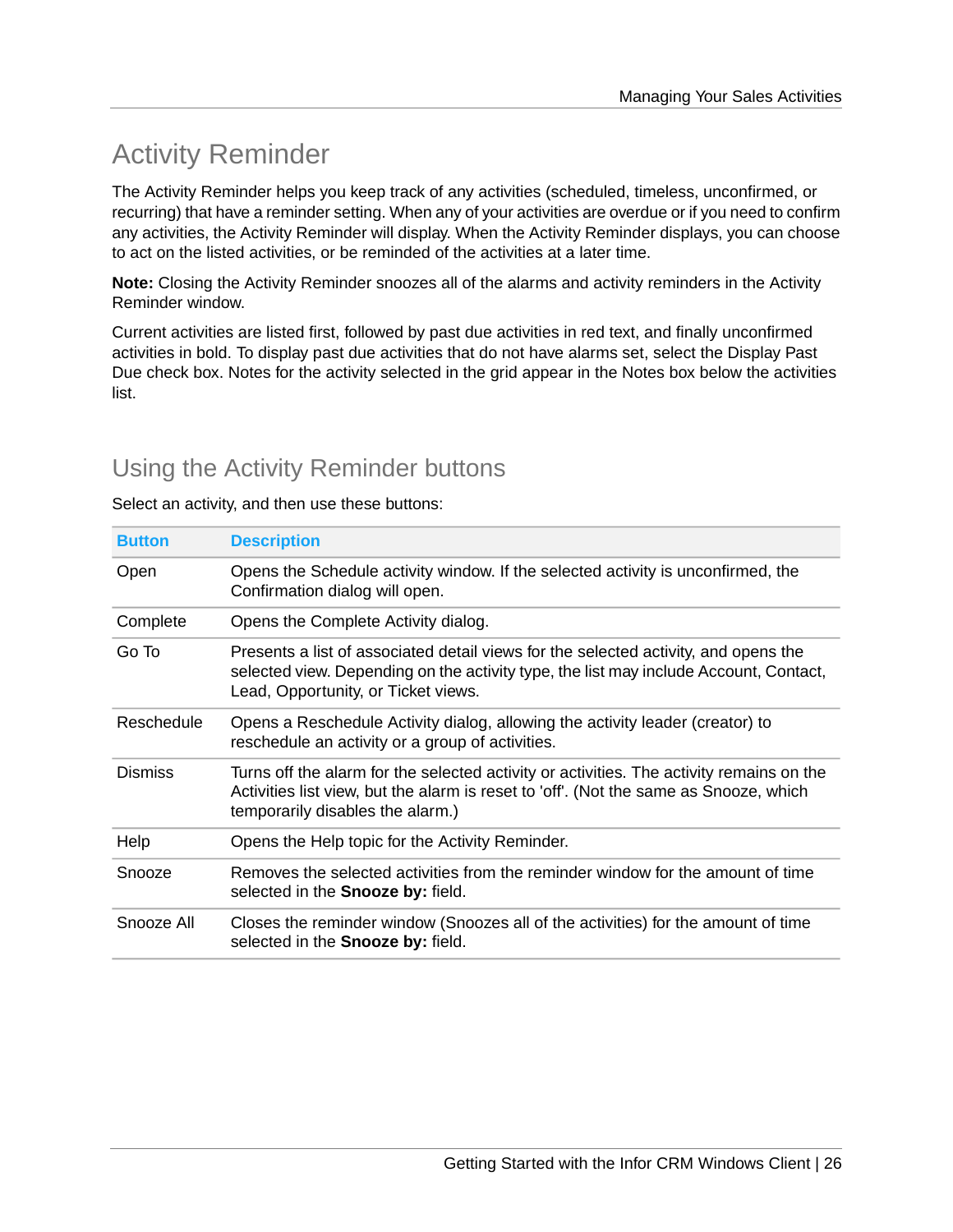# <span id="page-26-0"></span>Completing an Unscheduled Activity

Unscheduled activities can occur unexpectedly throughout the day. It is a good idea to keep Infor CRM open at all times so you can quickly access contact and account information. After you respond to an unscheduled activity, you should complete the activity in Infor CRM to create a record of the interaction with the contact or account.

When you complete an activity, details about it are recorded on the Notes/History tab for the related account, contact, opportunity, or lead.

Our scenario: You received an unexpected call from Tom Dale about a sales opportunity. You need to complete an activity for the unscheduled phone call and schedule a follow-up meeting.

There are several ways to complete an activity in Infor CRM. The following method allows you to complete the activity, schedule a follow-up meeting, and carry over the notes.

To complete an unscheduled activity:

- **1** Open Tom Dale's Contact Detail view.
- **2** From the **Schedule** menu, select **Complete Activity**.
- **3** Select **Phone Call**, and then click **OK**.
- **4** The **Completed** and **Scheduled** fields automatically show the current date and time. You can accept the default, or select a new date and time.
- **5** In the **Regarding** field, click the **ellipsis** button and select **Discuss Opportunities** from the list.
- **6** In the **Notes** field, specify **Tom Dale called about a possible sales opportunity**.
- **7** To schedule a follow-up activity:
	- a Select **Carry Over Notes** to include your notes in the follow-up activity.
	- b Click **Meeting**.
- **8** In the **Schedule Meeting** dialog box, verify that the **Notes** field includes the notes from the phone call.
- **9** Select a date and time for the meeting, and then click **OK** to schedule the follow-up meeting
- **10** Click **OK** to complete the phone call.

<span id="page-26-1"></span>**Note:** For more information see the "Completing an Activity" topic in the Infor CRM Windows Client Help.

#### Inviting Others to a Meeting

When you schedule or edit a meeting or a phone call in the Infor CRM Windows Client, you can include other Infor CRM users in the activity. These types of appointments appear on the Confirmations tab in your Activities view. You can accept or decline activities listed on the Confirmations tab.

**Note:** If you company uses Advanced Outlook Integration, you can include non-Infor CRM users in the activity. The Microsoft Outlook Attendee Availability tab appears instead of the Members and Resources tabs.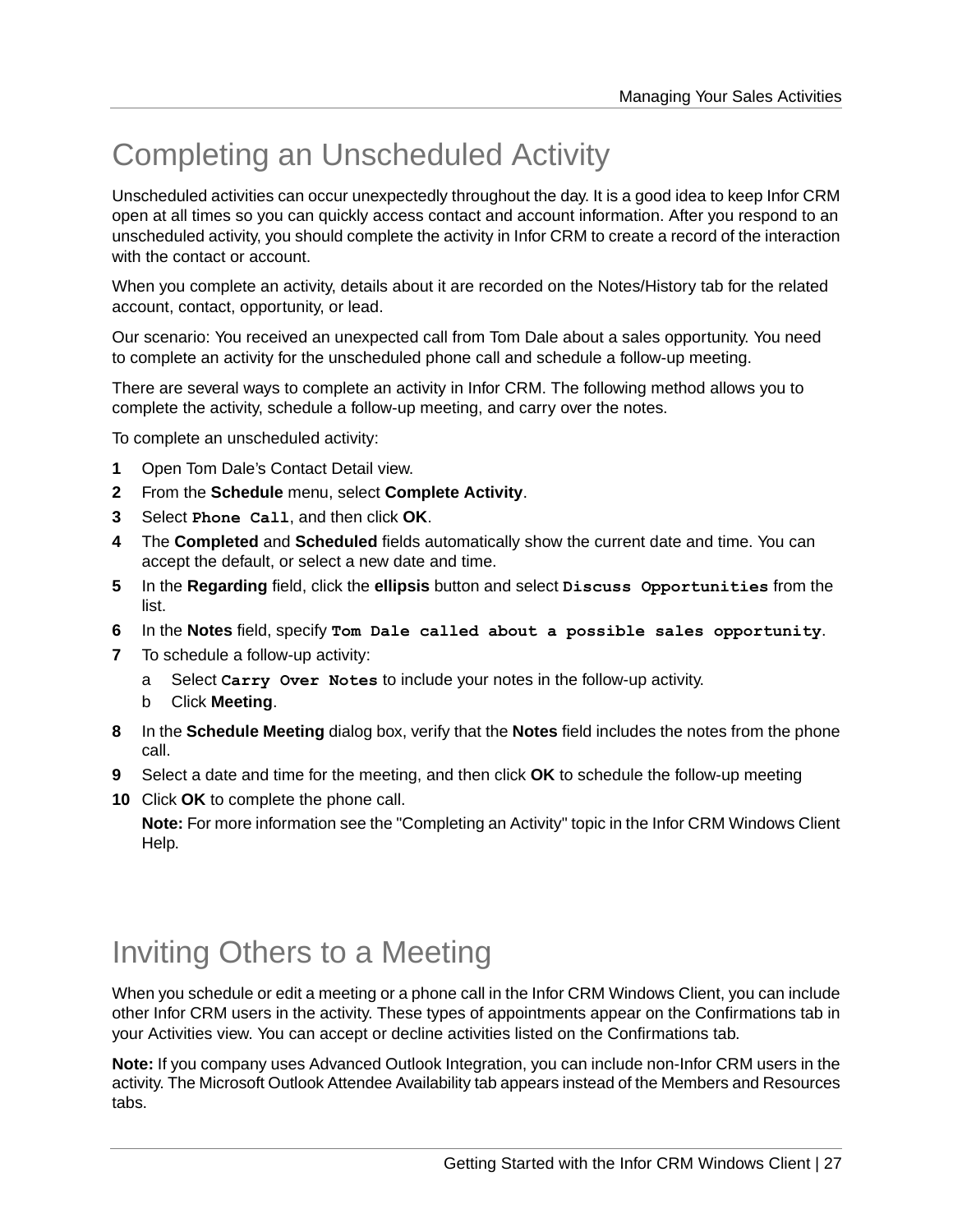Our scenario: You want to invite a co-worker (from your company) to your meeting with Tom Dale (a contact for Beeker Motors).

To invite others to a meeting:

- **1** Open Tom Dale's Contact Detail view.
- **2** Click the **Activities** tab.
- **3** In the list, open the meeting you scheduled in the previous scenario.
- **4** Click the **Members** tab.
- **5** In the **Available Members** list, select a user, and then click **Add**. If you are using Advanced Outlook Integration, click Invite Others and select a user from the Outlook Address list.
- **6** Click **OK**.

The other user will receive an Activity Reminder to confirm the activity. If the other user uses Infor CRM on a network with Advanced Outlook Integration, he or she will receive an Outlook e-mail message to accept or decline the meeting. After the user confirms or declines the meeting, you will receive a confirmation of the response.

For more information see the "Scheduling or Editing an Activity " topic in the Infor CRM Windows Client Help.

# <span id="page-27-0"></span>Using the Calendar

Use the Calendar to manage your time and keep track of scheduled activities and events. The Infor CRM Calendar displays both open and completed activities and events, depending on your calendar options. You can view your schedule by the day, week, month, or year view. Use the calendar right-click menu to schedule, edit, complete, or delete activities and events.

The calendar security determines whose activities you can schedule, view, edit, complete or delete.

Depending on your access rights, you can view the calendars and activities of other Infor CRM users. You can assign specific colors to each user to help you to determine which activities belong to which users. If an activity is scheduled for multiple users and you are the leader or member, it will display your color. If you are not an activity member or leader, then the activity leader's color will be displayed.

#### **Note:**

- If the company uses Microsoft Outlook, you can view your Outlook calendar in Infor CRM instead of the Infor CRM calendar. To select this option, on the Tools menu, click Options, click the Calendar tab and under Show this calendar, select Outlook.
- Some icons may not appear in week and month views due to limited space.

Our scenario: You want to check your calendar to see if you have time available to meet with your co-worker before the meeting with Tom Dale.

To view the calendar:

- **1** On the Navigation Bar, click **Calendar**.
- **2** Select the type of calendar to view.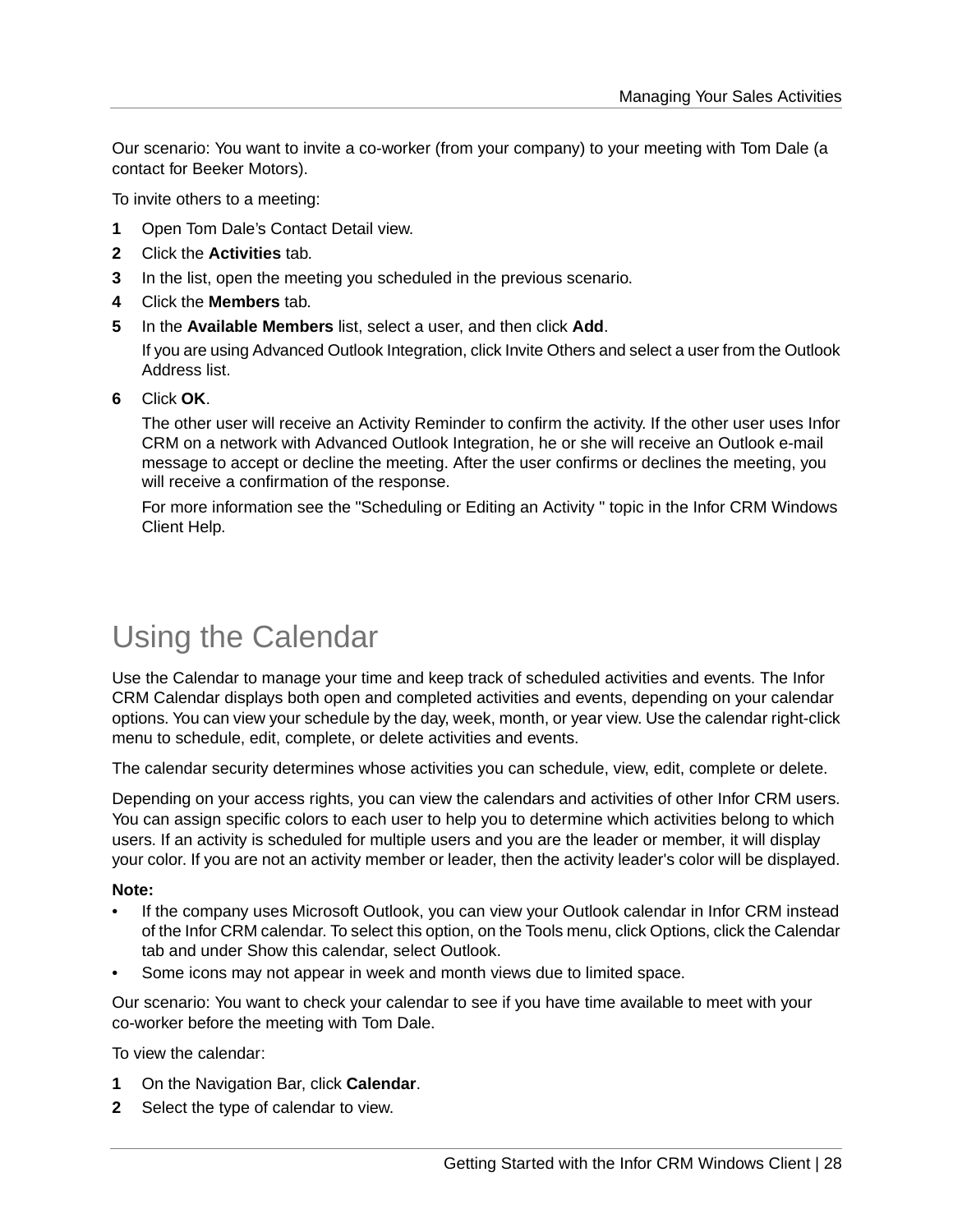- Day View Displays a timeline for the day. Lists all scheduled activities and events for that day.
- Week View- Displays each day in the selected week. Lists scheduled activities and events for each day.
- Month View- Displays month calendar, listing scheduled activities for each day.
- Year View Displays a 12-month calendar and a list of events and activities scheduled for selected dates.

Bold numbers on the calendar indicate dates with scheduled activities.

- **3** To customize the types of activities you see in the calendar, right-click in the calendar, and on the shortcut menu, point to Show, and then select all of the activity types that you want to appear on the calendar.
- **4** To view the other user's calendar:
	- a Click the User button (your name) in the top right corner.
	- b In the **Select Users to View** dialog box, click **Add**, select the other user you want to view, and then click **OK**.
	- c Click **OK**.
- **5** To print the calendar, from the **File** menu select **Print Calendar Reports**, select your options, and then click **Print**.

<span id="page-28-0"></span>**Note:** For more information see the "Using the Calendar" topic in the Infor CRM Windows Client Help.

#### Using the Activities View

Use the Activities view to manage your scheduled activities, events, literature requests, and confirmations. If you have additional access rights, you can also view other Infor CRM users' activities.

The tabs that appear in the Activities view are:

| All Open | To-Dos        | Events        |
|----------|---------------|---------------|
| Calls    | Personal      | Literature    |
| Meetings | <b>Alarms</b> | Confirmations |

The following icons provide information about the activity:

| <b>Icon</b> | <b>Description</b> |
|-------------|--------------------|
| (iii)       | Phone Call         |
| kŞ.         | Meeting            |
| <b>K</b>    | To-Do              |
| İŔ          | Personal Activity  |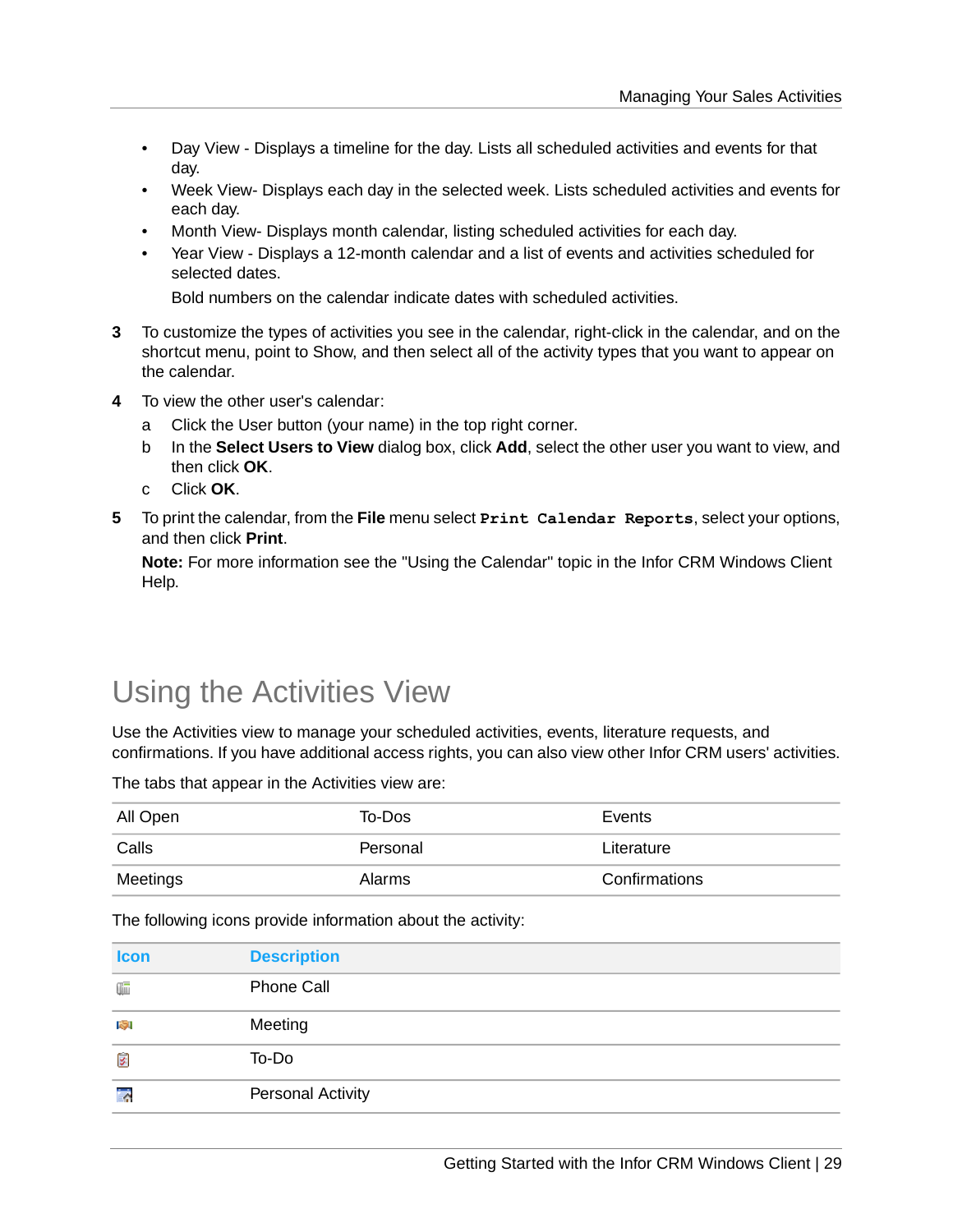| <b>Icon</b> | <b>Description</b>                                          |
|-------------|-------------------------------------------------------------|
|             | The activity has an attachment                              |
| đ.          | The activity is a single occurrence of a recurring activity |
| O           | The activity has an alarm                                   |

Our scenario: You want to see how many phone calls you have tomorrow.

To view phone calls scheduled for tomorrow:

- **1** On the Navigation Bar, click **Activities**.
- **2** Click the **Calls** tab.
- **3** Click the drop-down arrow and select **Tomorrow** from the list.

### <span id="page-29-0"></span>Viewing a History of Interactions with an Account

When responding to scheduled or unscheduled activities, you may need to view the history of interactions with the contact and account or lead. For example, if a customer calls to ask a question she had from your last meeting, you can open the account history to view the meeting notes. The Notes/History tab contains all interactions, including full text notes, and provides filter options for viewing, e-mailing, and printing history items and notes.

**Note:** If the Show history for all participants option is not selected, then you will see a history item for only the primary participant.

Our scenario: You want to review all the interactions you have had with anyone at Beeker Motors.

To view account history:

- **1** Go to Beeker Motors' Account Detail view.
- **2** Click the **Notes/History** tab. If the tab is not visible, click **More Tabs**.
- **3** If necessary, click **FilterOptions** and use the filters to narrow the list of history items.
- **4** Right-click the item with the history item to be viewed, and then click **View History**.
- **5** When you are finished viewing, click **Close**.

**Note:** For more information see the "Notes/History Tab" topic in the Infor CRM Windows Client Help.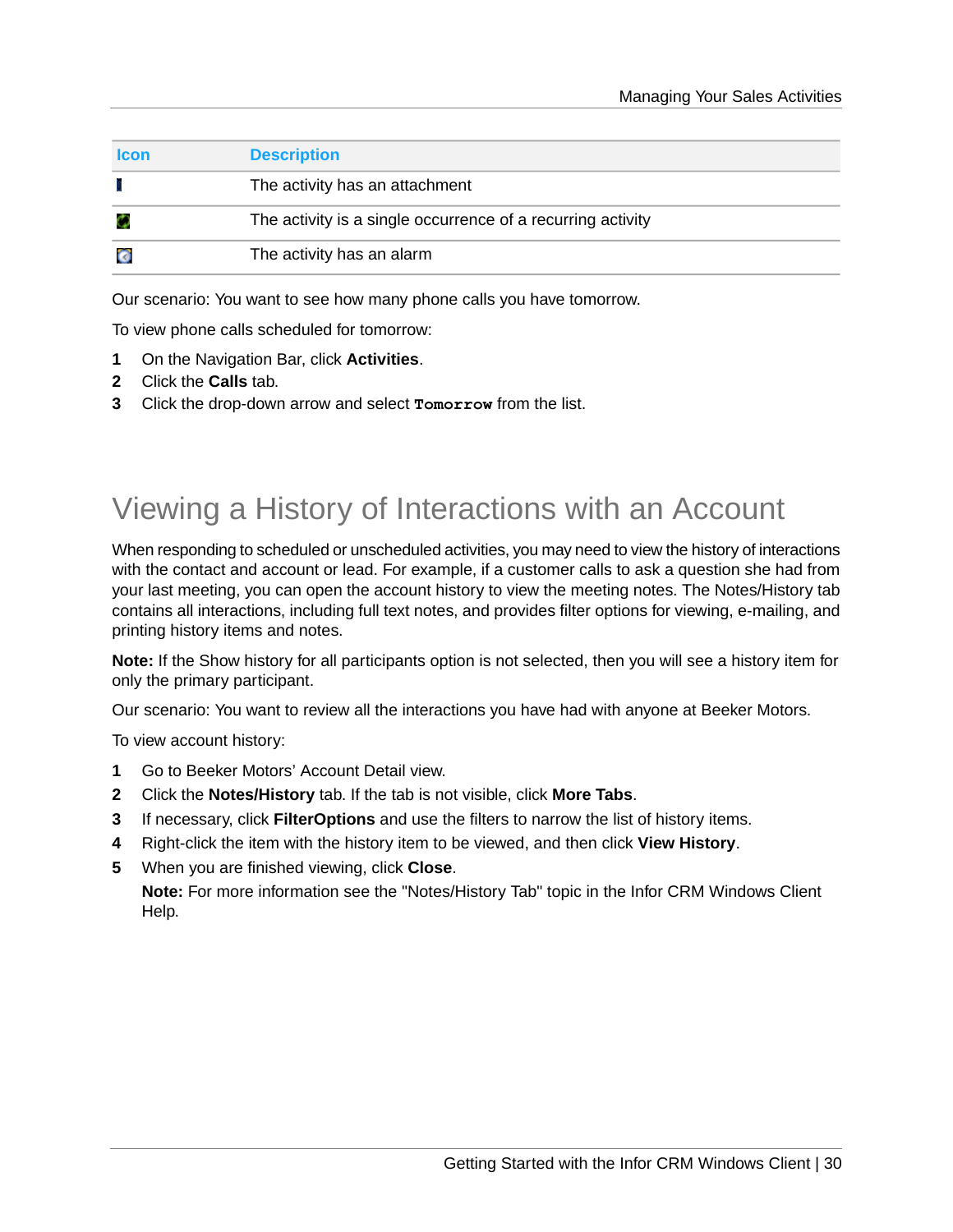# <span id="page-30-0"></span>Chapter 5: Communicating with Contacts and Leads

In addition to telephone calls and meetings, you may need to send additional information to your contacts or leads, such as proposals, letters, or memos. Through the Infor CRM Write menu, you can create and edit templates, letters, and other business correspondence. You can then use Mail Merge to merge your template to contacts, leads, accounts, or opportunities.

Outlook Integration with Infor CRM enables you to share information between Microsoft Outlook and Infor CRM when you write e-mail messages, add contacts, and schedule meetings.

**Note:** Outlook Integration features are now installed with Xbar. Refer to [Understanding](#page-15-0) Infor CRM [Integration](#page-15-0) with Microsoft Outlook on page 16.

In this chapter, you will learn to:

- Set your e-mail system options
- Create a template
- Use Mail Merge to send information to contacts
- <span id="page-30-1"></span>• Work with Microsoft Outlook e-mail

# Setting Email Options

Before you can use e-mail in Infor CRM, you must first set your e-mail options. Use the E-mail tab in the Infor CRM Options dialog box to set up your e-mail application options. Depending on the e-mail application you select, some options will not be available. Your administrator determines which options are available for you to set and can override any changes you make to the e-mail settings. If you notice that your settings have changed, contact the system administrator.

Use the following steps to set up your e-mail options to use Microsoft Outlook as your mail system.

To set e-mail system options for Microsoft Outlook:

- **1** From the Infor CRM Client **Tools** menu, select **Options**, or, right-click in any calendar view, and then click **Options**.
- **2** Click the **Email** tab.
- **3** In the **Mail System Options** area, in the **Mail System** field, select **Microsoft Exchange** or **Microsoft Outlook**. Microsoft Outlook users: If your company is using the Advanced Outlook Integration feature, you should select **Microsoft Outlook** as your email system.
- **4** In **Profile Nam**e field, select from the list of available local profiles.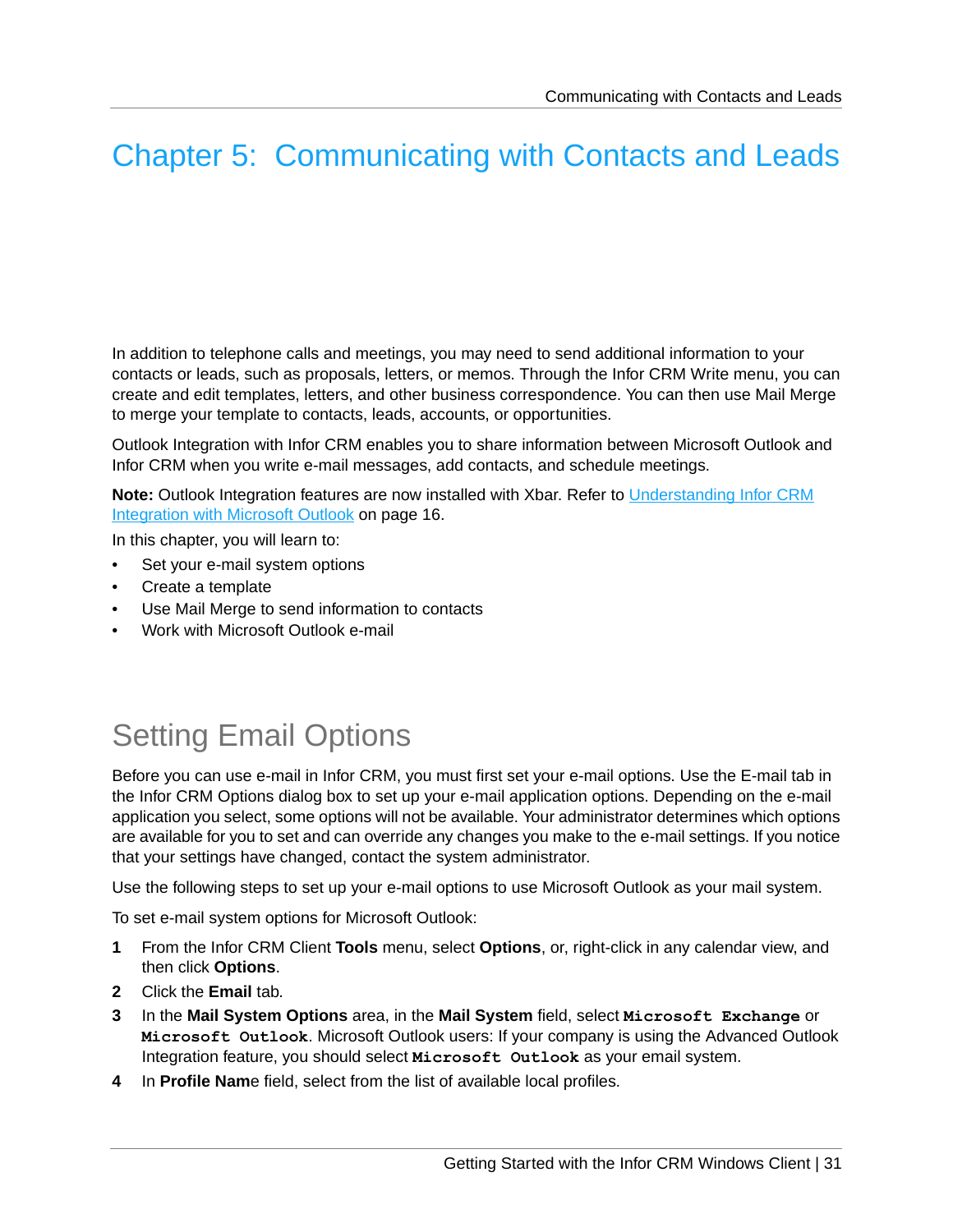- **5** To connect to the e-mail application when you start the Infor CRM Client, select **Automatically Logon to e-mail**.
- **6** If you connect through the Internet via POP3/SMTP or IMAP4/SMTP, select **Automatically dial using**, and then select from the list.
	- Network users: click **None**.
	- Remote users: click your dial-up networking connection name.
- **7** In the **Log to History** area, select one of the following options:
	- If you select **Prompt**, when you use **Send** in Outlook, no prompt appears, the e-mail is not recorded to History.
	- If you select **Prompt**, when you use the **Send to CRM** in Outlook, the Complete E-mail dialog box opens so you can edit the details of the history item and schedule a follow-up activity.
	- If you select **Do Not Prompt**, when you use the **Send** button in Outlook, no prompt appears, and the e-mail is not recorded to History.
	- If you select **Do Not Prompt**, when you use the **Send to CRM** button in Outlook, no prompt appears, and the e-mail is recorded to History.
- **8** In the **Record E-Mail to History** area, select **Prompt for Duplicate Contacts** and/or **Prompt for Contact not Found**.

These prompts are message boxes informing you of a problem when logging the e-mail message to a contact's History.

**9** Click **OK**.

<span id="page-31-0"></span>**Note:** For more information see the "Setting E-mail Options" topic in the Infor CRM Windows Client Help.

## Working with Templates

You can use templates to create letters, proposals, faxes, or e-mail messages that will be used for more than one contact or lead. Templates use standard text that does not change, as well as mail merge fields that use Infor CRM information that changes depending upon the contact or lead being merged. Infor CRM has two types of templates:

- **Public templates** are created and distributed by the system administrator and stored in the Public Templates folder. Public templates usually are released to all users. When you copy a public template and save it to the computer, it becomes a private template.
- **Private templates** are created by a user and are automatically stored in the Private templates folder. When you create a private template, only you have access to the template.

Templates are created using Microsoft Word, so you must have Microsoft Word installed on your local machine for template creation.

**Note:** For more information see the "Managing and Selecting Templates" topic in the Infor CRM Windows Client Help.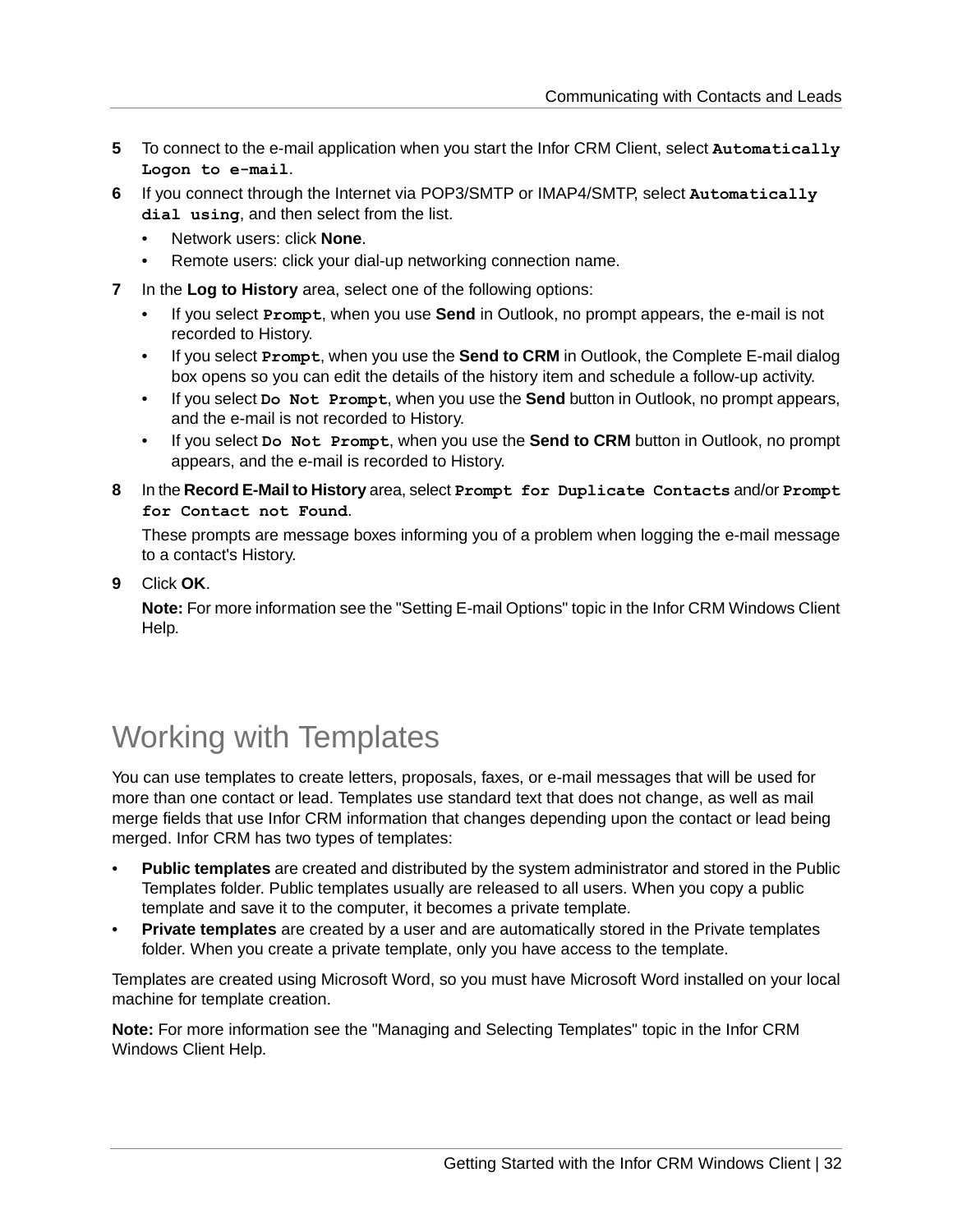### <span id="page-32-0"></span>Creating a New Template

These instructions help you create a new private Microsoft Word template.

Our scenario: Tom Dale requested a pricing proposal for 150 motors. You need to create a new pricing proposal template.

To create a new template:

- **1** From the **Write** menu, select **Templates**.
- **2** In the **Manage Template**s dialog box, click **New**.
- **3** In the **Properties for: New Word Template** dialog box, do the following:
	- a In the **Template Type** section, select **E-mail**.
	- b In the **Name** field, specify **Pricing Proposal**.
	- c In the **Family** field, select **E-mail**.
	- d In the **Main Table** field, select **Contact**.
	- e In the **Owner** field, the name must appear as the owner.
	- f Click **OK**.

Microsoft Word opens for you to create the new template.

- **4** In the empty document, specify the text you want to include in the proposal template.
- **5** To add Infor CRM merge fields to the template, place the cursor in the template where you want the merge field to appear, click **Insert SLX Field**, then from the merge field list, select a field. The new merge field appears in the template.
- **6** Click **Save and Close**.

The Pricing Proposal appears in the Private Templates folder under the Email family.

<span id="page-32-1"></span>**7** In the **Manage Templates** dialog box, click **Close**.

#### Using Mail Merge

You can use Mail Merge when you need to correspond with a group of contacts, accounts, opportunities, or leads. Mail Merge helps you simplify the process of sending the same information to numerous people by merging information into a template. You can merge to a file, send an e-mail, send a fax, or print the merged document.

Our scenario: You recently provided a demonstration for upgrading all of your contacts at Beeker Motors, and want to send a letter thanking them for their time. You want to run a mail merge to send the information to all contacts at once.

To send e-mail using Mail Merge:

- **1** From the **Write** menu, select **Mail Merge**. The Mail Merge dialog box appears.
- **2** In the **Template** field, click **Open**, expand the **Public Templates** list, expand the **E-mail** list, and then double-click the **Thank you - Demo** template.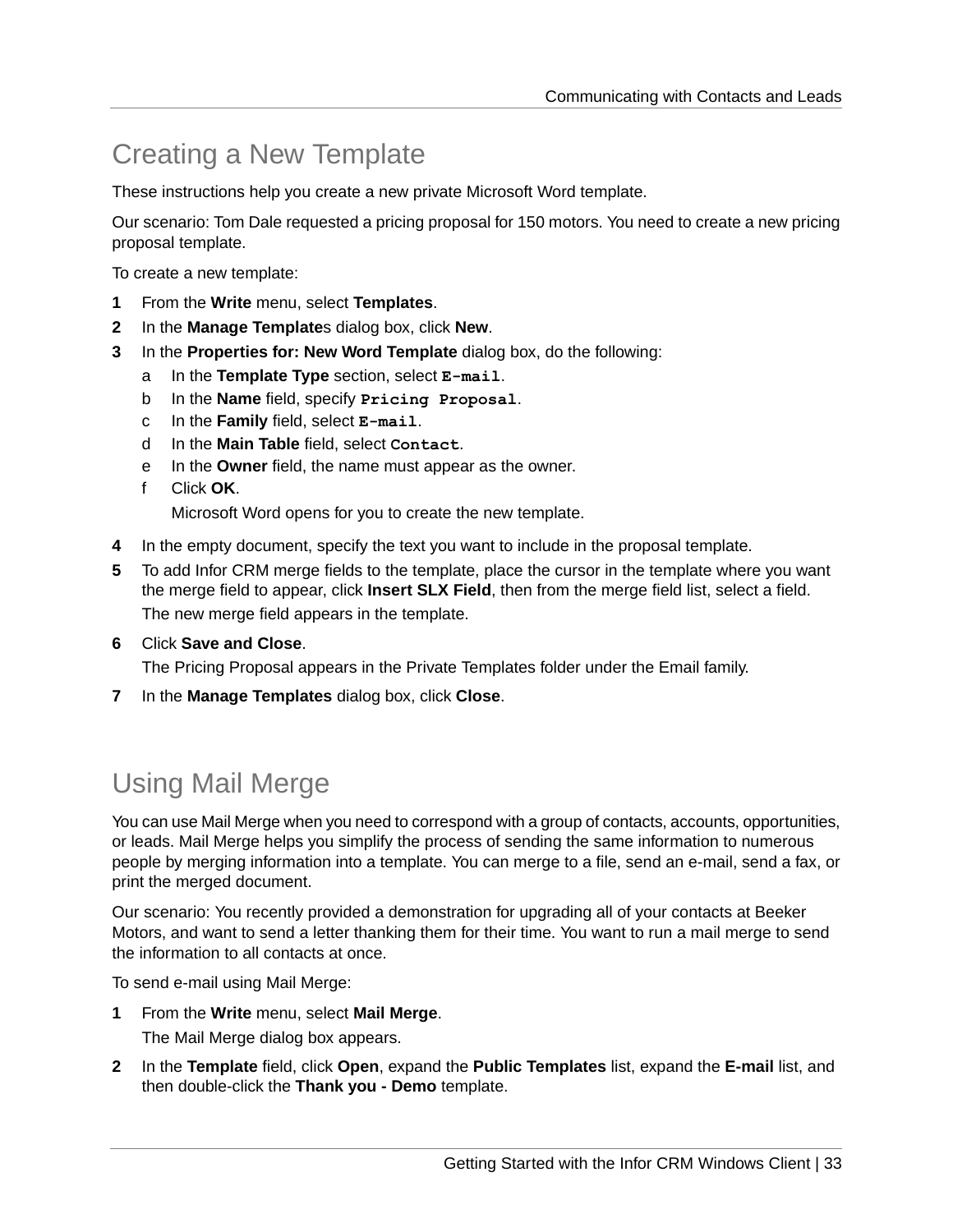- **3** In the **Merge With** area, select **Specific**, select **Account**, and the click **Find**.
- **4** In the Lookup, specify **Be**, click **Find**, and then double-click **Beeker Motors** in the list.
- **5** In the **Output To** area, select **E-mail**.
- **6** In the **From** field, user name is displayed.
- **7** (Optional) Click the Address Book in the **CC** and **BCC** fields to select any other recipients.
- **8** In the **Format** field, the default format of your selected template is shown; select another format if desired.
- **9** Click the **History Options** tab.
- **10** Ensure the **Add History record for each Contact** option is selected.
- **11** In the **Category** field, click the **ellipsis** button, select **Demo**, and then click **OK**.

#### **12** Click **Merge**.

The merged emails are sent to all recipients and history records are added for both contacts. **Note:** For more information see the "Using Mail Merge" topic in the Infor CRM Windows Client Help.

#### <span id="page-33-0"></span>Outlook Integration

Outlook integration allows you to save Outlook mails in Infor CRM.

**Note:** Outlook Integration features are now installed with Infor CRM Xbar for Microsoft Outlook. Refer to [Understanding](#page-15-0) Infor CRM Integration with Microsoft Outlook on page 16 for more information.

If your company uses Outlook Integration, you can save Outlook e-mail messages as Infor CRM history items. For example, you can:

- Compose an e-mail message in Outlook, select contacts from the Infor CRM Address Book, and then click Send to CRM to record the e-mail body and any attachments to the associated record. You can also include attachments to the message.
- Select an e-mail message in Outlook, and then click Record to History to record the e-mail body and any attachments to the associated record.
- Send an Infor CRM contact's information in a vCard file format via e-mail.
- Attach documents from Infor CRM Library to a message in Outlook.
- Add Infor CRM contacts to Outlook and synchronize changes made in Infor CRM to Outlook. For more information, see "Adding a contact to Outlook" in the Sales Client Help.
- When working with an Infor CRM contact in Outlook, you can click the Go to CRM button to open the contact's detail view in the Infor CRM Client.
- Drag and drop e-mail messages from Outlook to the Infor CRM History tab.
- Click the E-mail button on the Ticket Detail view to copy ticket information into a new e-mail message, and then click Send to CRM in Microsoft Outlook to send the message and save it to Infor CRM.

For more information see the following topics in the Infor CRM Windows Client Help:

- "Sending an E-mail Message from a Ticket"
- "Understanding Calendar Integration"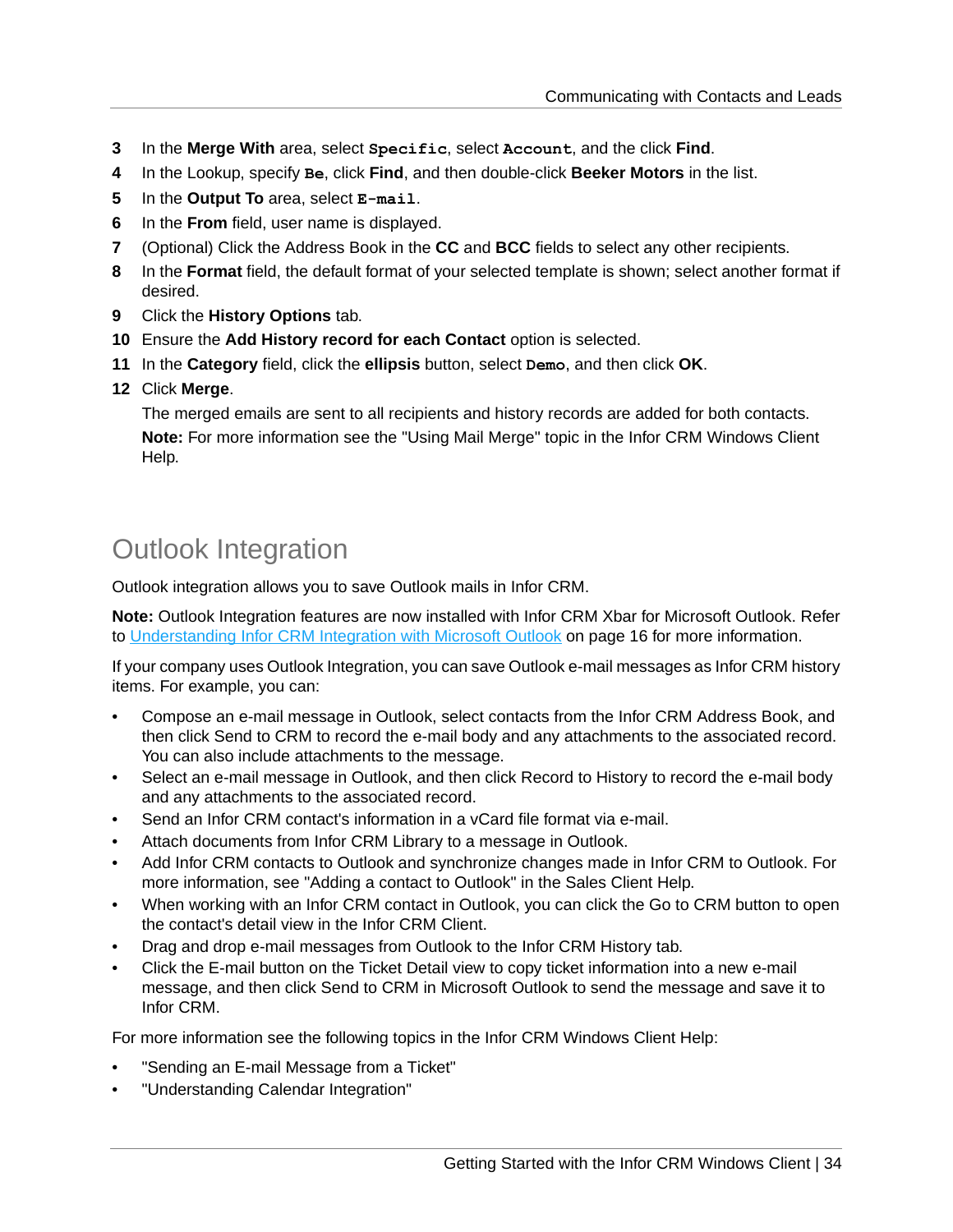- "Understanding Contact Integration"
- "Understanding E-mail Integration"

#### <span id="page-34-0"></span>Using Outlook Integration

Our scenario: You want to send an e-mail to Tom Dale and Joan Smith of Beeker Motors to tell them that you will be out of the office for a few days. You can use Microsoft Outlook and record the e-mail message in Infor CRM.

To send an e-mail to multiple records using Outlook Integration:

- **1** On the Navigation Bar, click **Contacts**.
- **2** Use the Lookup to find the contacts you want to email.
	- a From the **Lookup** menu, point to **Contacts**, and then click **Company**.
	- b In the second field specify **be**, and then click **Find**.
	- c Select **Create a temporary group containing all results**, and then click **OK**.
- **3** Click **List/Detail** to open to Contacts List view.
- **4** Select **Tom Dale** and **Joan Smith**.

To select more than one record, hold down [Ctrl] or [Shift], and highlight the records.

- **5** Right-click and select **Write E-Mail to Selected Records**.
- **6** If the **Select Names** dialog box opens, select both names and click **To**, and then click **OK.**
- **7** If email is enabled, but you have not logged on, at the message box, click **Yes** to log on.
- **8** In the **Subject** line, specify **Out of Office**.
- **9** In the Body area, specify **I will be out of the office for a few days. I'll contact you when I return**.

Since you are using Outlook to send this e-mail message, you may want to record this to Infor CRM History.

**10** Click **Send to CRM**.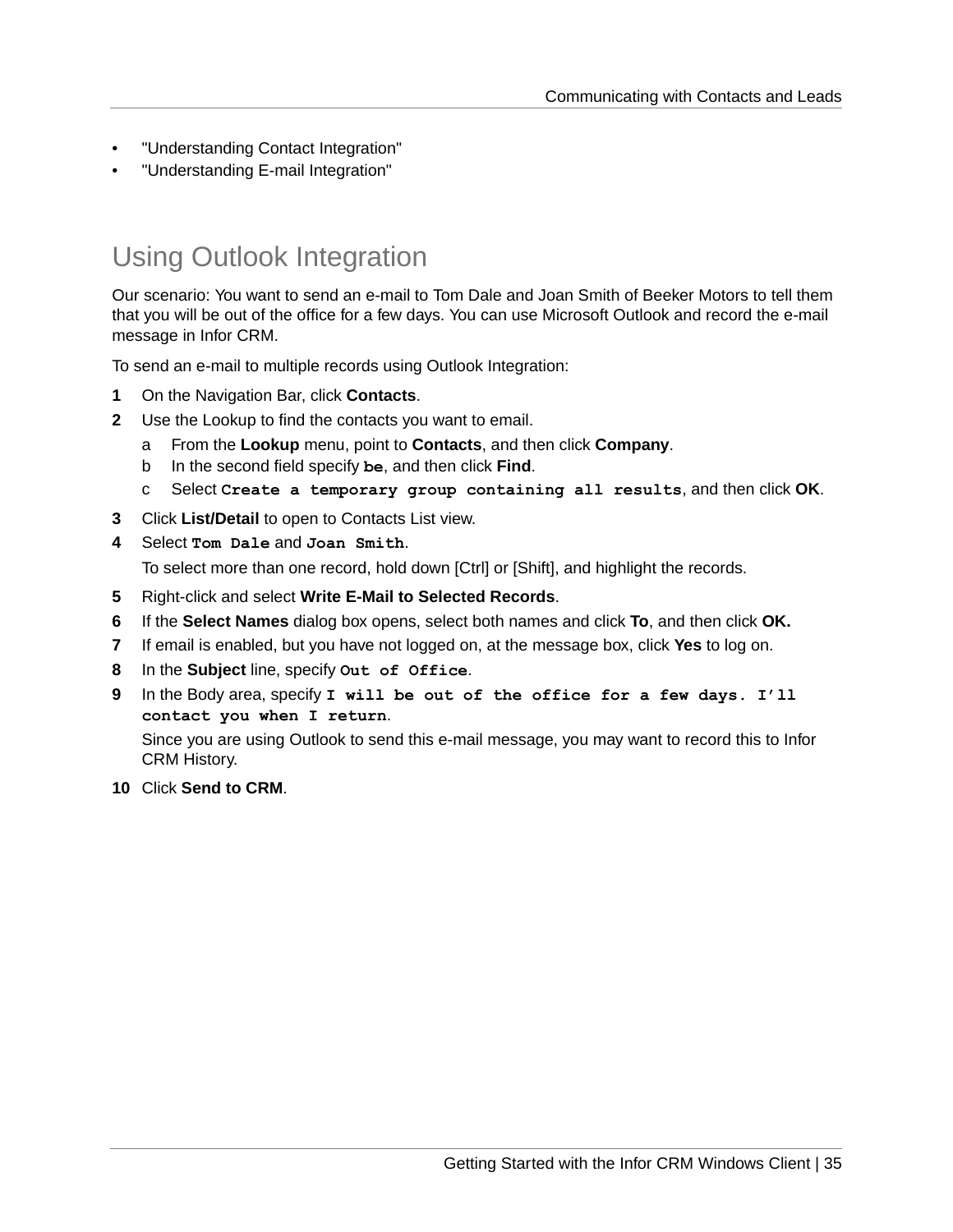## <span id="page-35-0"></span>Chapter 6: Managing Opportunities for Sales

Opportunities are potential sales to accounts and contacts. As an opportunity progresses, you can track the products involved in the opportunity, days in the pipeline, competitors, level of commitment by the prospect, and much more.

In this chapter, you will learn to:

- Add an opportunity
- Use Opportunity Statistics
- <span id="page-35-1"></span>• Close an opportunity

### Adding a New Opportunity

Use the Insert Opportunity dialog box to enter opportunity information and to add, edit, or remove products, competitors, or contacts. You can also update the opportunity currency and rate if you have Multi-Currency enabled. You cannot add an opportunity to a personal account.

**Note:** If you frequently use the same settings when adding opportunities, you can set default values. For more information see the "Setting Opportunity Defaults" topic in the Infor CRM Windows Client Help.

It is not necessary to complete all information when you add an opportunity. You can add the information that is most important to your company when you add the opportunity, and then update the Opportunity Detail view with more information later. For example, when you add an opportunity, you may want to note the probability of closing the sale, the dollar amount, and the estimated close date. Then add information as the opportunity moves through the pipeline.

- If you do not want to add products while adding a new opportunity, you can add them later using the Products tab in the Opportunity Detail view.
- Adding contacts to an opportunity allows you to target the individuals at the account and designate their roles and influence in the possible sale. If you do not add contacts while adding the new opportunity, you can add them later using the Contacts tab in the Opportunity Detail view.

Our scenario: There is an opportunity for a sale of 10 printers to Beeker Motors. You want to create a new opportunity and add products and contacts.

To add a new opportunity:

**1** Open the Beeker Motors' Account Detail view.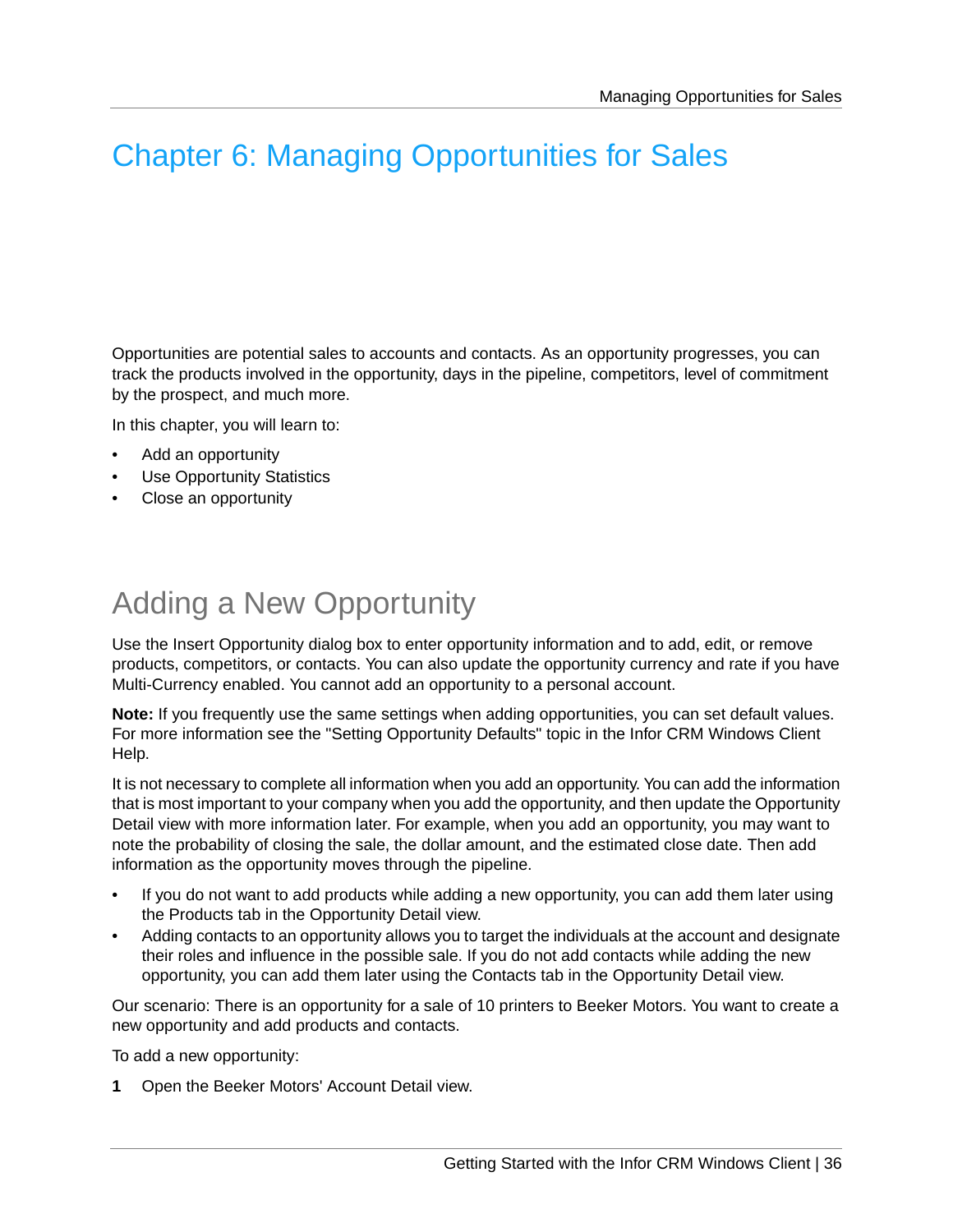- **2** From the **Insert** menu, select **Opportunity**.
- **3** Complete the following information:

Based on your Opportunities options, some boxes may already be completed.

- **Description** Specify a name for the opportunity. To help track opportunities, use the account name in the opportunity description.
- **Account** Verify that Beeker Motors appears.
- **Acct. Mgr.** Click the **Find** button to find the person or team within your organization who manages the account.
- **Est. Close** Click the **Calendar** button, select the date that the opportunity is estimated to close, and then click **OK**.
- **Status** The company defines the opportunity status list. Click the **ellipsis** button, and select a status from the list.
- **Type** Click the **ellipsis** button, and select **New**.
- **Source** Click the **Find** button, and select **Trade Show**.
- **Close Prob.** Click the **ellipsis** button, and then select the probability that this opportunity will be closed from the list.
- **4** Add the opportunity products.
	- a In the **Products** section, click **Add**.
	- b From the **Add Opportunity Product** dialog box, find and select **NetPrinter Laser Elite** in the **Available Products** list, click **Add**, and then click **OK**.
	- c In the grid, click the **Quantity** column and change **1** to **10**.
- **5** Add the opportunity contacts.
	- a In the **Contacts** section, click **Add**.
	- b From the **Select Contact(s)** dialog box, select **Joan Smith**, and then click **OK**.
- <span id="page-36-0"></span>**6** Click **OK**.

## Using Opportunity Statistics

You can use Opportunity Statistics to view opportunity information at a glance. You can view opportunity statistics for a group of opportunities, or you can select individual opportunities from the Opportunity List view.

To open Opportunity Statistics:

- **1** On the Navigation Bar, click **Opportunities**.
- **2** In the Opportunities List view, open the group of opportunities you want to view. You can get statistics for the entire group or select multiple opportunities in the Opportunity List view.
- **3** Do one of the following:
	- On the **View** menu, click **Opportunity Statistics**.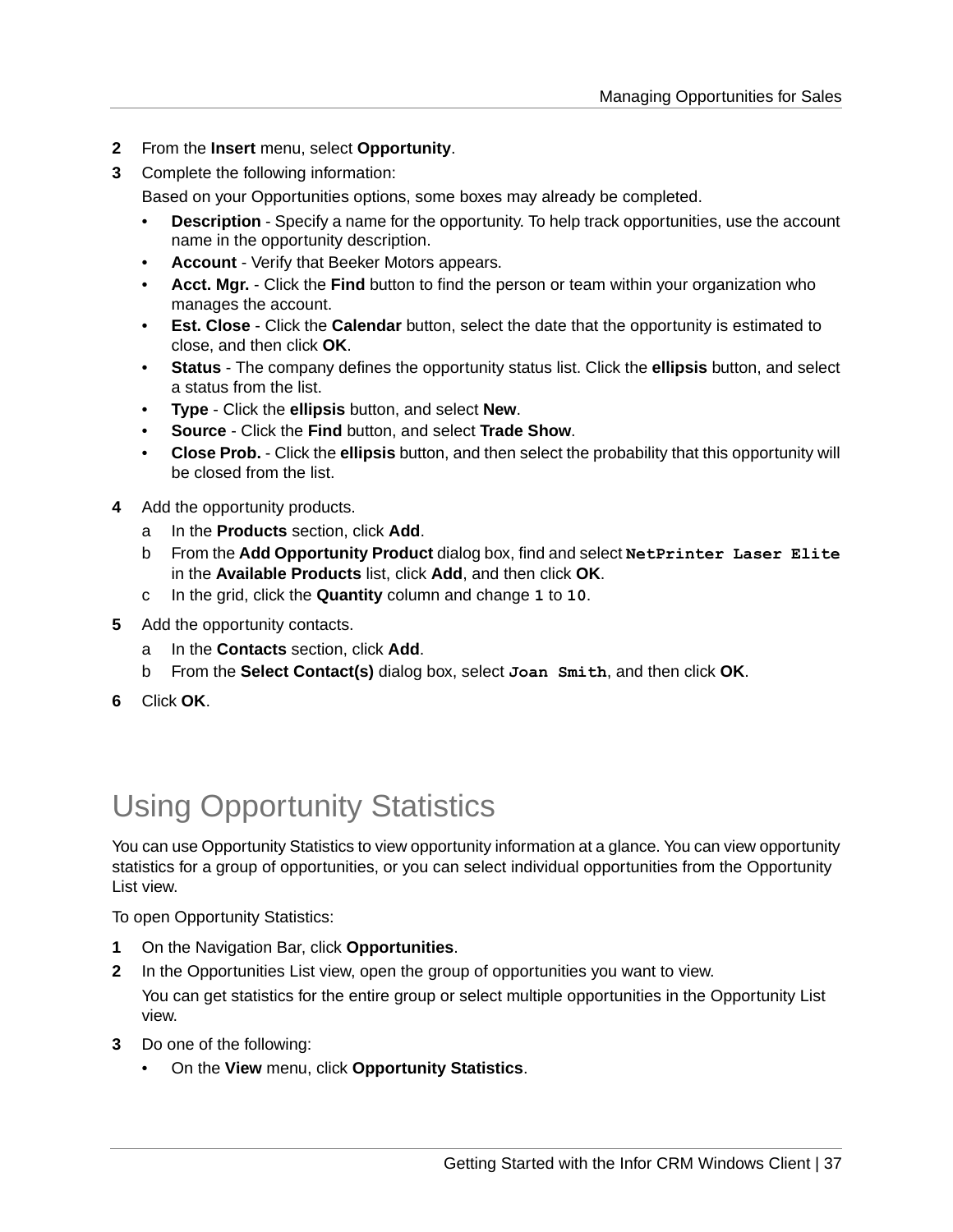- Select the record(s) you want to view, right-click in the list view, and then click **Statistics for Selected Opportunities**.
- **4** When finished, click **Close**.

## <span id="page-37-0"></span>Closing an Opportunity

When an opportunity is won or lost, you should close the opportunity. For future reference and reporting purposes, you should provide the reason for closing the opportunity.

Our scenario: Beeker Motors has agreed to your terms and pricing and now you may close the opportunity.

To close an opportunity:

- **1** Open the Beeker Motor's opportunity in the Opportunity Detail view.
- **2** In the **Status** field, click the **ellipsis** button, select **Closed-Won** from the list, and then click **OK**. The Close Opportunity dialog box opens.
- **3** If necessary, modify the **Actual Close** date. To modify the date, click the **Calendar** button, select a new date, and then click **OK**.
- **4** In the **Reason Won** field, click the **ellipsis** button, select an item or items from the list, and then click **OK**.
- **5** In the **Comments** field, specify **Delivery must be complete by the end of the financial quarter**.
- **6** Click **OK**.

Beeker Motors' Opportunity Detail view appears with a Closed-Won Status and the Probability automatically updates to 100%.

<span id="page-37-1"></span>**7** The **Move Products to Assets** dialog box opens, click **OK** to move the printers from opportunity products to assets.

#### Assigning Serial Number to an asset

To assign a serial number to an asset:

- **1** Click the **Beeker Motors** link.
- **2** Click the **Assets** tab. If the tab is not visible, click **More Tabs**.
- **3** Double-click **NetPrinter Laser Elite**. The Edit Asset dialog box opens.
- **4** In the **Serial Number** field, specify **BMNPLE001**.
- **5** Click **OK**.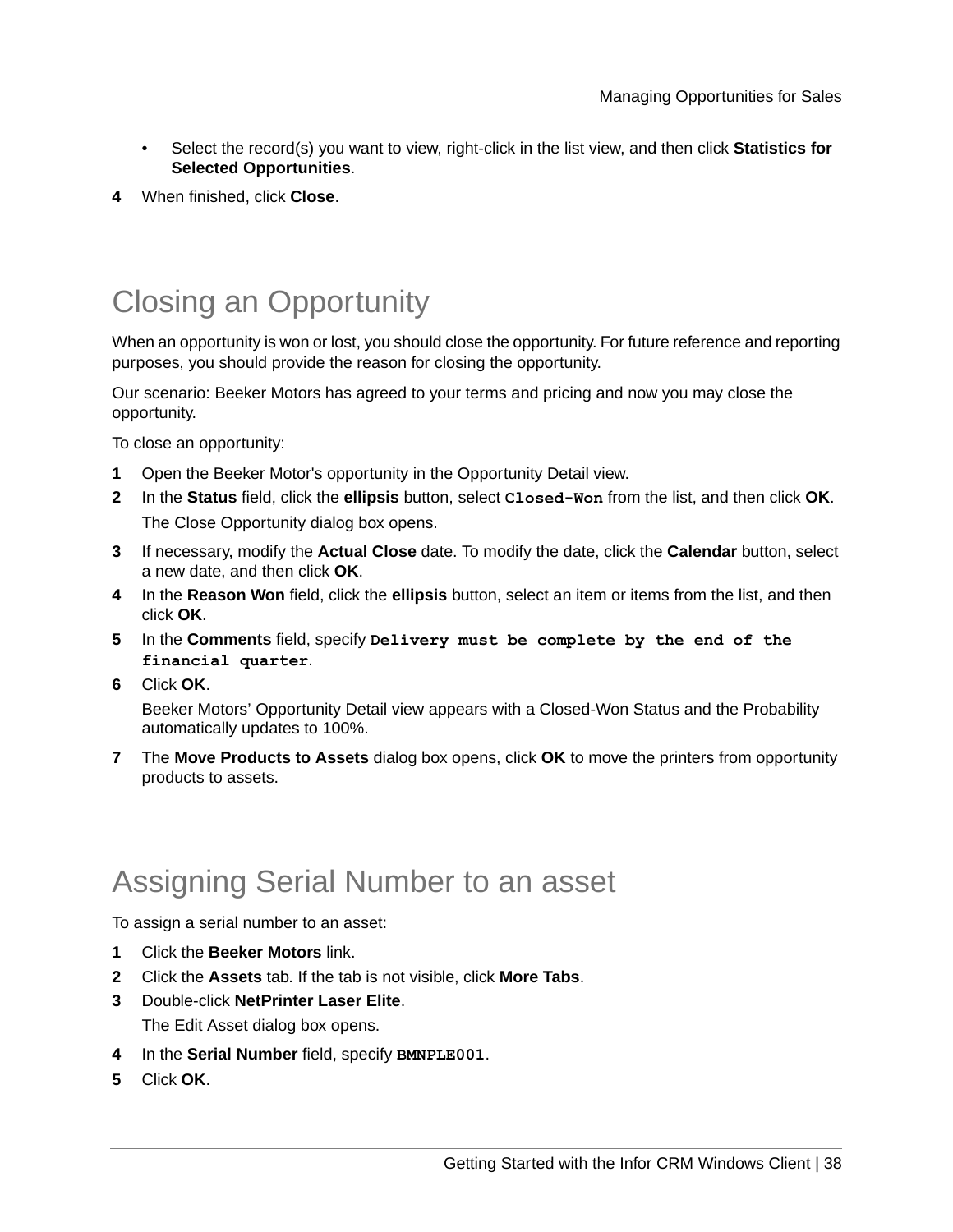## <span id="page-38-0"></span>Chapter 7: Managing Leads and Campaigns

This chapter is an introduction to Infor CRM Marketing. With Infor CRM Marketing you can develop and qualify new sales leads, convert leads in into customer in a structures process, and create and manage sales campaigns while tracking their effectiveness.

In this chapter, you will learn to:

- Add leads to Infor CRM
- Import leads to Infor CRM
- Qualify a lead
- Add a campaign
- Add targets to a campaign
- Add stages and tasks to a campaign
- Add products to a campaign
- Launch a campaign
- <span id="page-38-1"></span>• Track campaign responses

## Working with Leads

<span id="page-38-2"></span>Leads are unqualified potential customers. Use lead qualification criteria to determine if a lead has valid information, already exists as a lead or contact, or is ready to be converted to a sales opportunity. Once qualified, a lead can be converted to or merged with a contact and account. You can also create a new sales opportunity.

#### Adding a Lead

There are many ways in which your company can acquire leads. They may buy lead lists, acquire another company's customers, or find a single lead while maintaining current accounts. If you have multiple leads, importing the information to Infor CRM is the most efficient method. However, if you cannot import lead information, you must manually add the lead(s) to Infor CRM.

Our scenario: While you were speaking to a current contact, he mentioned his friend Bob Green may be interested in purchasing some software. You need to add Bob Green to Infor CRM as an unqualified lead.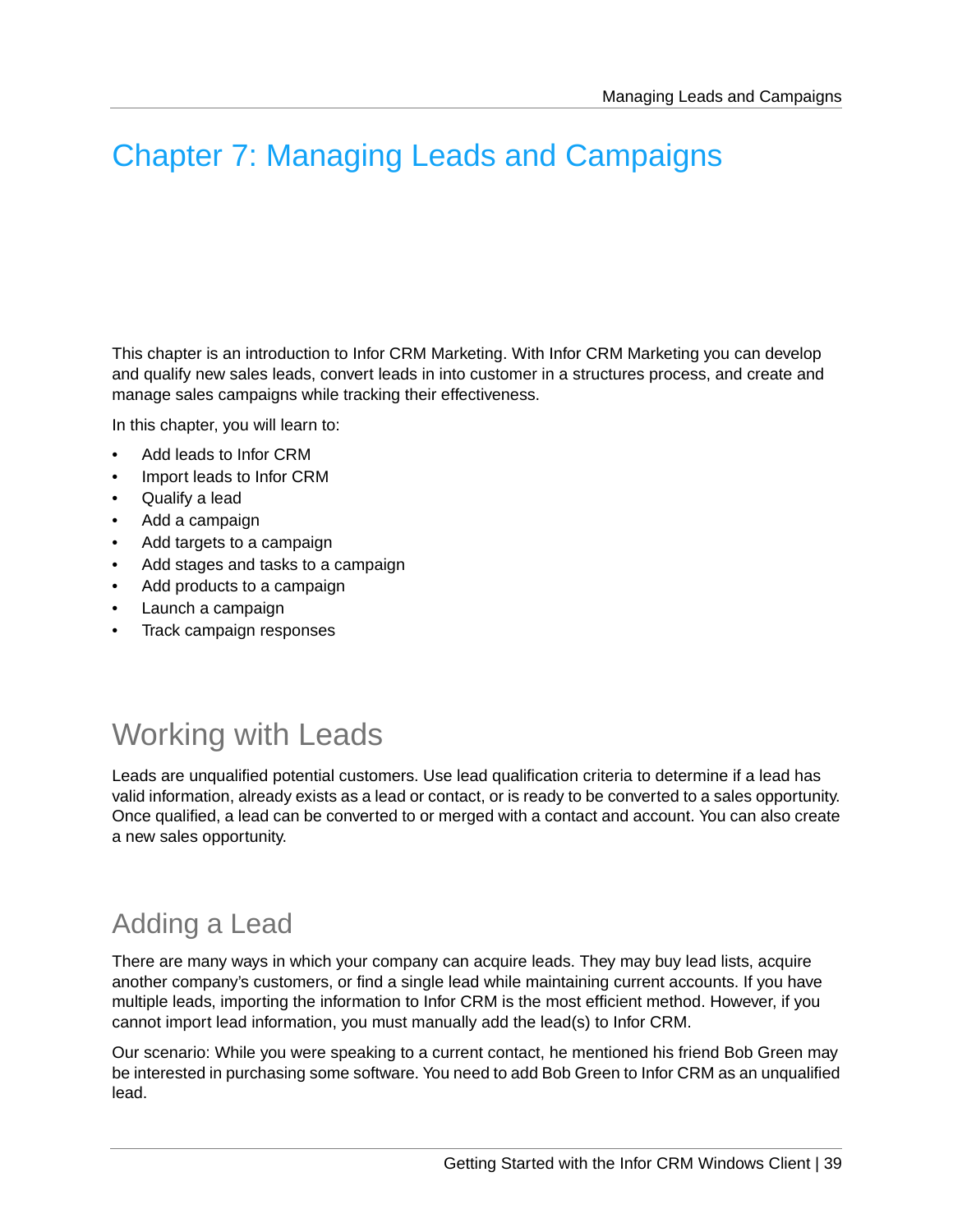To add:

- **1** From the **Insert** menu, select **Lead**.
- **2** In the **Name** field, specify **Bob Green**.
- **3** In the **Company** field, specify **Green Dentistry**.
- **4** In the **E-mail** field, specify **bob.green@greendentist.mail**.
- **5** In the **Phone** field, specify **5553211234**.
- **6** Click **Look for Matching Records** to search the database for leads, contacts and accounts that have matching information.

The Matching Leads dialog box appears. If a matching record displays in this dialog box, you can open the matching record to see if the lead, contact, or account is the same as the lead you are entering.

The Matching Leads dialog box appears. If a matching record displays in this dialog box, you can open the matching record to see if the lead, contact, or account is the same as the lead you are entering.

- **7** In the **Matching Leads** dialog box, click **Close**.
- **8** In the **Title** field, select or type Managing Director.
- **9** In the **Industry** field, click within the box, click the ellipsis button, select **Healthcare/Medical/Pharmaceutical**.
- **10** In the **Interested in** field, specify **accounting software**.
- **11** In the **Lead Source** field, click **Find**.
- **12** In the **Lookup Lead Source** dialog box, click **Find**, select **Word of Mouth/Referral**, and then click **OK**.
- <span id="page-39-0"></span>**13** In the **Insert Lead** dialog box, click **OK**.

#### Importing Leads

Your company may purchase mailing lists or have a large number of potential customers that must be tracked in Infor CRM. Rather than adding leads one at a time, you can import large numbers of leads to Infor CRM quickly and easily.

Use the Import Leads view to import lists of leads into Infor CRM. You may only import leads from a comma-separated values (CSV) list. Valid file types include Microsoft Excel, .txt files, and other database file types, but files must be saved as a CSV file.

Our scenario: Your manager has given you a file containing 200 leads. You want to import the leads into Infor CRM so that you can begin calling them.

To import leads:

- **1** From the **Insert** menu, click **Import Leads**.
- **2** Click the **Lead List File** Open button, browse to the list you want to import, and then click **Open**. The Import Leads Preview dialog box opens.
- **3** Preview the records before they are imported. If necessary, select a different delimiter value, for example a comma, semicolon, or text qualifier.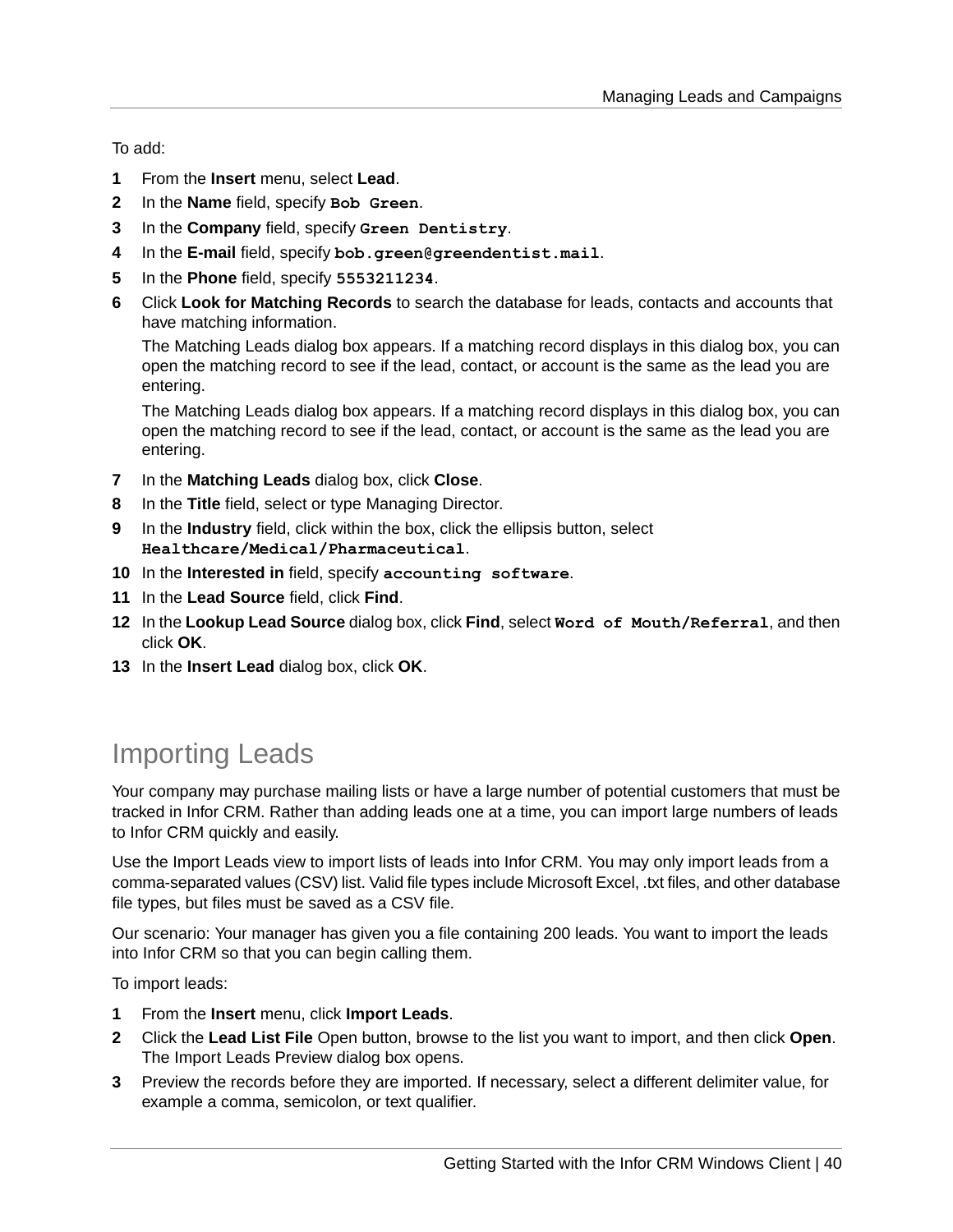**Note:** For more information see the "Import Leads preview" topic in the Infor CRM Windows Client Help.

**4** Click **OK**.

The wizard moves to Step 3, Map Fields.

- **5** Match the lead list fields and Infor CRM lead fields. If you want to display all of the fields in both lists and any template, select **Show All Fields**.
	- a In the **Match this field from the list** field, select the external list field you want to match. If you need to preview the imported list, click **Preview**.
	- b In the **with this field in Saleslogix** field, select the Infor CRM field that the list field should be matched with.
	- c Click **Match**. Matched fields display in the **Matching Fields** field.
- **6** Repeat the previous step for each field that needs to be matched.
- **7** Click the **Default Owner Find** button to select the person or team within your organization that will own the imported leads.
- **8** Click the **Default Lead Source Find** button to select how the imported leads were generated.
- <span id="page-40-0"></span>**9** Click **Import**.

#### Qualifying a Lead

A lead may contain unqualified information. You can use lead qualification criteria to validate information and determine if the lead is a sales opportunity. Once qualified, you can convert a lead to a contact and account and create a new sales opportunity.

Our scenario: You spoke to Bob Green on the phone and he has decided to order from the company. You need to add the information regarding Bob's purchase and convert him to a qualified lead.

**Note:** If the Qualification criteria was customized by your administrator, the items you see in the workspace may be different.

To qualify a lead

- **1** Click **Leads** on the Navigation bar.
- **2** Click the Leads Quick Find button (magnifying glass).
- **3** In the **Find** dialog box, specify **green,** click the **Find** button, and then double-click **Green**, **Bob** in the list.
- **4** In the **Qualification** field, click the drop-down arrow, and then click **Lead**.
- **5** Under Qualification:
	- a Select the **Valid Contact** check box.
	- b Select the **Budget for purchase** check box, and then in the corresponding text box specify **5000**.
	- c Select the **Timeframe for purchase** check box, and then in the corresponding text box specify **3 months**.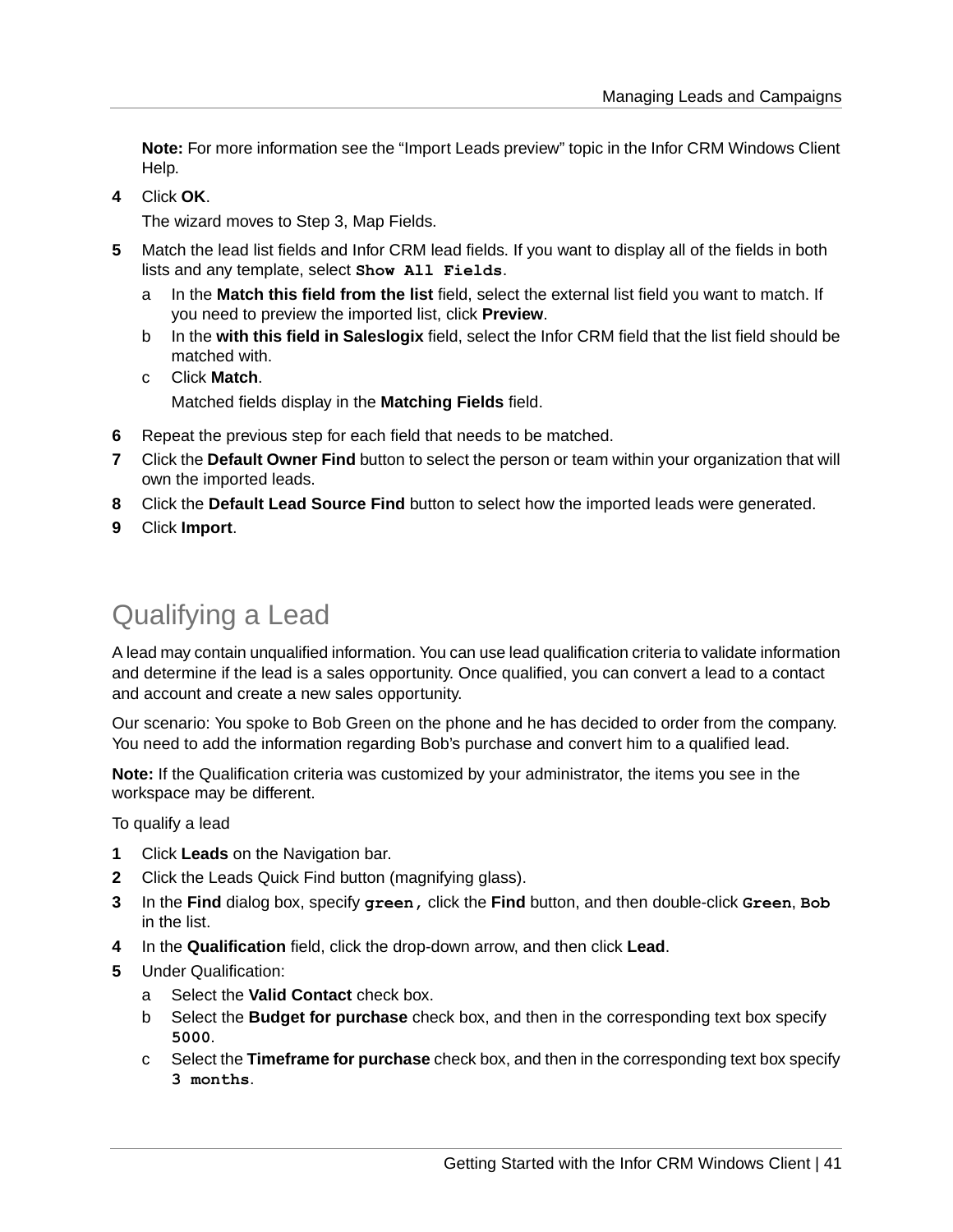- d Select the **Business need identified** check box, and then in the corresponding text box specify **accounting software**.
- e Select the **Decision maker identified** check box, and then in the corresponding text box specify **Bob Green**.
- **6** Once the lead is qualified and ready to convert to a contact and account, click **Convert Qualified Lead**.
- **7** In the **Convert Lead** dialog box, verify that no existing contacts or accounts match the lead you are qualifying.
- **8** Click **Convert**.

### <span id="page-41-0"></span>Working with Campaigns

A campaign is a combination of various advertising, public relations, sales promotion, and selling activities used over a period of time to achieve predetermined sales or marketing goals. A campaign can target a specific industry or group. Infor CRM Marketing allows you to track information such as the time frame of the campaign, products associated with the campaign, response rates for a campaign, and more.

#### <span id="page-41-1"></span>Adding a Campaign

After you have determined what type of campaign the company plans to use, you can add the information to Infor CRM.

Our scenario: The company has decided to run a return mail advertisement campaign to all leads and contacts in the state of Illinois. You need to add the campaign information to Infor CRM. This includes the campaign targets, stages, and tasks that must be completed during the campaign.

To add a campaign:

- **1** From the **Insert** menu, select **Campaign**. The Insert Campaign dialog box appears.
- **2** In the **Campaign Name** field, specify **IL Return Mail Ad Q4 FY2016**.
- **3** In the **Description** field, specify **Return mail advertisement for IL - Fall 2016**.
- **4** In the **Objective** field, specify **Promote PC v7**.

In this scenario, the objective of the campaign is to promote the new version of Pocket PC.

- **5** In the **Call to Action** field, specify **Pre-register and save 10%**.
- **6** In the **Lead Source** field, click **Find**, and next to Advertising General, click **Associate**.
- **7** In the **Products** field, click the **ellipsis** button, specify **Po** in the filter box, click the **Find** button, select **Pocket PC**, click **Add**, and then click **OK**.
- **8** In the **Status** field, select **Setup**.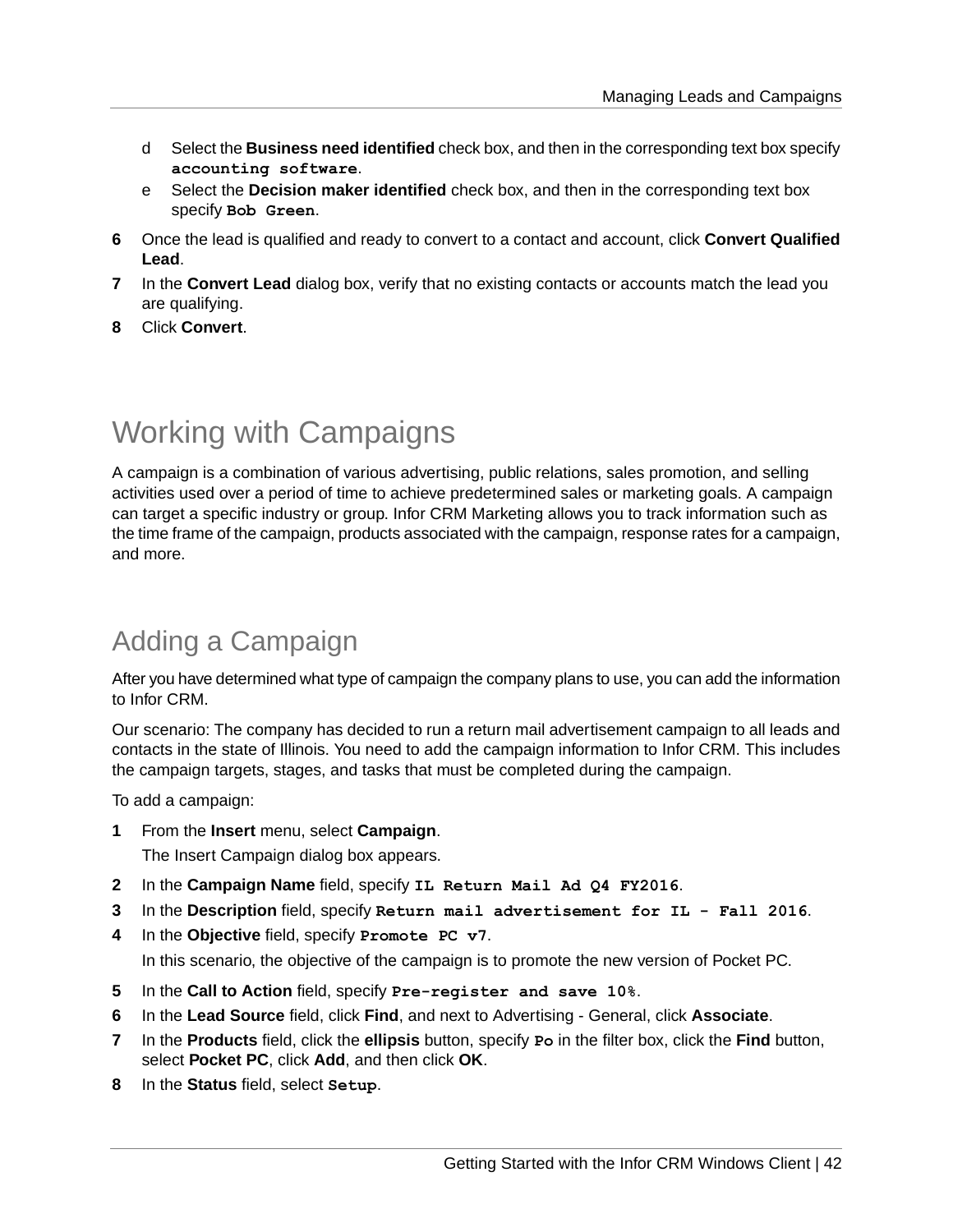**9** In the **Code** field, specify **RMAdQ42016**.

The code is a unique identifier for this campaign.

- **10** In the **Start Date** field, specify or select next Monday's date.
- **11** In the **End Date** field, select a date 3 months in the future.
- **12** In the **Manager** field, click **Find** , select name, and click **OK**.
- **13** Click **OK**.

You can add targets, stages, and tasks using the Insert Campaign dialog box. However, the steps in the following sections describe how to add these records after the campaign has been added to Infor CRM.

#### <span id="page-42-0"></span>Adding Targets to a Campaign

When you identify the targets, isolate the contacts, accounts, and/or leads on which to focus the marketing efforts. Effectively targeting the audience allows you to make the most of the marketing campaign by spending time and money on a segment of the market most likely to purchase from the company.

To add targets to a campaign:

- **1** On the Navigation Bar, click **Campaigns**.
- **2** Open the **IL Return Mail Ad Q1 FY2016** campaign in the Campaign Detail view.
- **3** Click the **Targets** tab.
- **4** Click **Manage List**.
- **5** Use the filters to narrow the list of records.
	- a Select **Accounts (all Contacts)**.
	- b Select the **State** check box, select **Starting with** in the drop-down box, and then specify **IL** in the text box.
- **6** To find out how many targets meet the filter criteria before searching, click **How Many?**. After viewing the number of targets, click **OK** to close.
- **7** Click **Add Targets** to add all the targets in the list and close the dialog box. The targets appear in the **Targets** tab grid.
- <span id="page-42-1"></span>**8** Click **OK**.

**Note:** When you leave and return to the Targets tab, you may need to click Refresh in order to see the list of targets.

#### Adding Campaign Stages

To add a stage to a campaign

**1** Open the **IL Return Mail Ad Q4 FY2016** campaign in the Campaign Detail view.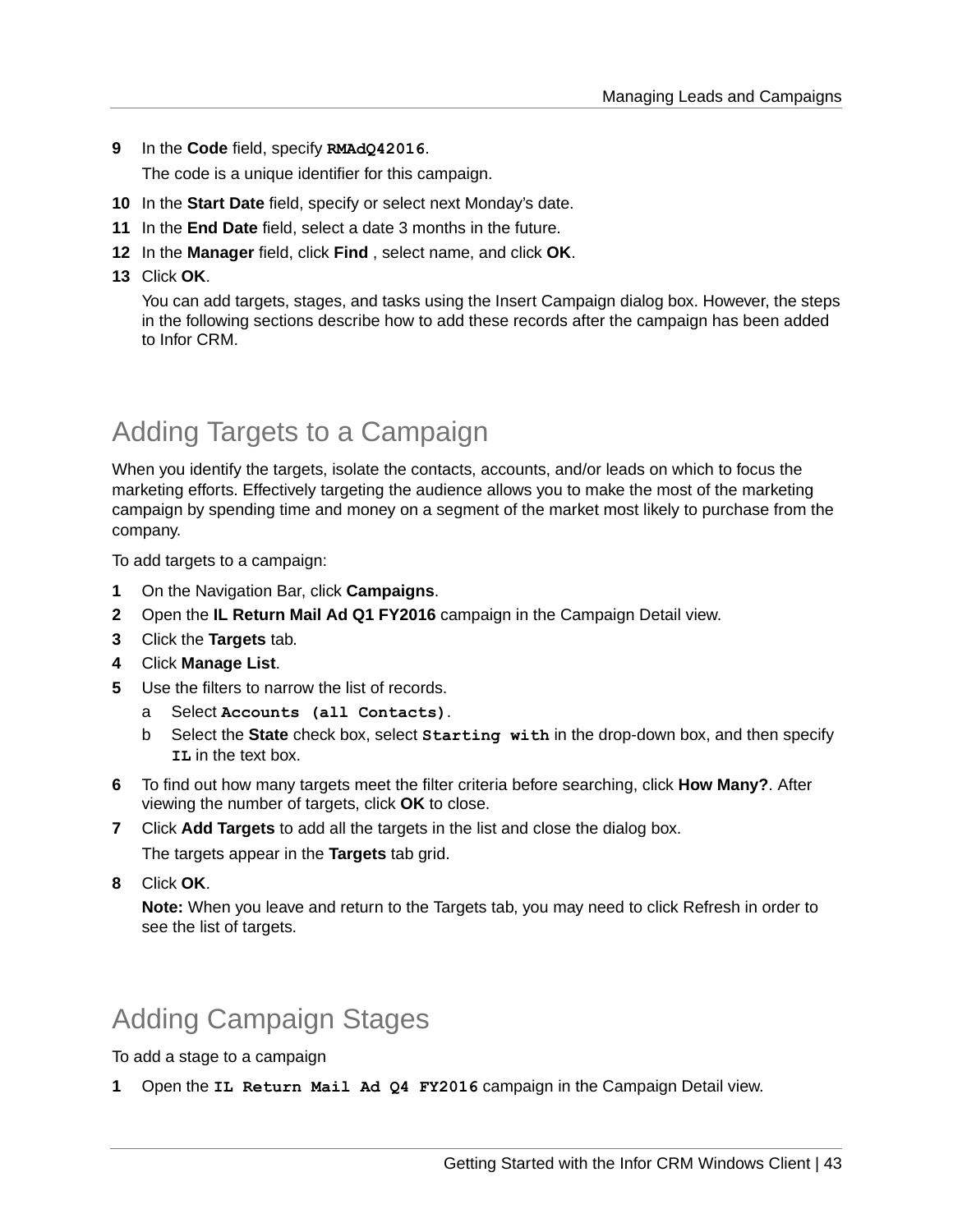- Click the **Stages/Tasks** tab.
- Right-click within the **Stages/Tasks** tab, and then click **Add Stage**. The Add Stage dialog box appears.
- In the **Description** field, specify **Prepare ad slick**.
- In the **Status** field, click the **ellipsis** button and select **In Progress**.
- In the **Comments** field, specify **Used in-house ad department. Updated campaign previously targeted to state of CA**.
- In the **Start Date** field, select today's date.
- In the **End Date** field, select a date one week from today. Campaign tasks can help Infor CRM Marketing users manage the campaigns. You can add and edit task information, or complete a task once it is finished.

#### <span id="page-43-0"></span>Adding Campaign Tasks

To add tasks to a campaign:

- In the **Add Stage** dialog box, click **Add Task**.
- In the **Description** field, specify **Update CA ad slick from FY2011 Q4 campaign**.
- In the **Status** field, select **Completed** from the list.
- In the **% Complete** field, specify **100**.
- In the **Needed Date** field, select yesterday's date.
- In the **Assign to** section, select **Other Individual**.
- In the **Assign To** field, specify **Advertising Dept - Tom**.
- Click **OK**.
- In the **Add Stage** dialog box, click **Add Task**.
- In the **Description** field, specify **Print new ad slick**.
- In the **Status** field, select **In Progress** from the list.
- In the **Needed Date**, select a date 6 days from today.
- In the **Assign to** section, select **Other Individual**.
- In the **Assign To** field, specify **Print Vendor**.
- <span id="page-43-1"></span>Click **OK**.
- Click **OK**.

#### Adding Products to a Campaign

Products are the goods and/or services that you are selling in a campaign. You can add products to a campaign when you add the campaign information to Infor CRM, or you can add or change product information for an existing campaign.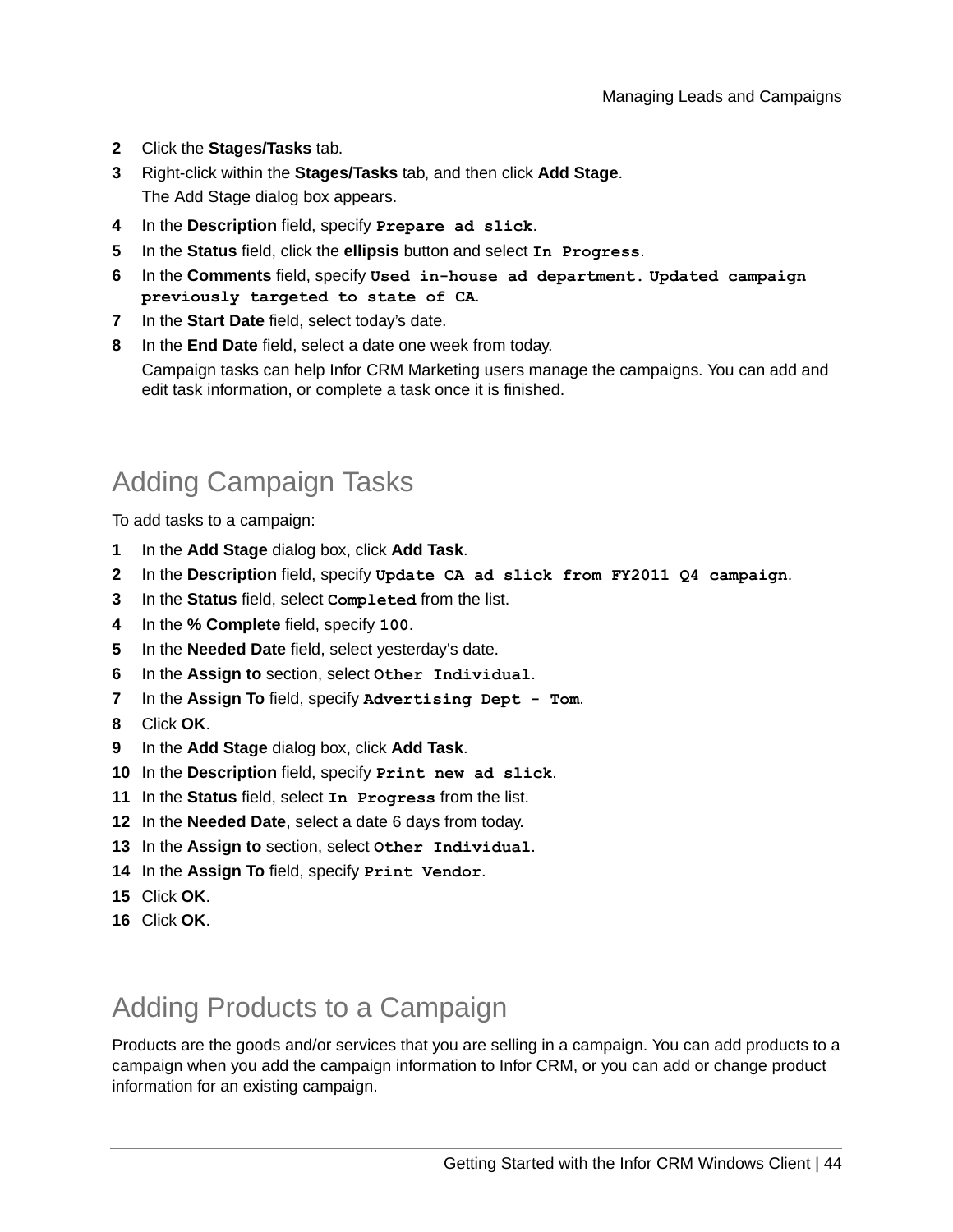Our scenario: Management wants to add an additional incentive for the campaign. You need to add additional products to the direct mail campaign.

To add products to an existing campaign:

- **1** Open the **IL Return Mail Ad Q1 FY2016** campaign in the Campaign Detail view.
- **2** In the **Products** field, click the **ellipsi**s button.
- **3** Click the **Add Campaign Product** dialog box click the Find button.
- **4** In the **Available Products** list, select **GoStore 200GB** and **Kiva Big Mouth Briefcase**, click **Add**, and then click **OK**.

#### <span id="page-44-0"></span>Launching a Campaign

When all campaign information has been added to Infor CRM, you are ready to launch the campaign. Launching the campaign allows Infor CRM to begin tracking information used in reports, budgets, and so on.

When a campaign is launched, the campaign target contacts and leads are assigned to the first stage of a campaign and their status is changed to "Launched".

Our scenario: After verifying all the campaign steps and information, you want to launch the campaign.

To launch a campaign:

- **1** Open the **IL Return Mail Ad Q1 FY2016** campaign in the Campaign Detail view.
- **2** Verify all the information is correct.
- **3** Click **Launch**.
- **4** Review the **Launch Summary** report.
- <span id="page-44-1"></span>**5** Click **Close** when finished.

#### Tracking Campaign Responses

After you launch a campaign, you can begin to track the responses associated with the campaign. Campaign responses include who responded, the date, the response method, any notes, and so on. You can track responses during various stages of the campaign. Adding this information correctly helps your company to identify successful campaigns and stages to aid in refining and running successful campaigns in the future.

Campaign responses can be added and viewed in the Infor CRM Windows Client.

Our scenario: You need to add a response for a recent campaign. The individual has decided to purchase from your company.

To add and view campaign responses:

- **1** Open the **IL Return Mail Ad Q1 FY2016** campaign in the **Campaign Detail** view.
- **2** Click the **Responses** tab.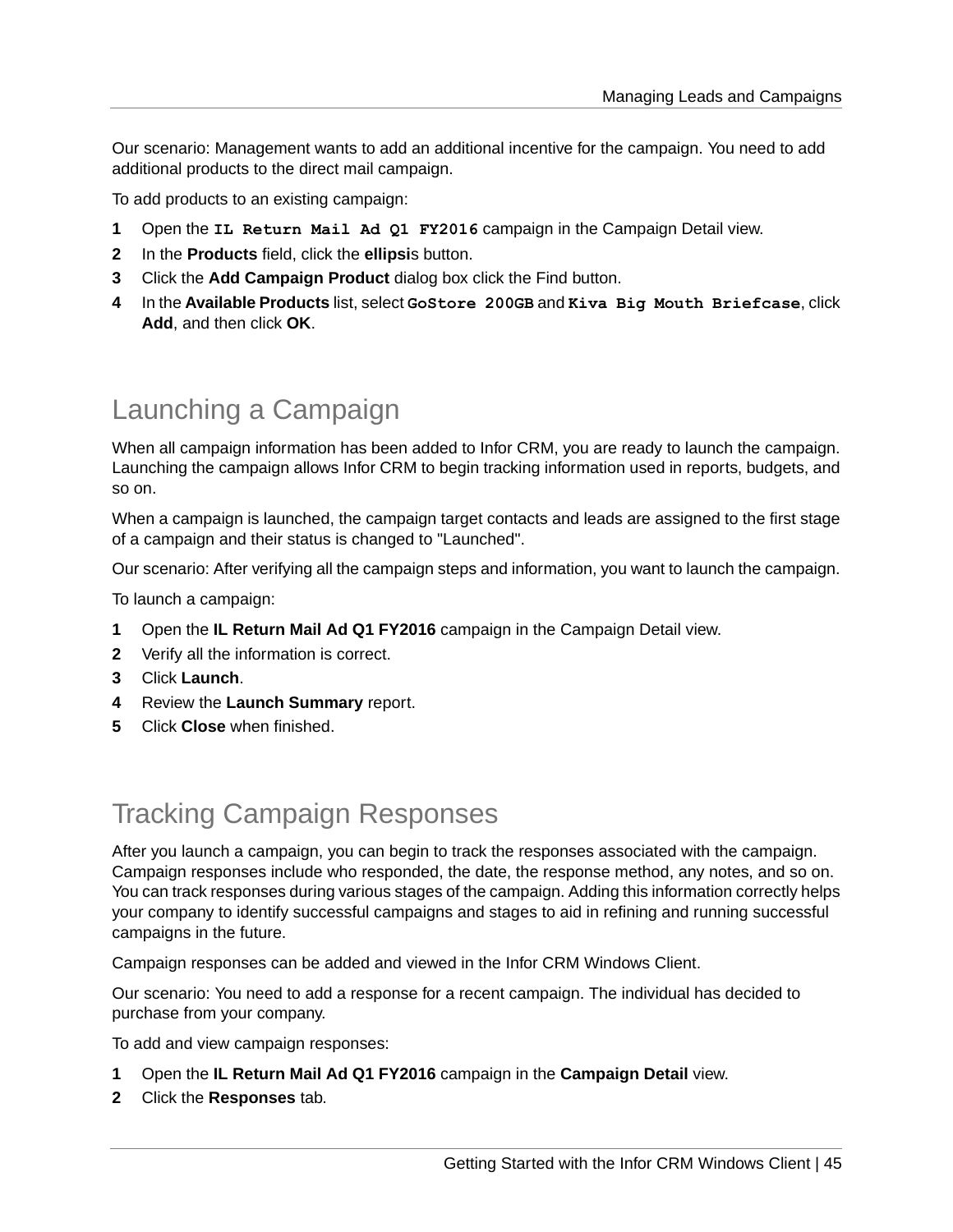- **3** Right-click within the **Responses** tab, and then click **Add Response**.
- **4** Select **Contact**, click the **Contact Find** button, specify **st**, click the **Find** button, select the first name in the list, and click **OK**.
- **5** Click the **Response Method ellipsis** button and select **Phone**.
- **6** In the **Comments** field, type **Responded within 5 days. Qualifies for 10% discount and free carrying case.**
- **7** Click **OK**.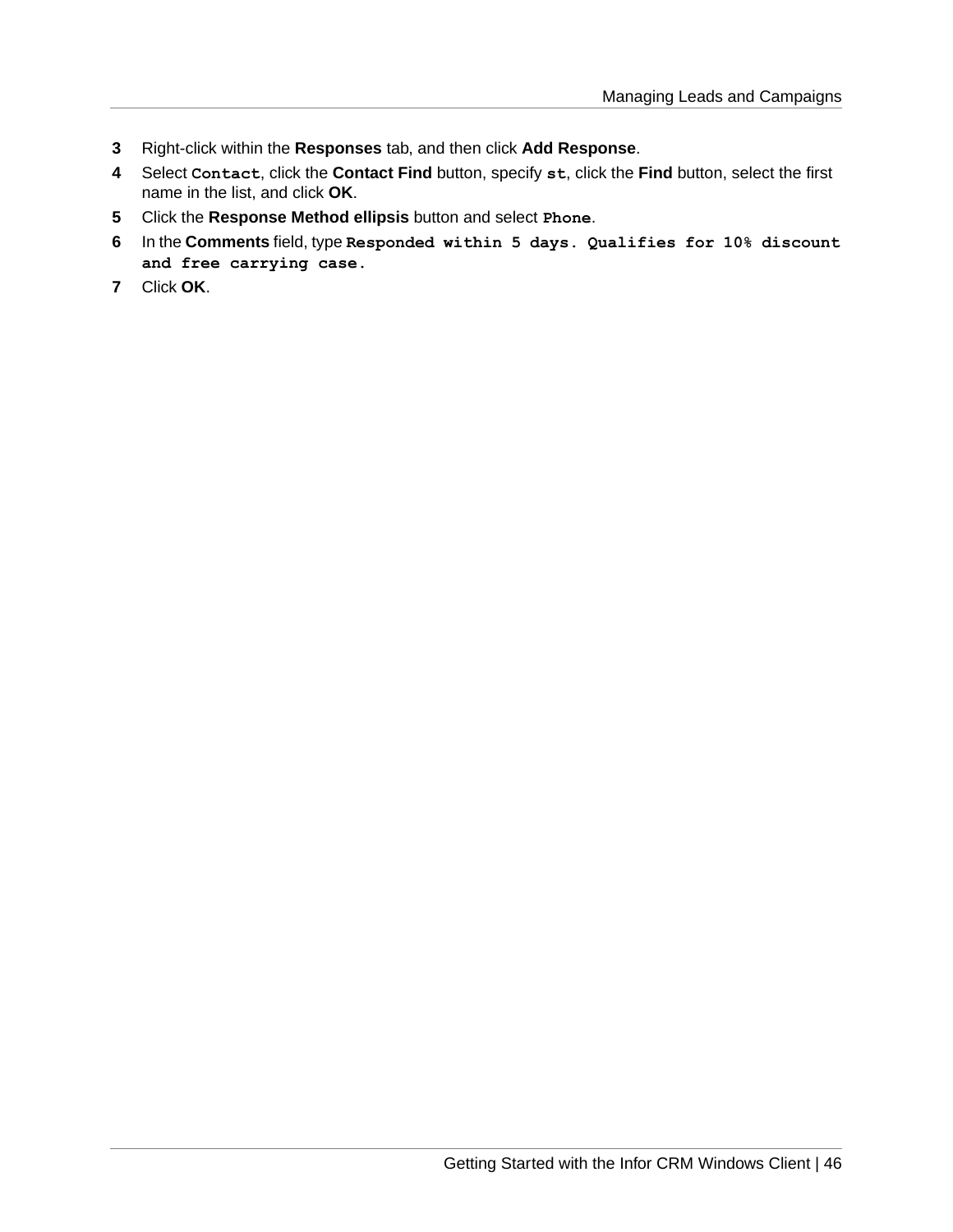## <span id="page-46-0"></span>Chapter 8: Working with Customer Service and **Support**

This chapter introduces you to the Infor CRM Customer Service and Support features. The Customer Service and Support features allow designated users to track, qualify, and resolve customer questions and issues.

In this chapter, you will learn how to:

- Understand and work with contracts
- Add, work in, and close tickets
- Add and close a return
- <span id="page-46-1"></span>• Add and close a defect

#### Working with Contracts

<span id="page-46-2"></span>Contracts are agreements between accounts and the company to provide support for products sold. Infor CRM has five general types of contracts that cover support services. In addition, a contract can cover a specific set of products, or it can be a "blanket" contract that covers all the products, which the account owns. You can use contracts to verify that support is provided to specific accounts for specific products.

#### Understanding Contract Types

The five default contract types are:

| <b>Type</b> | Description                                                                                                                                                                                                                                                                                             |
|-------------|---------------------------------------------------------------------------------------------------------------------------------------------------------------------------------------------------------------------------------------------------------------------------------------------------------|
| Days        | The contract is tracked according to a number of days of services the account has<br>purchased. This value is entered into the Quantity box for the contract. When the contract<br>type is Days, and as activities are generated for the account, the value in the Remaining<br>box will not decrement. |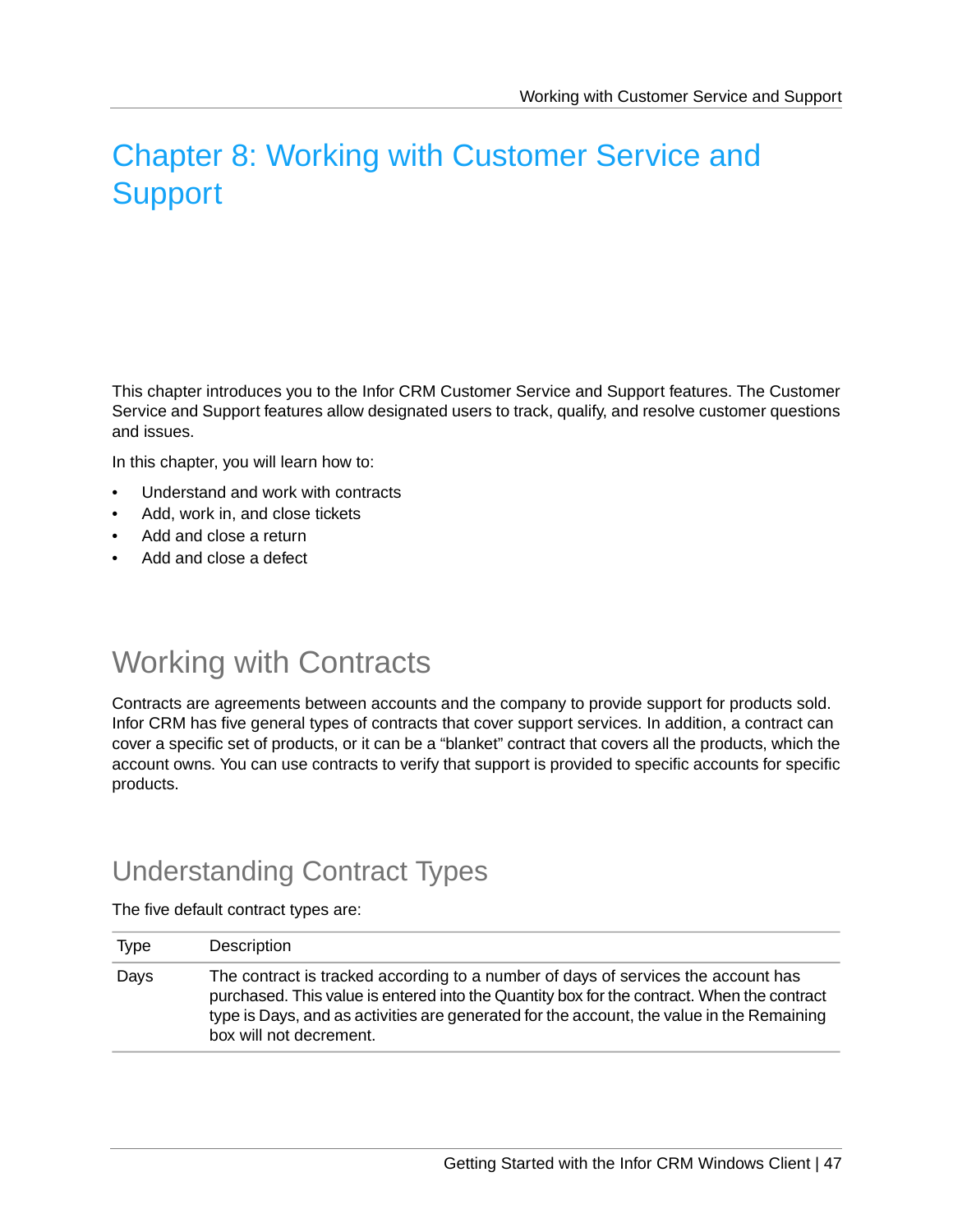| Hours     | The contract is tracked according to a number of hours of services the account has<br>purchased. This value is entered in the Quantity box for the contract. The total time is<br>calculated using the Elapsed Hours value for all activities generated for the account.<br>As activities are generated, the value in the Remaining box decreases to reflect the<br>number of hours left on the contract                  |
|-----------|---------------------------------------------------------------------------------------------------------------------------------------------------------------------------------------------------------------------------------------------------------------------------------------------------------------------------------------------------------------------------------------------------------------------------|
| Incidents | The contract is tracked according to the number of service calls the account has pur-<br>chased. This value is entered into the Quantity box for the contract. The total number<br>of incidents reflects the total number of tickets the account has opened. As tickets are<br>opened, the value in the Remaining box decreases to reflect the number of incidents<br>left on the contract.                               |
| Value     | The contract is tracked according to a currency value placed on the services the account<br>has purchased. This value is entered into the List Price or Contract Amount box for the<br>contract. When a ticket activity is created against the contract, the activity's Total value<br>is charged against the contract amount, and the value in the Remaining box decreases<br>to reflect the value left on the contract. |
| Perpetual | The contract has no limit. The account can open an unlimited number of tickets and<br>activities for an unlimited amount of time.                                                                                                                                                                                                                                                                                         |

<span id="page-47-0"></span>To ensure that the time, number of incidents, or currency value left on a contract is tracked accurately, you must activate the contract before beginning work on a ticket.

#### Adding a Contract

Each contract you add must be connected with an account that already exists in Infor CRM. The following scenario explains how to create a contract for an account.

Our scenario: Tom Dale calls to request a new contract. He wants a one year contract that covers up to 10 incidents.

To add a contract:

- **1** Open the **Beeker Motors** Account Detail view and select the **Contracts** tab. If the tab is not visible, click the **More Tabs**.
- **2** Right-click in the grid and then click **Insert New Contract**.
- **3** Complete the contract information fields.
	- a Select **Active**.
	- b Verify that **Dale, Tom** is listed in the **Contact** field. If not, click the **Find** button and select **Tom Dale** from the lookup.
	- c In the **Comments** field, specify **New 1 year contract for 10 incidents. Qualifies for new customer discount**.
	- d Click the **Service ellipsis** button select **Classic Care Ultra** from the list.
	- e Click the **Contract Type ellipsis** button and select **Incidents** from the list.
	- f Leave the **Start Date** as today's date.
	- g Click **Expiration Calendar** and select the date one year from today.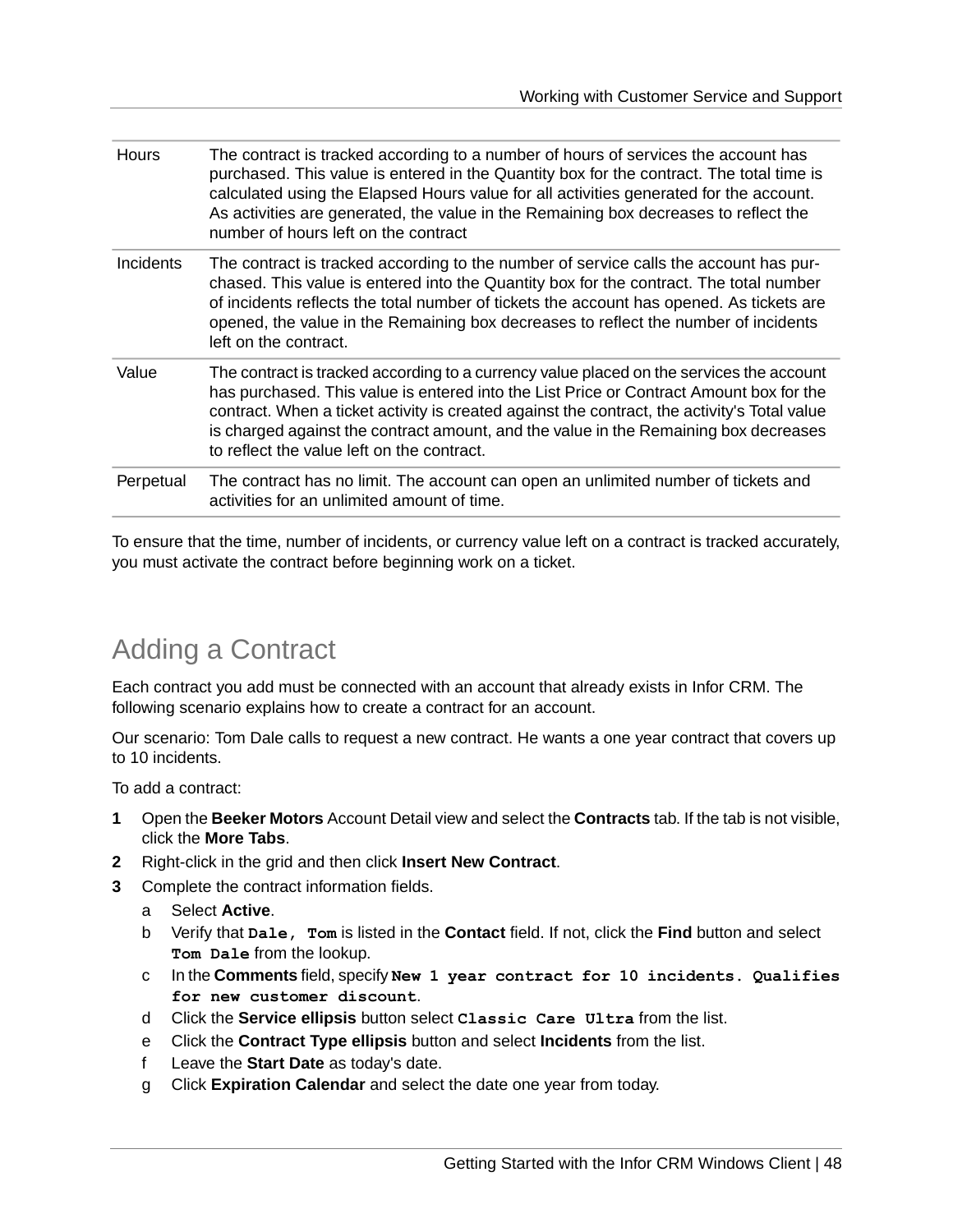- h In the **Quantity** field, specify **10**. This specifies that the contract covers 10 incidents in the next year.
- i Specify a purchase order number in the **PO Number** field.
- j In the **List Price**, specify **500.00**.
- k In the **Discount** field, specify **50.00** because he qualifies for a new customer discount. The Contract Amount is automatically calculated.
- **4** Click **OK**.
- **5** Associate Beeker Motors assets to the contract.
	- a On the Contract detail view, click the **Covered Assets** tab. If the tab is not visible, click the **More Tabs** tab.
	- b Right-click in the grid and select **Associate Asset**.
	- c In the lookup select **NetPrinter Laser Elite**, and then click **Add Selected**.

## <span id="page-48-0"></span>Working with Tickets

<span id="page-48-1"></span>Tickets are records of customer inquiries or complaints. They can contain the information necessary to report, investigate, and close an inquiry or problem. Before you add a ticket, the account and contact must exist in Infor CRM.

#### Adding a Ticket

Our scenario: Tom Dale at Beeker Motors called. He is having a problem with one of their printers and needs the problem resolved by the end of the week. You need to create a ticket to work on the problem.

To add a ticket:

- **1** Open Tom Dale's Contact Detail view.
- **2** From the **Insert** menu, select **Ticket**.
- **3** In the **Insert Ticket** view, verify **Beeker Motors** appears in the **Account Name** field.
- **4** If the **Insert New Ticket - Account Service Information** dialog box is displayed, then select the contact for the ticket from the list of available contacts. In this case, select **Tom Dale**.
- **5** If required, in the**Contact Name** field, click **Find**, and then select **Tom Dale**.
- **6** In the **Contract** field, click **Find**, use the **Lookup Contract** to select the contract you created in the previous scenario, and then click **OK**.
- **7** In the **Area** field, click **Find** and in the Area list select **Hardware**. Options available for Hardware appear in the Category list.
- **8** In the **Category** list, select **Printer**.
- **9** In the **Issue** list, select **Power**, and then click **OK**.
- **10** In the **Source** field, click the ellipsis button and select **Phone** from the list.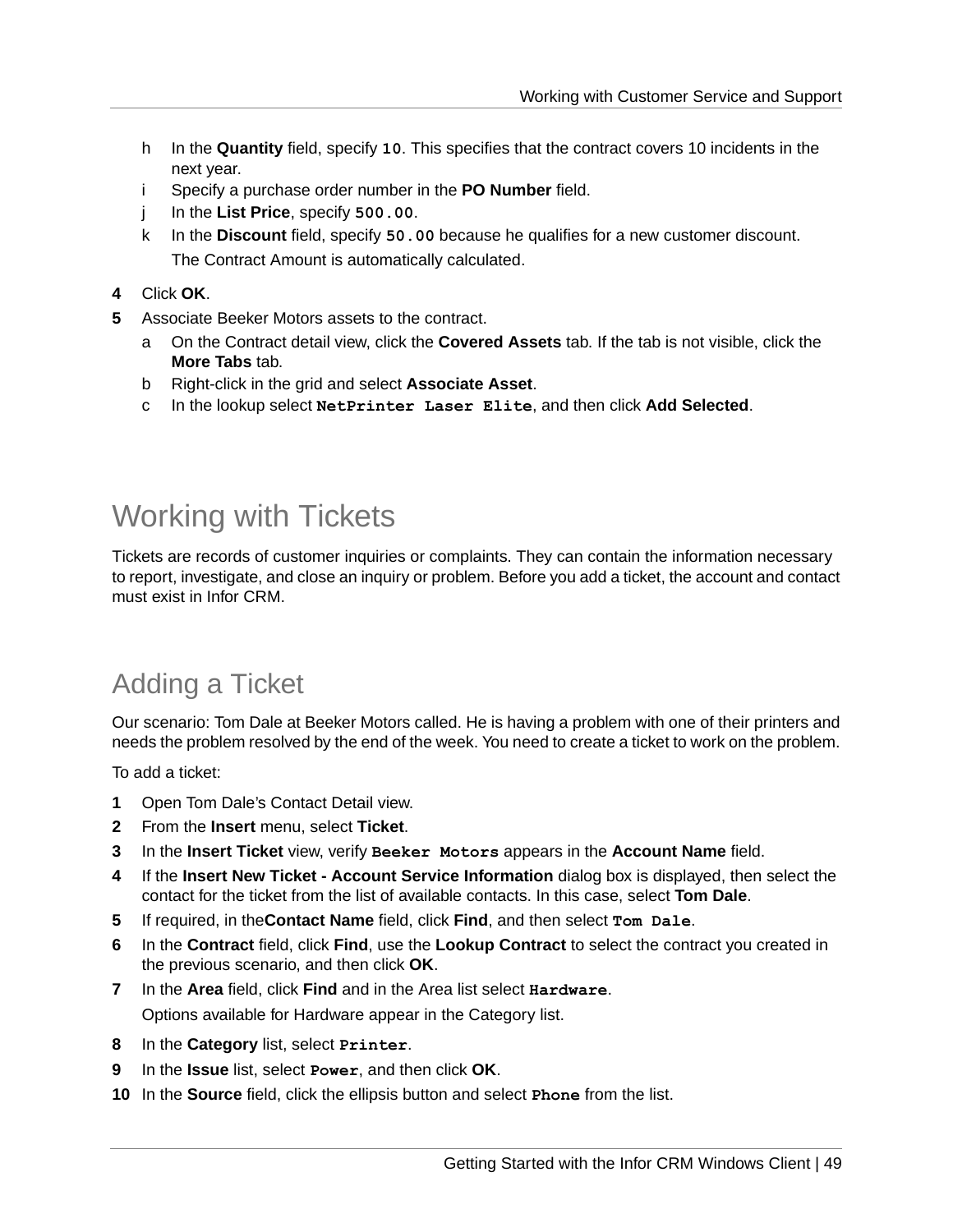- **11** In the **Status** field, click the ellipsis button and select **In Process** from the list.
- **12** Click **Urgency Find**, click the **Find** button, select **Med-High**, and then click **OK**.
- **13** In the **Needed Date** field, use the **Calendar** to select a date at the end of the week.
- **14** Verify the **Assigned To** field lists your name. If required, click **Find** and select your name from the list.
- **15** In the **Subject** field, specify a short summary of the problem.
- **16** In the **Description** field, press **Shift+F9**, and then specify detailed information for the problem.
- **17** Under **Comments**, in the **InternalOnly** field, press **Shift+F9**, and then specify additional information that is important
- <span id="page-49-0"></span>**18** Click **OK**.

#### Adding Ticket Activities

Ticket Activities are added through the Ticket Activities tab on the Ticket Detail view. Ticket Activities enable you to track the time, the types of tasks, and any associated costs involved in resolving a ticket. Activities are recorded by activity type and charge rate and are used for billing the customer against their service contracts. You can add your own ticket activities at any time from the Ticket Activities tab.

Our scenario: You told Tom Dale that you will research his problem and call him back. You need to add a ticket activity for the research time.

To add a ticket activity:

- **1** Open Tom Dale's ticket.
- **2** Click the **Ticket Activities** tab. If the tab is not visible, click the **More Tabs** tab.
- **3** Right-click in the tab area, and then click **Insert New Activity**.

The Insert Ticket Activity view opens.

- **4** In the **Type** field, click the ellipsis button and select **Research**.
- **5** In the **Public Access** field, click the ellipsis button and select **1-Customer**.

This setting determines whether customers are able to see the ticket activity using Infor CRM Customer Portal.

- **6** Verify that the **User** field displays your name. If not, click **Find** to locate your name or the name of the individual who are responsible for completing the activity.
- **7** Verify that the **Start Date** field displays the correct start date and time for the activity. If not, click **Calendar** to specify the correct date and time.
- **8** Since you have not yet completed the activity, skip the **End Date** field. When you complete the activity, you can use the **Calendar** to select the date and time you finished working on the activity. It is very important that you select accurate dates and times in both the Start Date and End Date boxes because this information is used to calculate the Time Units, Elapsed Hours, Rate, and Total Labor.
- **9** (If required) In the **Charge Type** field, click **Find**, select **No charge**, and then click **OK**. The charge type is the rate your company charges against the customer's support contract for the work you performed.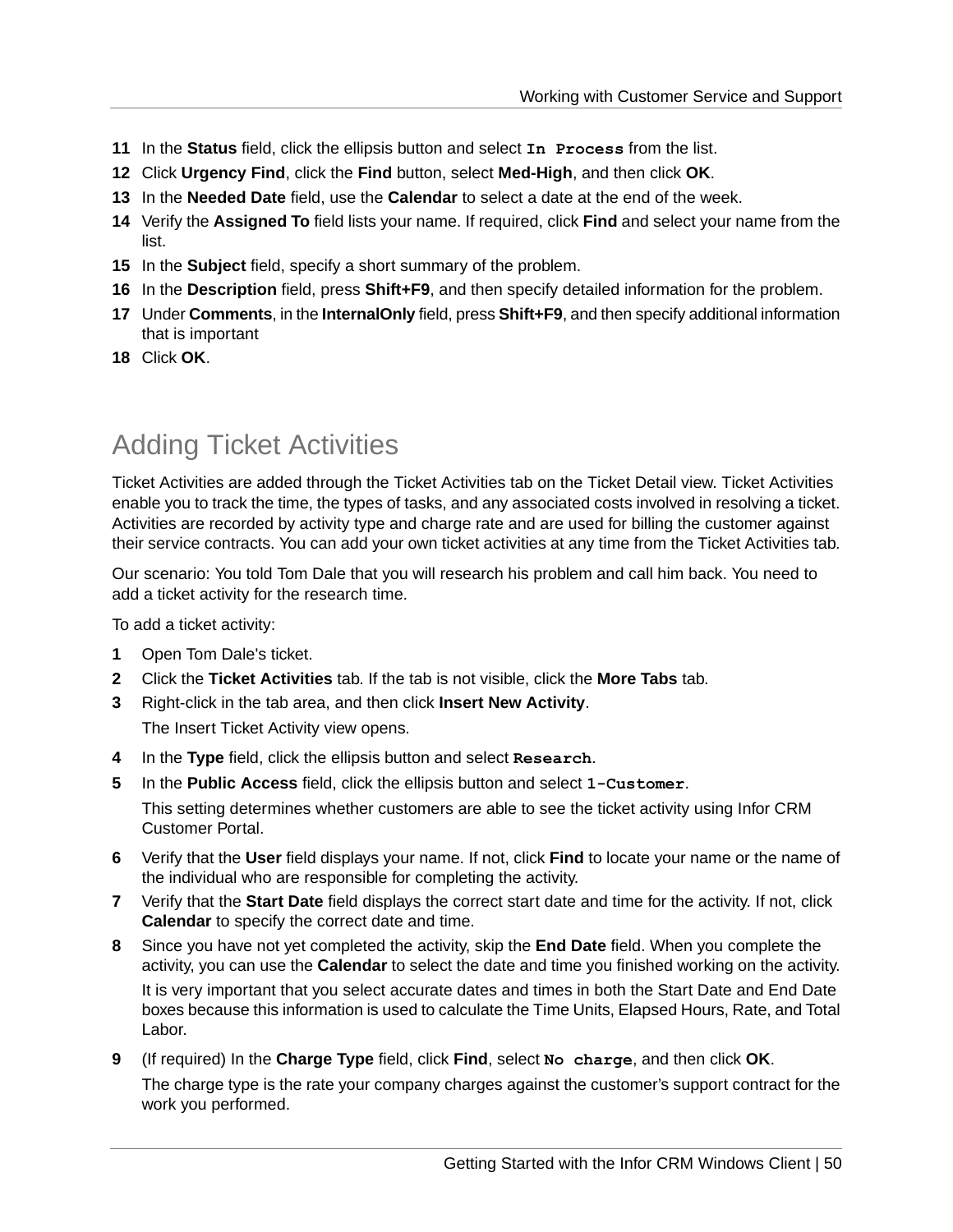**10** In the **Comments** field, specify **Research printer power issues**.

**11** Click **OK**.

**Note:** For more information see the "Adding and Editing Ticket Activities" topic in the Infor CRM Windows Client Help.

### <span id="page-50-0"></span>Punching In and Out of a Ticket

The Punch In and Punch Out function enables you to track the time spent assisting a customer for each ticket. When you click the Punch In button on a ticket's detail view, Infor CRM begins timing the activity. When you are finished, you can click Punch Out. Infor CRM stops timing the activity and adds an activity record to the Ticket Activities tab for the ticket.

**Note:** When you use the Punch In/Punch Out feature in a ticket, a timed activity is automatically created.

Our scenario: Tom Dale calls with more information on his printer problem. You need to open the ticket and track the time you spend talking to him and gathering information.

To punch in to and out of a ticket:

- **1** From the Beeker Motors Account Detail view, click the **Tickets** tab, and double-click the ticket.
- **2** Click **Punch In**.

The button text changes to Punch Out, and Infor CRM begins recording time against the ticket activity.

- **3** Click the **Ticket Activities** tab. If the tab is not visible, click the **More Tabs** tab
- **4** Right-click on the **Timed** activity to edit and then click **Open Activity**.
- **5** Specify the information from the conversation with Tom Dale in the **Comments**.
- **6** Click **OK**.
- <span id="page-50-1"></span>**7** When you are finished working on the ticket, click **Punch Out** to stop tracking time on the ticket.

#### Closing a Ticket

The stage at which a ticket is closed and the person responsible for closing a ticket depend on your company's processes.

Our scenario: You resolved the problem with Tom Dale's printer and completed all follow-up activities. Now you want to close the ticket.

To close a ticket:

- **1** Open Tom Dale's ticket.
- **2** Ensure all ticket information is complete and accurate.
- **3** In the **Status** field, click the **ellipsis** button, and then select **Closed**.
- **4** If you are prompted to complete open activities for the ticket, do one of the following actions: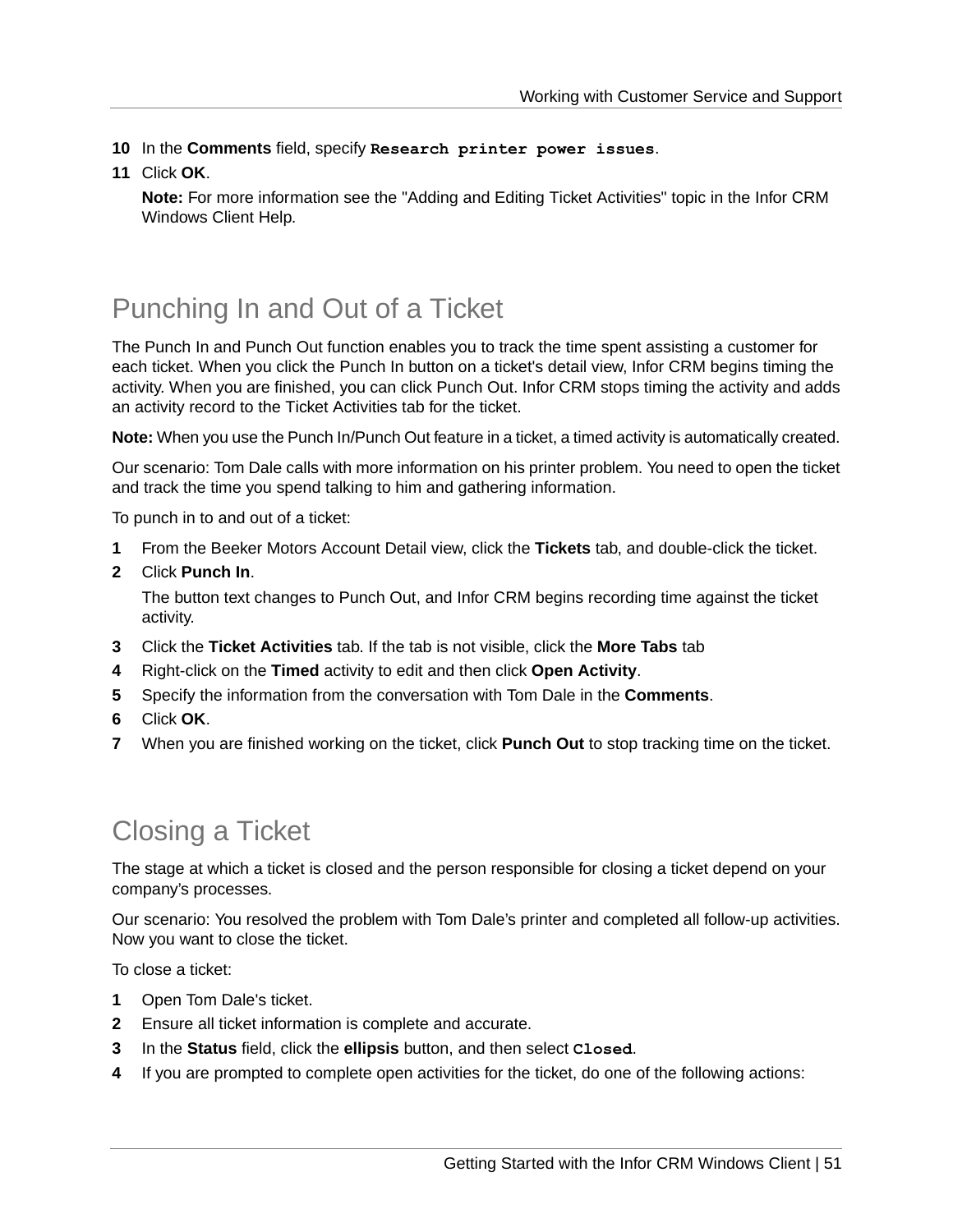- Click **Yes** to automatically complete any open activities which belong to you and do not have an End Date.
- Click **No** close the ticket, leaving the ticket activity without an End Date.
- **5** Click the **Details** tab and update the **Resolution**.
	- a Press **Shift+F9**.
	- b Specify **Printer overheats and turns off due to faulty fan**.
- **6** If you want to submit the resolution information to be accepted into the SpeedSearch indexes, select the **Submit for SpeedSearch** check box in the top pane.
- **7** Click **Save**.

#### <span id="page-51-0"></span>Working with Returns

<span id="page-51-1"></span>Returns are agreements to accept returned products from a customer for service, replacement, refund, or credit. This may also be referred to as an RMA or Return Materials Authorization.

#### Adding a Return

Every return must be associated to a ticket. Before you add a return, ensure that the related ticket exists. If necessary, create the ticket before proceeding.

Our scenario: Tom Dale reported a problem with a printer and sent it in for repairs. After researching the ticket, you determined that the printer must be replaced.

To add a return:

- **1** Open Tom Dale's ticket.
- **2** Click the **Returns** tab. If the tab is not visible, click the **More Tabs**.
- **3** Right-click and select **Insert New Return**.
- **4** Verify that the **Ticket ID**, **Account**, and **Contact** are correct.
- **5** In the **Reason** field, type **Printer overheats**.
- **6** In the **Customer PO** field, type the customer purchase order.
- **7** Click the **Status** drop-down arrow and select **Return Received**.
- **8** Click the **Type** drop-down arrow and select **Send Replacement**.
- **9** Click the **Priority** drop-down arrow and select **Next Day**.
- **10** In the **Expected By** field, click the **Calendar** button, and select this **Friday**.
- **11** Click **OK**.

The Return Detail view opens.

- **12** Click the **Ship To Details** tab. If the tab is not visible, click **More Tabs**.
- **13** Verify the contact and address information is for Tom Dale at Beeker Motors.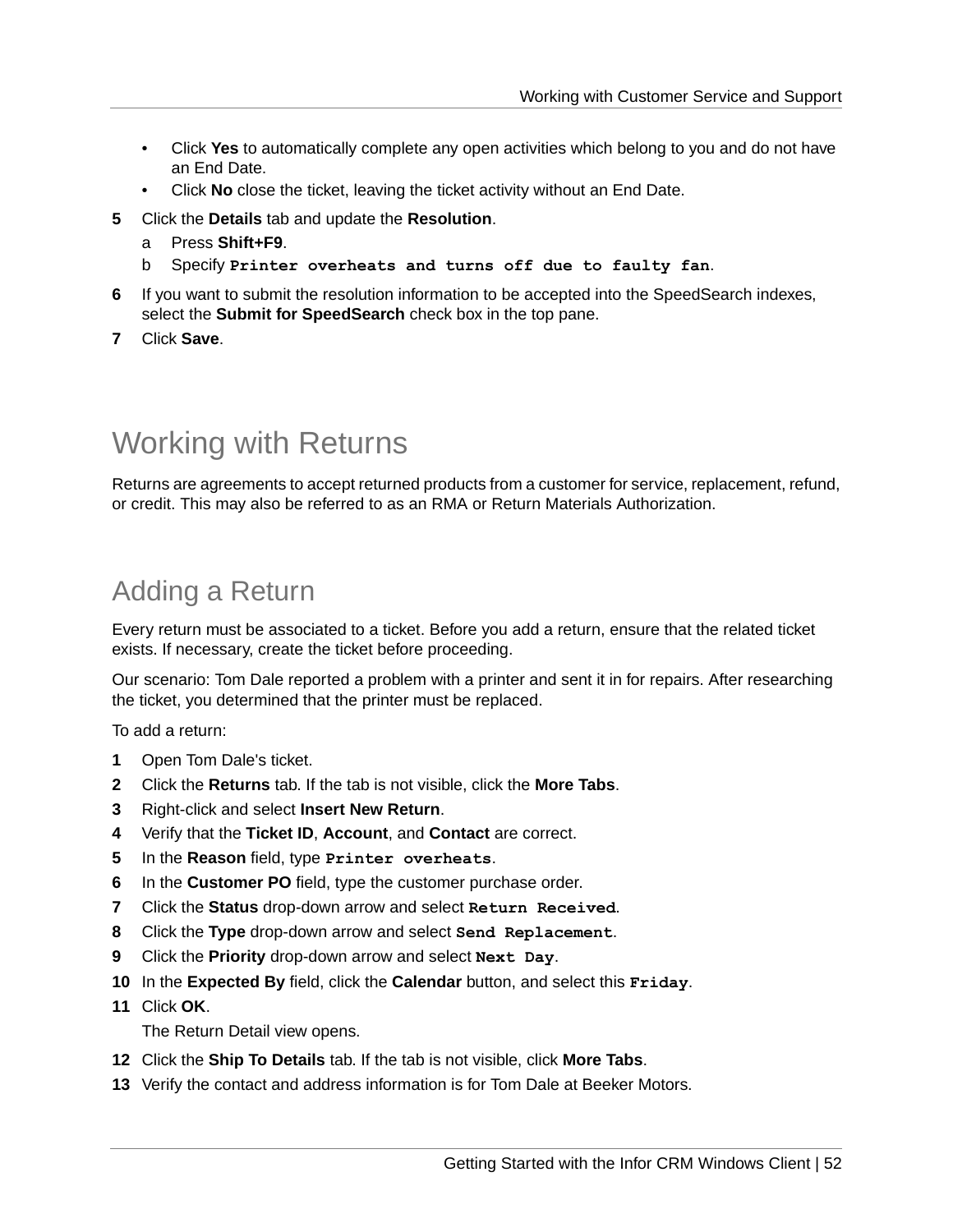#### <span id="page-52-0"></span>Adding Products and Shipping Details to a Return

You add products to a Return to indicate which product the account is returning, and which is the replacement product to be shipped to the customer.

Our scenario: You added the return for Tom Dale's ticket and now want to add the product asset that Tom is returning.

**To add an asset to a return:**

- **1** Open the detail view for the return you created for Tom Dale's printer.
- **2** Click the **Return Details** tab. If the tab is not visible, click the **More Tabs** tab.
- **3** Right-click in the **Assets to Return** grid, and click **Associate Asset**.
- **4** Locate and select the **NetPrinter Laser Elite printer** using the lookup. In the field specify **BMNP**, click the **Find**, and select **BMNPLE0001**.
- **5** Click **OK**.

**To update the shipping contact information:**

- **1** Click the **Ship To Details** tab. If the tab is not visible, click the **More Tabs** tab.
- **2** Verify that **Tom Dale** is the **Contact**.
- **3** Use the **Ship Via** and **Tracking #** fields to include additional shipping information.
- **4** In the **Attention** field, specify **Tom Dale**.
- **5** Verify that the address information is correct.
- **6** Specify any special shipping instruction in the **Special Instructions** field.
- **7** Click **Save**.

**To add the products to be returned and replaced:**

- **1** Right-click in the **Assets to Ship** grid, and then select **Add**.
- **2** In the **Insert New Shipped Product** dialog box, under **Returned Product**, click the **Product SKU Find** button, select **NetPrinter Laser Elite** printer, and then click **OK**.
- **3** Select **Return Existing**.

The returned product is automatically added.

- **4** Click **Shipped DateCalendar** and select today's date.
- <span id="page-52-1"></span>**5** Click **OK**.

For more information see the "Using the Return Ship To Details Tab" topic in the Infor CRM Windows Client Help.

#### Closing a Return

The stage at which a return is closed and the person responsible for closing the return depend on the process within your company. As an example, when the product has been returned by the customer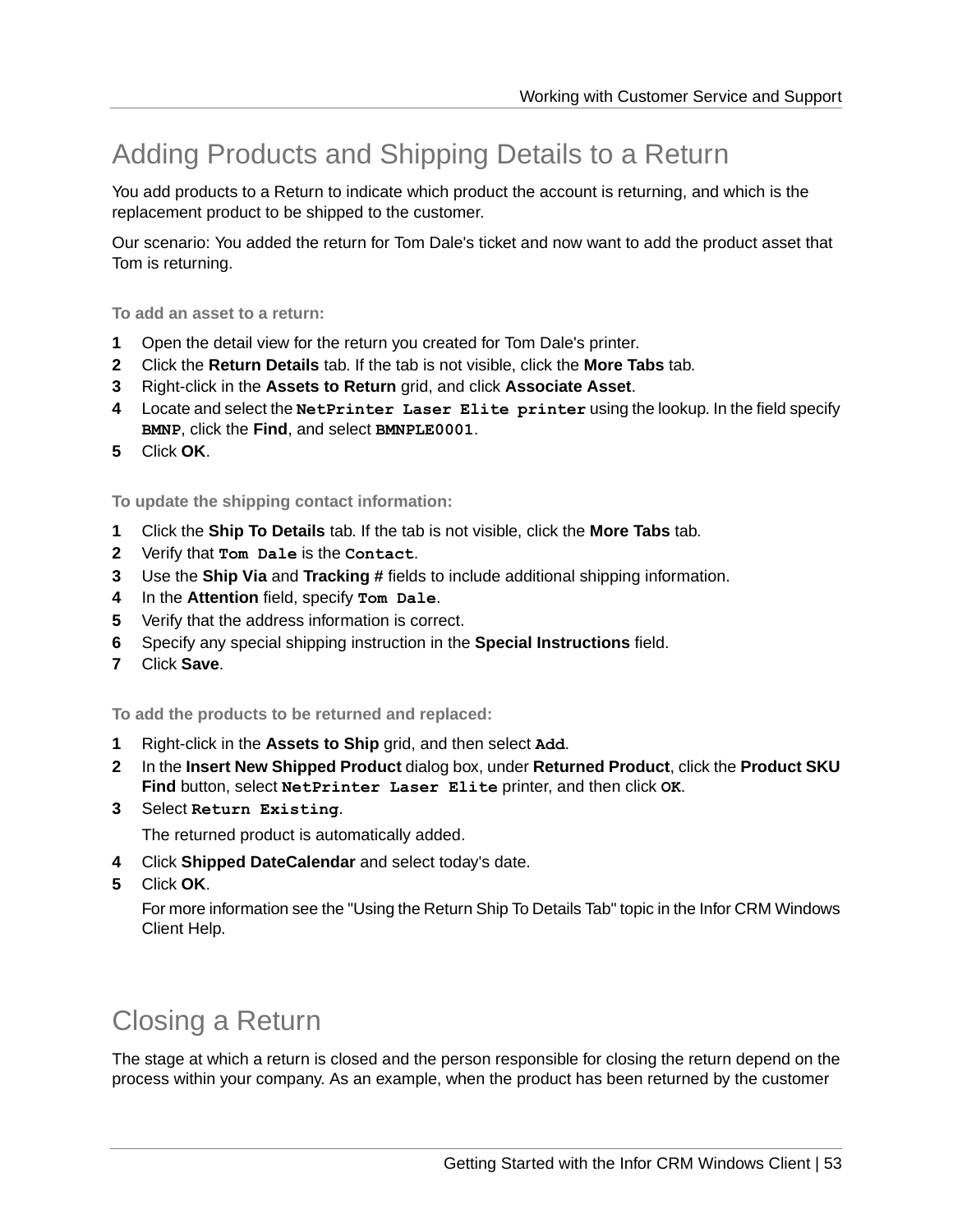and the replacement product has been shipped, that might be the stage at which you would close a return.

Our scenario: Now that Tom Dale's replacement printer has been shipped to him, you want to close the return.

To close a return

- **1** Open the detail view for the return you created for Tom Dale's printer.
- **2** In the **Status** field, click the drop-down arrow, and then select **Closed** from the list.
- **3** Click **Save**.

## <span id="page-53-0"></span>Working with Defects

A defect is a record describing a problem in a product or process. It is similar to a ticket, but people involved in the design or construction of the product typically resolve defects. The system tracks defects so that problems with a product or process can be resolved in a timely manner, and company management is aware of issues with these products or processes.

#### <span id="page-53-1"></span>Adding a Defect to an Existing Ticket

When you discover a problem in a product or process, you can add a defect to Infor CRM.

Our scenario: After receiving Tom Dale's printer you discovered that there is a defect with the cooling fan. You need to enter a defect to track the problem.

To add a defect to an existing ticket:

- **1** Open Tom Dale's ticket.
- **2** Click the **Defects** tab. If the tab is not visible, click **More Tabs**.
- **3** Right-click in the gird, and click **Insert New Defect**.
- **4** Click the **Project ellipsis** button and select **Hardware**. Click **OK**.
- **5** In the **Version Found** field, click the **ellipsis button**, and select **1**.
- **6** In the **Target Version**, click the **ellipsis** button, and select **2**.
- **7** In the **Current Progress** field, click the **ellipsis** button, and select **Customer Return**.
- **8** In the **Area** box, click the **Find** button and in the Area list select **Hardware.**
- **9** In the **Category** list, select **Printer**.
- **10** In the **Issue** list, select **Power**, and then click **OK**.
- **11** Leave the **Status** as **Open**.
- **12** In the **Source** field, click the **ellipsis** button, and select **Parts**.
- **13** In the **Type** field, click the **ellipsis** button, and select **Power.**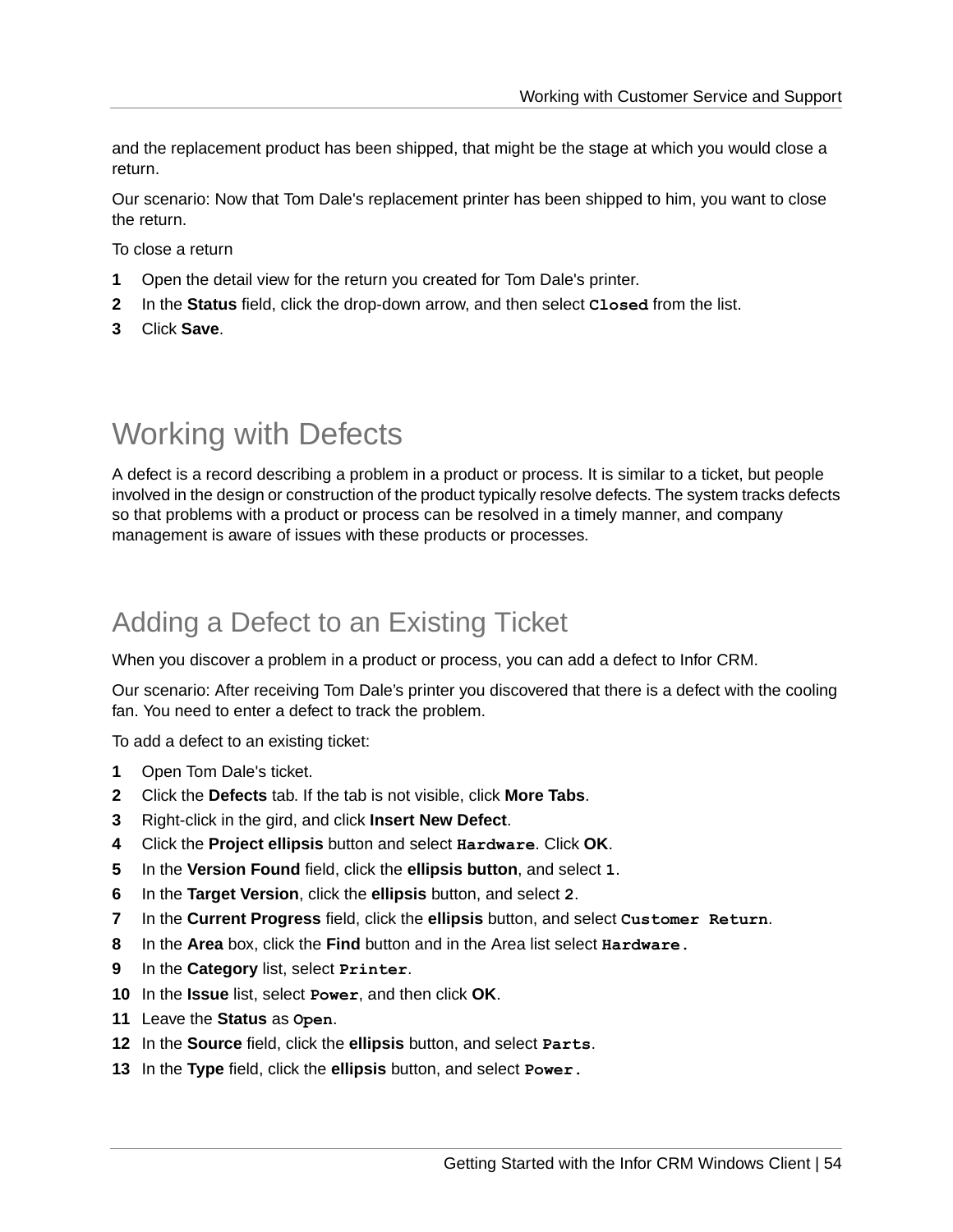- **14** In the **Priority** and **Severity** fields, click the **ellipsis** button, select the importance and impact of the issue.
- **15** In the **Frequency** field, click the **ellipsis** button ,and select **Weekly**.
- **16** Click the **Assigned To Find** button , select your name from the list, and then click **OK**.
- **17** In the **Subject** field, specify **Printer fan stops and printer overheats**.
- **18** In the **Description** field, press **Shift+F9**, and then specify **Cooling fan stops which causes the printer to overheat and turn off during a print job**.
- **19** Click **OK**.

#### <span id="page-54-0"></span>Closing a Defect

The stage at which a defect is closed and the person responsible for closing the defect depend on the process within your company.

Our scenario: The problem with the NetPrinter Laser Elite fan has been identified. You are ready to add a resolution and close the defect.

To close:

- **1** Open the defect you created for the **NetPrinter Laser Elite**.
- **2** In the **Fixed in Version** field, click the **ellipsis** button and select an item from the list.
- **3** In the **Status** field, click the ellipsis button, and then select **Closed**. Click **OK**.
- **4** In the **Resolution** field, press **Shift+F9** and then specify **Fan is too small. Any printers experiencing this problem should be returned and the fan will be replaced.**
- **5** Click **Save**.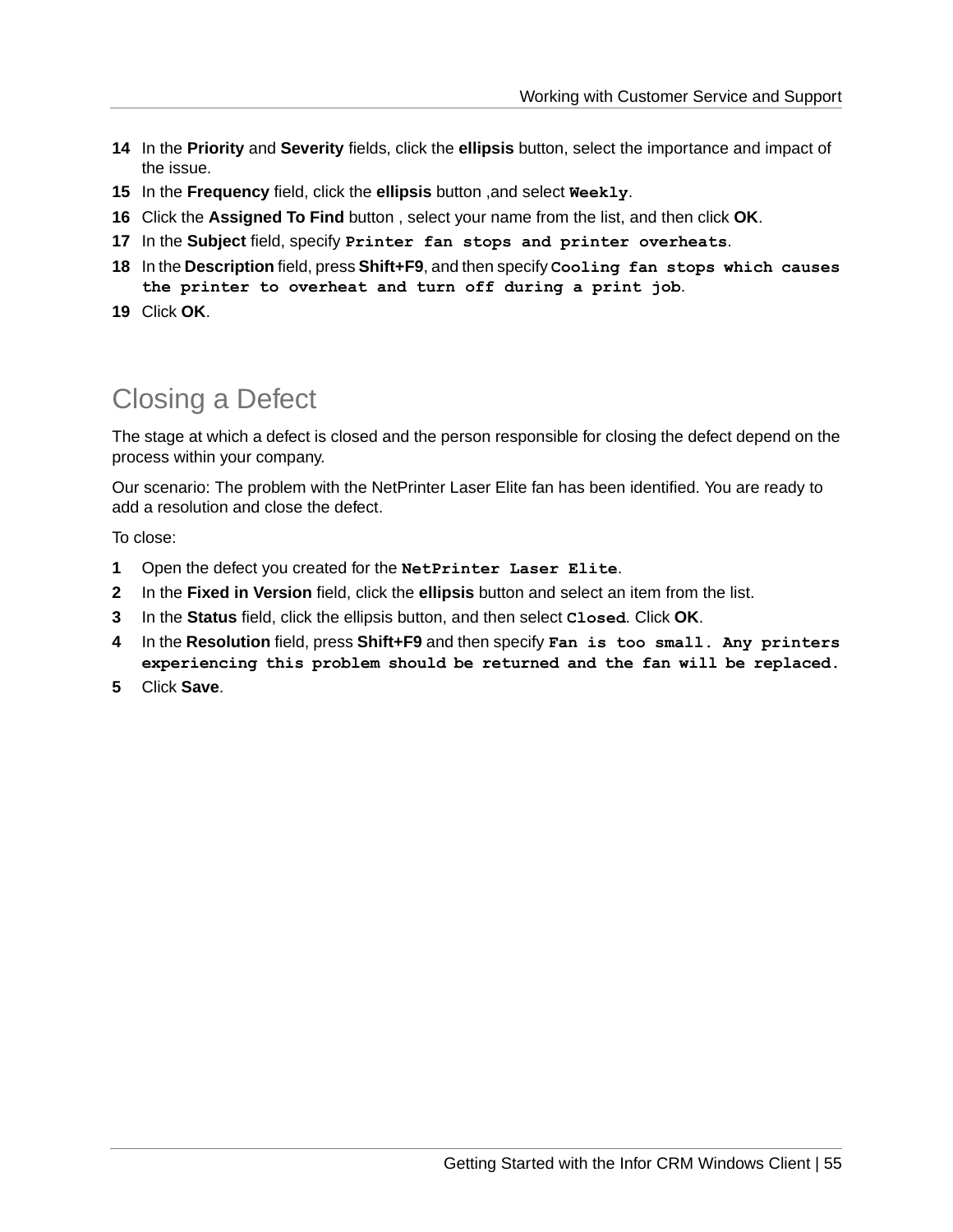# <span id="page-55-0"></span>Chapter 9: Using Reporting and Analysis Tools

Infor CRM includes reporting and analysis tools that help you identify opportunities and evaluate sales effectiveness.

The Reports List view provides a list of pre-defined sample reports to enable you to view and analyze information in the Infor CRM database. You can run reports related to Main views such as Contact, Account, Opportunity and so on. If you prefer, you can modify the report to accommodate your business needs. The specific reports available to you are determined by your system administrator.

The Infor CRM Dashboard is a tool set that allows you to display and interact with a variety of performance and analysis information in a dashboard format. You can use the data provided to gain insight into organizational and individual performance, discover root causes for performance issues, and then take the corrective actions or make strategic decisions.

In this chapter, you will learn to:

- Run a report
- Create and save a report filter
- Understand the Sales Dashboard
- Adjust Content Set data
- <span id="page-55-1"></span>• Access Analysis Views and set filters

## Using the Reports View

Reports enable you to view information about contacts, accounts, opportunities, tickets, and other related data.

The Reports view allows you to select from a list of available sample reports and apply filters to narrow the results. You can only access reports that have been released to you by the system administrator. Reports can be released to you personally, or to a team that you are a member of. When you view or print any report, only records you have access to are included in the report.

Our scenario: You want to run a report listing all the interactions you have had with your contacts.

To run a report:

- **1** On the Navigation Bar, click **Reports**.
- **2** From the **Select the type of report** list, select **Contact**.
- **3** In the **Select the name of the report** list, select **Contact Summary - Sample**.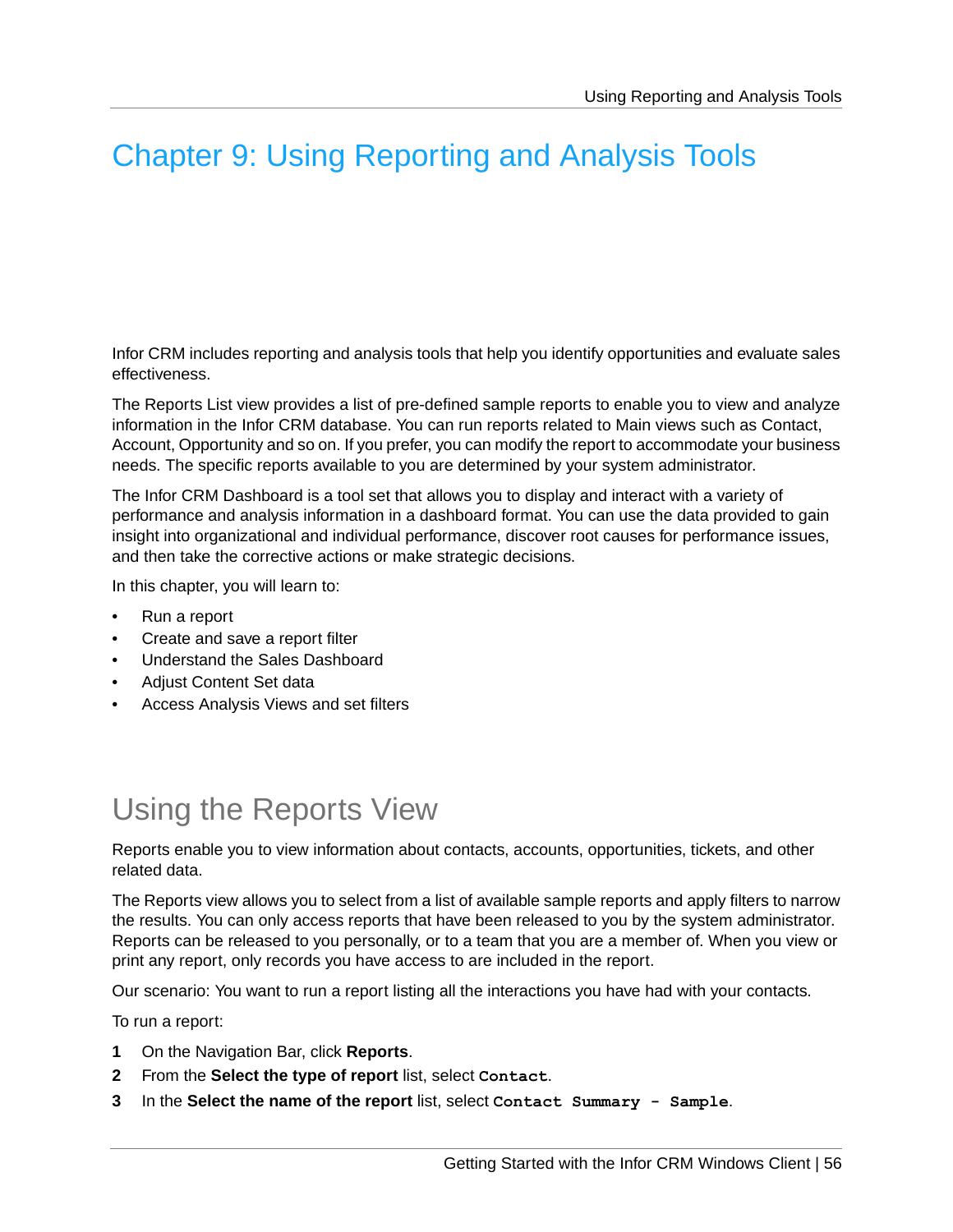- **4** Next to **Show Records that match**, click **Edit**.
- **5** In the **Conditions Match** field, select **All**.
- **6** In the **Match By** list select **Group**, and then in the **Table** list, select **My Contacts**.
- **7** Click the plus sign to add the condition.
- **8** In the **Send the report output to** field, select **Preview**.
- **9** Click **Generate Report**.
- **10** In the **Enter Parameter Values** dialog box, choose whether you would like to include notes and whether you would like each contact to display on a separate page.

**11** Click **OK**.

- **12** In the report preview you can:
	- Use the tree view in the left pane to view specific pages in the report.
	- Use the arrow buttons to move to the next, previous, first, and last pages.
	- Print the report.
	- Export the report to a variety of supported file formats.

**Note:** For more information see the "Filtering Data in Reports" topic in the Infor CRM Windows Client Help.

#### <span id="page-56-0"></span>Working with the Sales Dashboard

The Sales Dashboard allows you to display and interact with a variety of performance and analysis tools in a dashboard format. You can use the data in the dashboard to gain insight into organizational and individual performance—and to discover root causes for performance issues—allowing you to make strategic decisions or to take corrective actions. From the Sales Dashboard, you can interact directly with other functions in Infor CRM, such as completing activities and displaying opportunity views.

#### <span id="page-56-1"></span>Understanding Dashboard Features

The Sales Dashboard is divided into three sections: an activities area, a standard Infor CRM middle pane (a user defined area), and a tab area.

**Activities Area** - The activities area offers a view into your Infor CRM activities. This area shows your schedule for the day, and your timeless and past-due activities. You can right-click on an item to open the original activity record for editing or review, or to schedule new activities.

**Middle Pane** - The middle pane (also called the user-defined area) serves as an open view of the content set you use most often. You can change the content set in this area depending on your specific needs, or close it to allow for more space to expand the Activities or content set areas.

**Content Sets** - These are graphs and a grid that give you a simplified view of business performance. You can change some of the data in content sets, and you can drill to an analysis view from most content sets.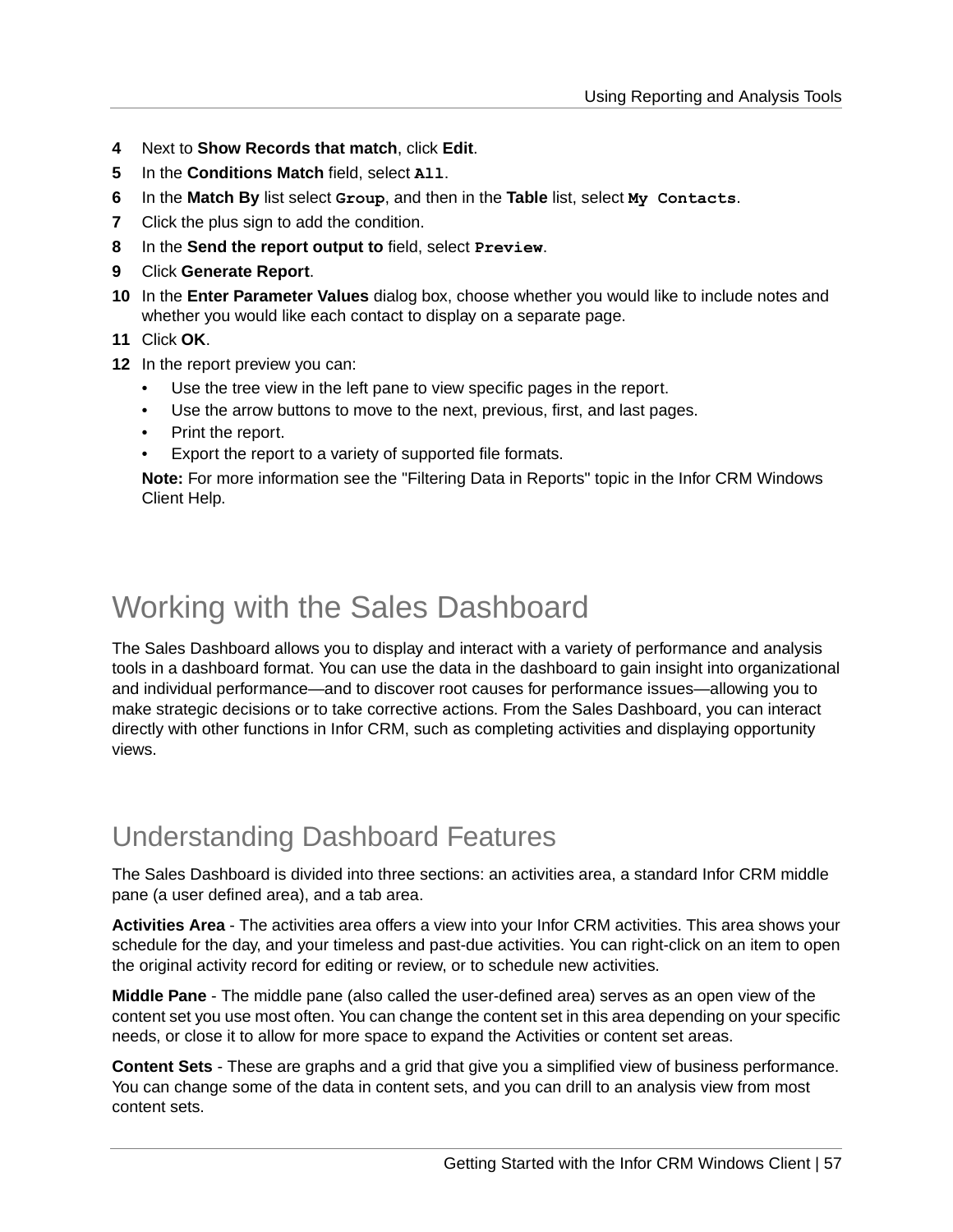To display the Sales Dashboard:

• On the Navigation Bar, click **Dashboards**, and then click **Sales Dashboard**.

#### <span id="page-57-0"></span>Using the Activities Area

The activities are contains two sections:

- The Today's Schedule section shows your scheduled activities for the current day.
- The My Activities section shows your timeless and past due activities. You can right-click on any activity to open and act on it, or to create new activities.

#### <span id="page-57-1"></span>Using Content Sets

Content sets display performance data in both graph and grid formats. The emphasis in content sets is on the 'top five' results for the data displayed.

- The data in the graphs represent the data in the grid. You control the data in the grid by selecting filter parameters using drop-down menus above the grid. The grid will display the most significant five results for your filter selections, plus an additional row that summarizes all the data not included in the top five. A grand total row at the bottom of most grids calculates the results.
- The graphs reflect the grid data, When you adjust the filter parameters, the grid data changes automatically. The graphs also change to reflect the new gird data.
- The size of the graphs and the grid can be changed by moving their borders.

#### Changing Content Set Parameters

You can change content set parameters to see how processes and people are performing over time. You can select different aspects of a business process to examine, as well as select standard or custom time periods for comparison.

Our scenario: You want to see the top performing account managers for the last 30 days and 90 days.

To view sales performance:

- **1** On the Navigation Bar, click **Dashboards**, and then click **Sales Dashboard**.
- **2** Click the **Sales** tab. The content set opens and displays the grid and graphs associated with the content set.
- **3** From the **List By** menu, select **Account Manager**. The grid and graphs refresh.
- **4** In the **Period** field, select **Last 30 Days**. The grid and graphs refresh. Note the Grand Total information at the bottom.
- **5** In the **Period** field, select **Last 90 Days**.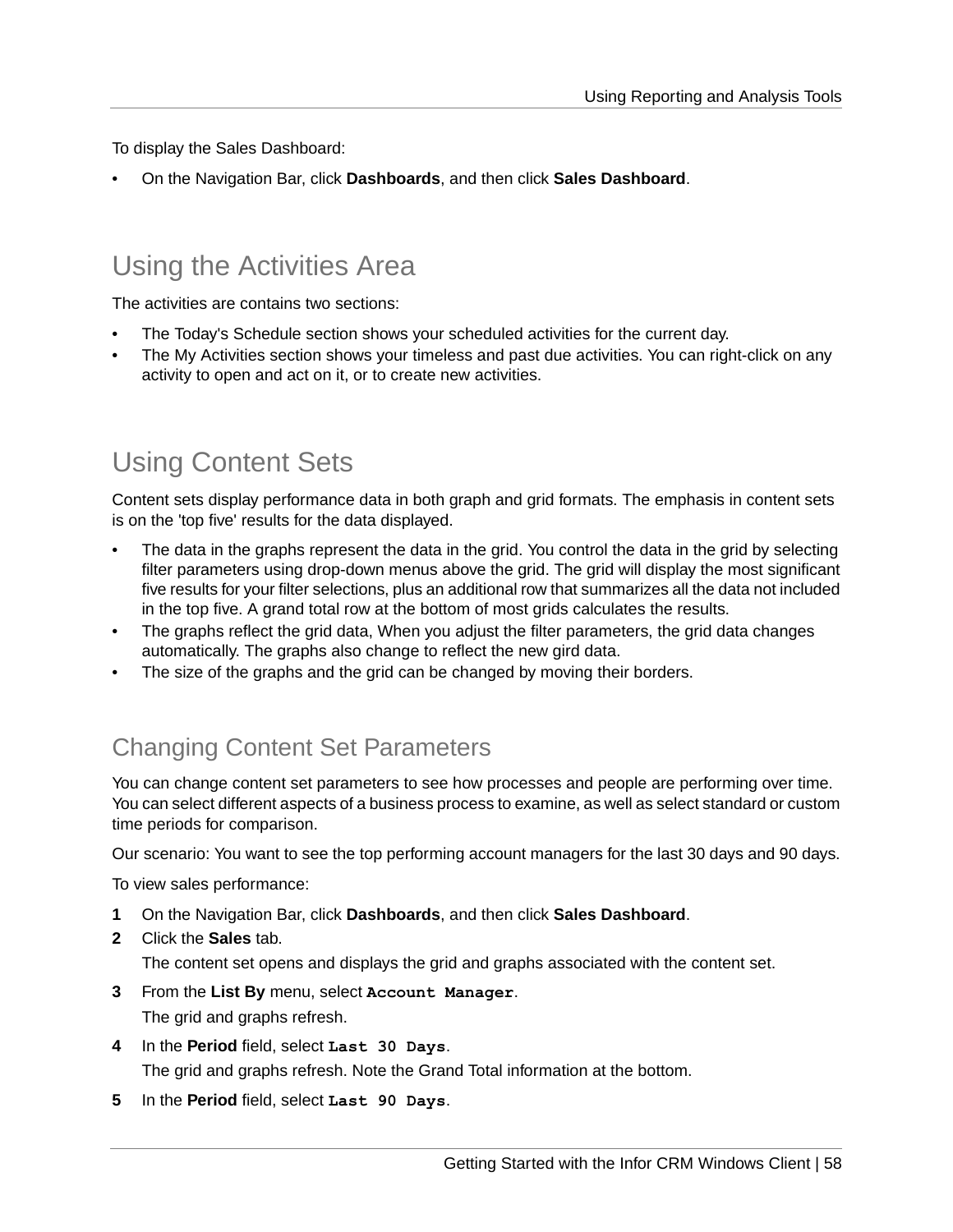The grid and graphs refresh. Check the Grand Total information at the bottom to see if the information changed.

**Note:** For more information see the "Using Contents Sets" topic in the Sales Dashboard Help.

#### <span id="page-58-0"></span>Using Analysis Views

Analysis views display information similar to content sets, but they offer more options for filtering data. Analysis views are opened by clicking links on content sets.

- Like a content set, the grid is the key to an analysis view. The graphs represent the data in the grids. You control the data in the grid by using filters. A grand total row at the bottom of most grids calculates the results.
- You can select individual filter values from a variety of filter groups in order to precisely focus your search results.
- The size of the graphs and grid can be changed by moving their borders.
- Analysis view grid results can be exported to Microsoft Excel with a single mouse click.

#### Changing Analysis View Filters

Filtering allows you to focus on specific data. For example, if you select Last 30-days from the Period field, the database returns results for the last 30 days only. You can further refine your results by drilling for more information.

Our scenario: You want a detailed look at open opportunities in your company. Specifically you would like to know how much potential revenue each account manager has in the prospect stage of the opportunity pipeline.

To open an analysis view:

- **1** On the Navigation Bar, click **Dashboards**, and then click **Sales Dashboard**.
- **2** Click the **Open Opportunities** tab.
- **3** Click the first hyperlink in the **Account Manager** column.

This opens the Open Opportunities Analysis view window, with the Account Manager filter set to the parameter you selected from the Open Opportunities content set.

**4** Click **Filter Options**.

The filter pane opens with a list of filter items. Note that the Account Manager filter shows the account manager you selected in the previous step.

**5** Click **Clear Filters** in the filter options panel on the left side of the analysis view.

With the filter restriction removed, the grid and graphs refresh to display all available data for open opportunities. List By is still set to Account Manager.

- **6** In the **Value** column, click **ALL** next to the **Opportunity Stage** filter.
- **7** Click the **ellipsis** button in the Value column. The Add Edit Filter Values dialog box appears.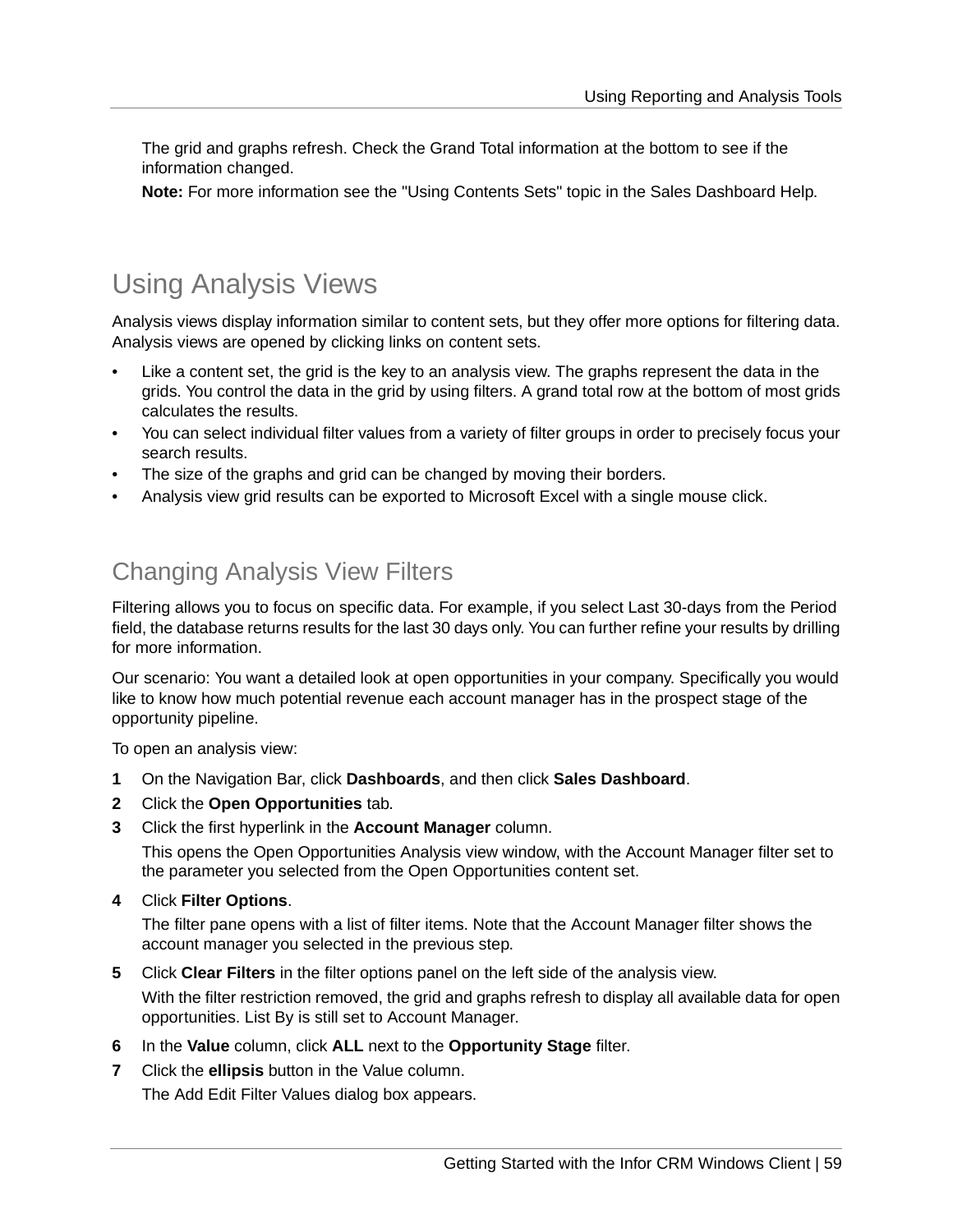- **8** Select **1-Prospect**. You can search for values using the scroll bar or by typing in the **Find** field to refine your selection
- **9** When you are finished, click **OK**.

The sales potential for open opportunities in the prospect stage are listed by account manager in the grid and graphs.

**Note:** You can click Filter Options to hide the filter panel, which increases the viewable area for the grid and graphs in the analysis view.

- **10** To print the analysis view, from the **File** menu, select **Print Screen**.
- **11** To export the grid data to Microsoft Excel, click **Export to Excel**.

An Excel workbook opens with all the grid columns and data represented. (Requires Microsoft Excel)

#### **Note:**

Only the number of rows displayed in the grid are exported. Use the Show Rows selector to display additional rows if required.

For more information see the "Selecting Filters in Analysis Views" topic in the Sales Dashboard Help.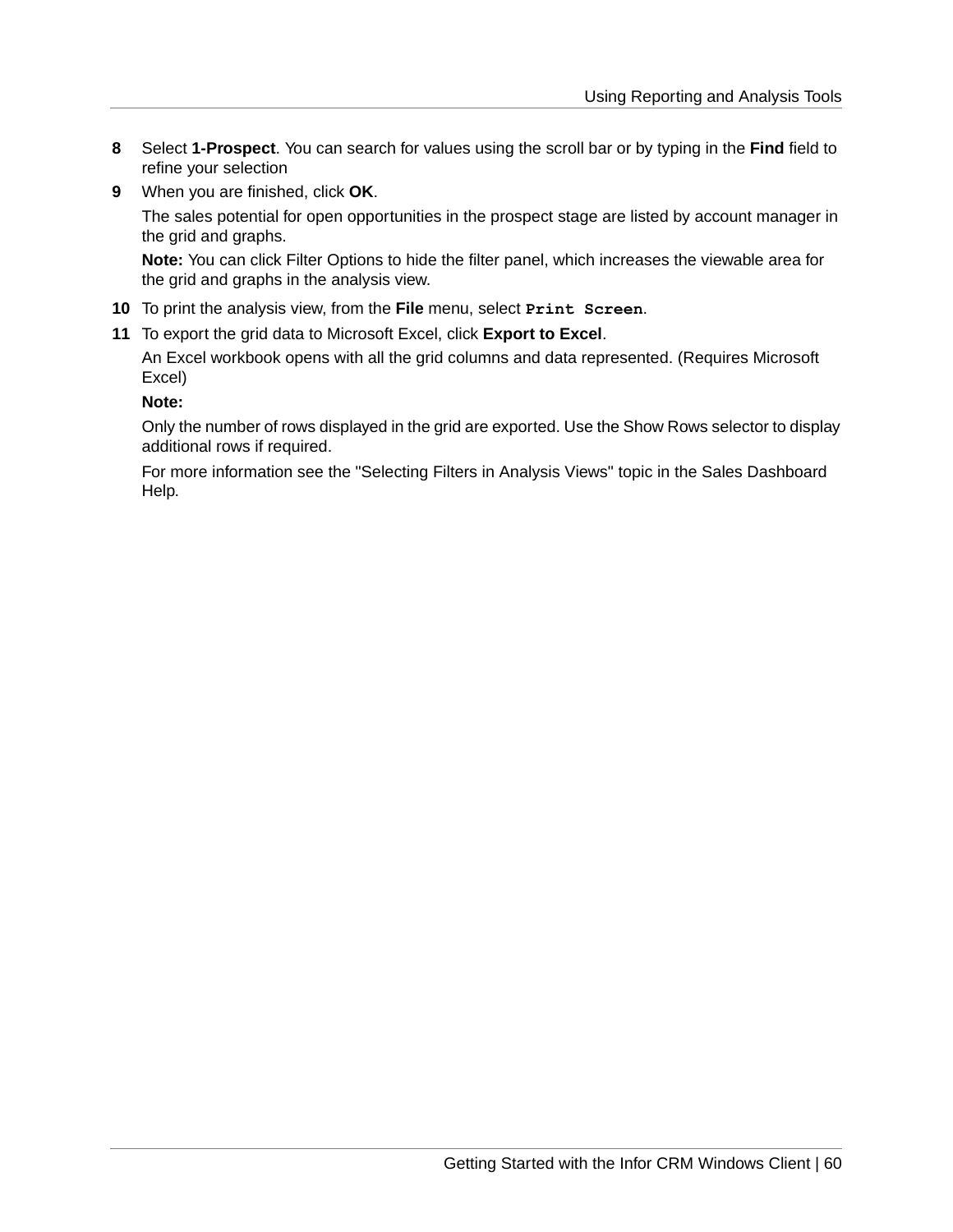# <span id="page-60-0"></span>Chapter 10: Using Infor CRM Away from the Office

When you work outside the office, it is important that you are able to obtain up-to-date sales information for your company. By using the Infor CRM Remote Client, you can have the tools to keep your information current with the information at the main office.

In this chapter you will learn to:

- Synchronize your Remote database with the main office database
- Use What's New to track changes to your local database
- <span id="page-60-1"></span>Subscribe to accounts

### Understanding Synchronization

Synchronization is an exchange of files between remotes and the main office. The following examples demonstrate the synchronization process.

- A Network user, working on a machine connected to your company's network, makes changes directly to the main office database.
- A Remote user, working on a machine connected to your company's network, makes changes directly to the main office database.
- Remote Office users make changes directly to the Remote Office database (as a Network user). The Remote Office connects to the main office to drop off and retrieve files using the same process as Remote users.
- <span id="page-60-2"></span>Synchronization uses the files delivered by the Remote users and offices to resolve any conflicts, apply Remote user and office changes to the main office database, and then create files detailing changes for the Remote users and offices.

## Synchronizing with the Main Office Database

To keep your Remote Client database current with the main office, it is important to synchronize regularly. If you do not synchronize every day or every other day, the databases with shared records (main office and Remote Clients) soon become out of date. Frequent synchronization also helps reduce synchronization time since a smaller number of transactions are processed.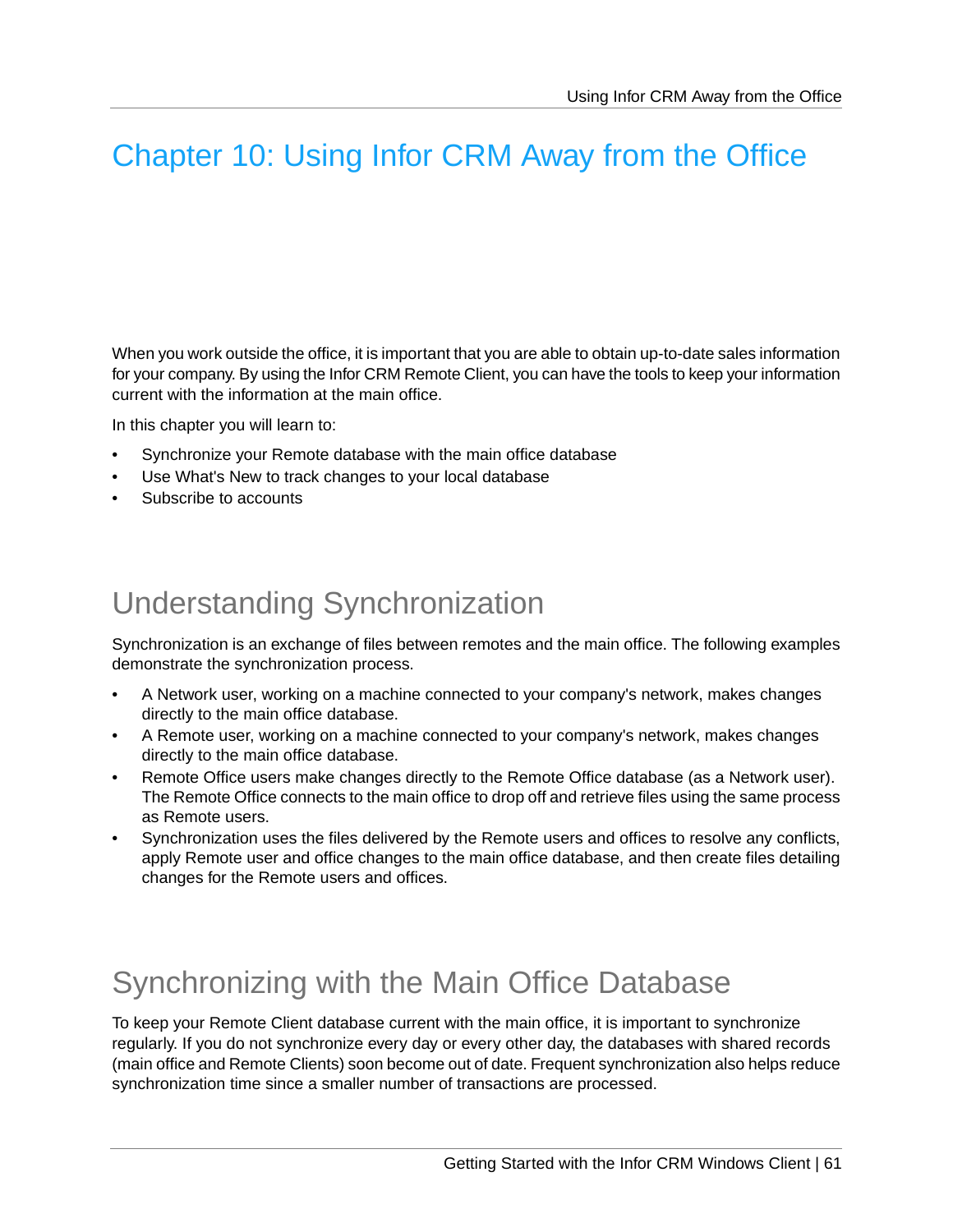**Note:** Automatic Synchronization allows you to synchronize automatically when you first connect to the main office, and periodically thereafter while still connected. Automatic sync is enabled by default. To learn more, see the "Infor CRM Synchronization Client" topic in the Infor CRM Client Help.

To synchronize with the main office database:

- **1** From the **File** menu, click Synchronize.
- **2** On the **Automatic Sync** tab, select **On**.
- **3** In the **Sync runs when you first connect and then every** fields, set the time you want synchronization to occur.
- **4** Click the **Sync Options** tab.
- **5** To synchronize using a dial-up connection, select the **Connect using RAS** option, and then select your profile in the **RAS Profile** list. Clear the **Connect using RAS** check box if your are connecting via a network connection.
- **6** Click **Sync Now** to begin the synchronization process.
- **7** When the synchronization is complete, click **Close**. If errors occur during synchronization, contact your system administrator to resolve them.

## <span id="page-61-0"></span>Reviewing Synchronization Changes

After synchronizing, you can use What's New to see the changes that were made to your database.

To view synchronization changes using What's New

• On the Navigation Bar, click **What's New**, and then click on of the options of the bottom of the window.

| <b>Click</b> | To check for                                                                                                            |
|--------------|-------------------------------------------------------------------------------------------------------------------------|
| <b>New</b>   | New accounts, contacts, opportunities, activities, notes, history, and documents.                                       |
| Updated      | Accounts, contacts, opportunities, activities, notes, and history you subscribe to that<br>were changed by other users. |
| Deleted      | Accounts, contacts, or opportunities deleted by other users.                                                            |

#### <span id="page-61-1"></span>Understanding Conflict Resolution

Because records that reside on both the main office database and Remote databases can be inserted or changed independently, a mechanism is needed to decide which changes are valid. The Conflict Resolution component of synchronization decides which change wins.

The administrator can identify up to three criteria to determine which user wins when a conflict occurs.

Conflicts are resolved when changes are applied to the Network database, not the Remote database.